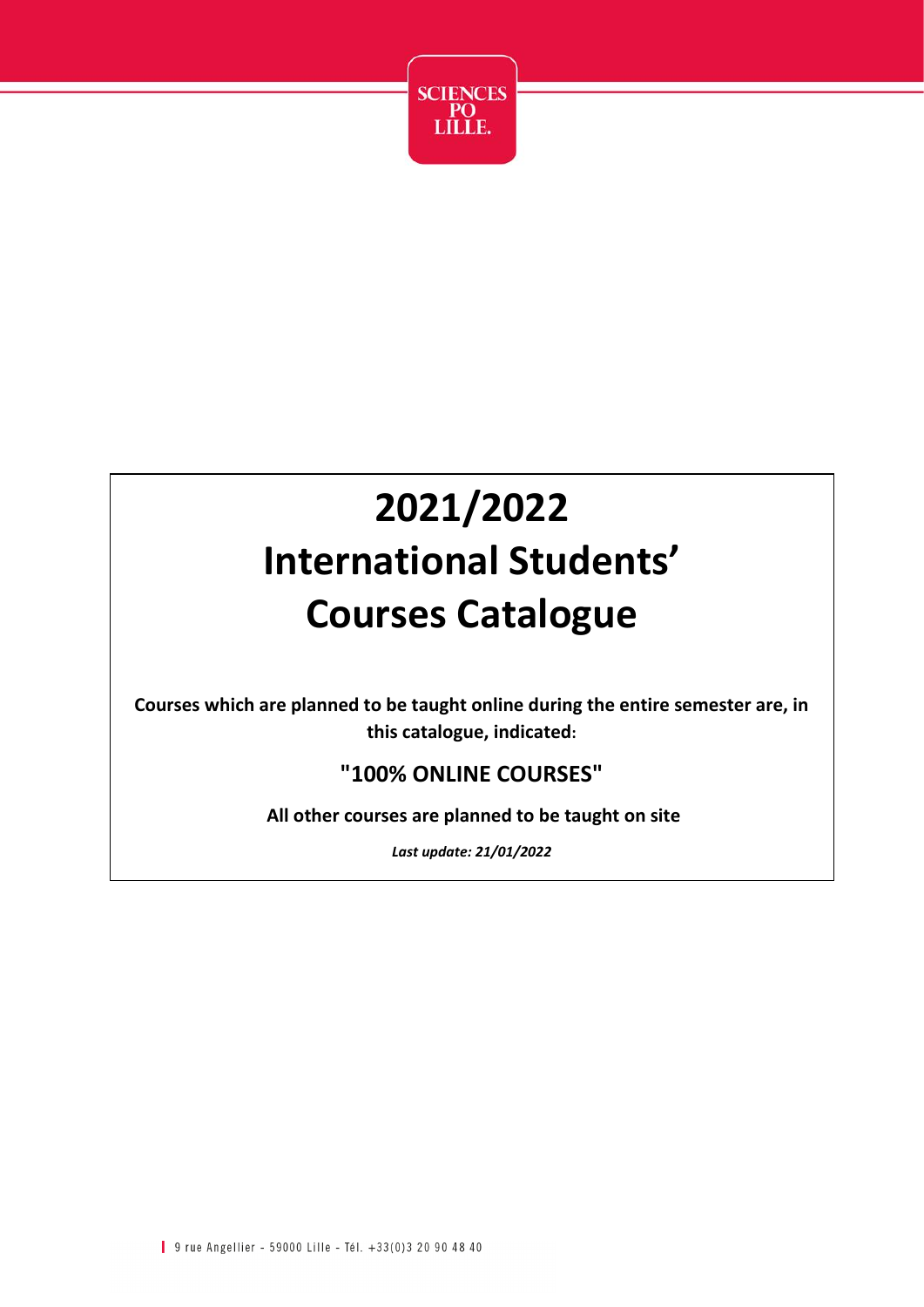

#### **SUMMARY**

| Major: Careers in the relationships across the public and private sectors  34 |  |
|-------------------------------------------------------------------------------|--|
|                                                                               |  |
|                                                                               |  |
|                                                                               |  |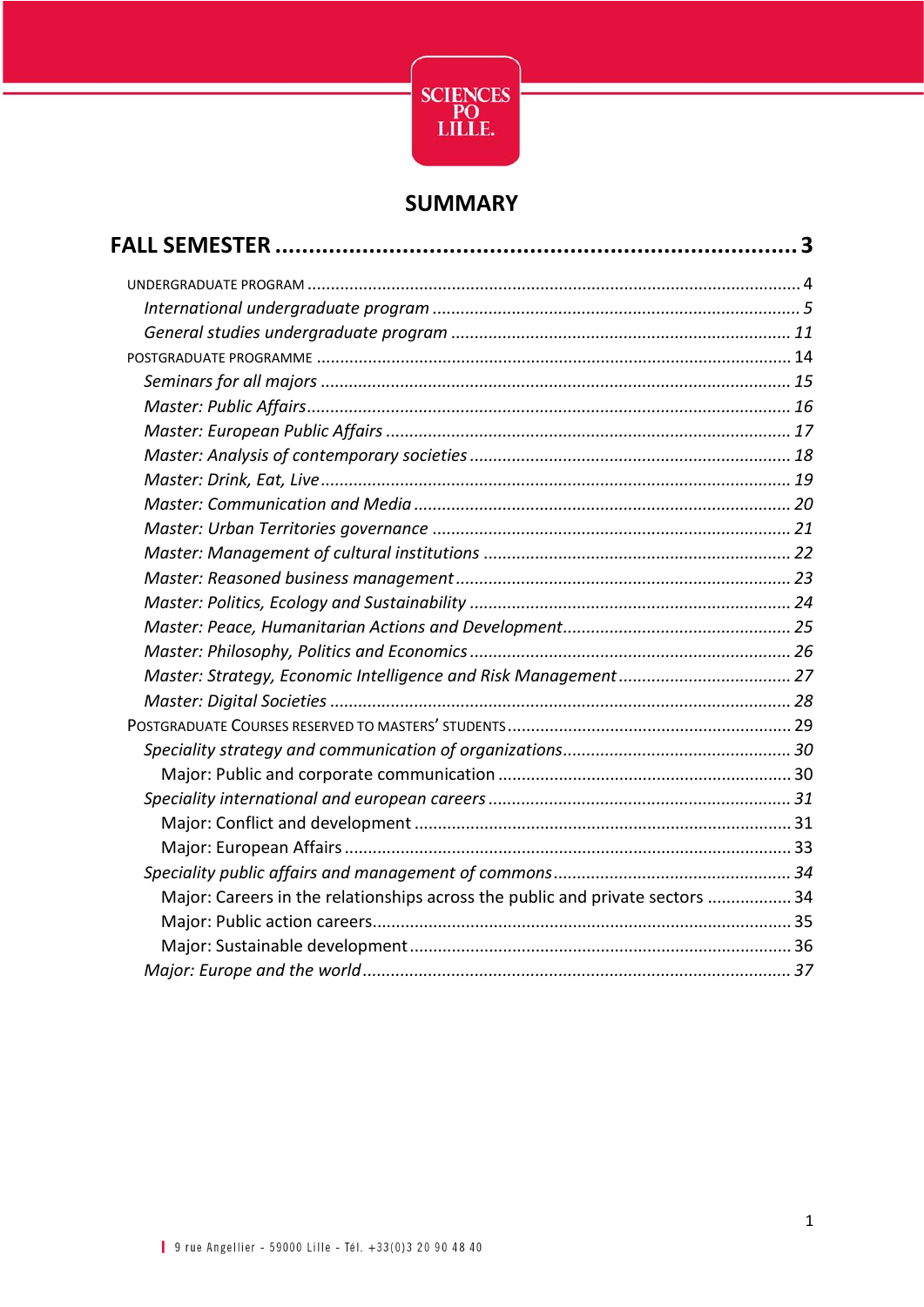

| 38 |
|----|
|    |
|    |
|    |
|    |
|    |
|    |
|    |
|    |
|    |
|    |
|    |
|    |
|    |
|    |
|    |
|    |
|    |
|    |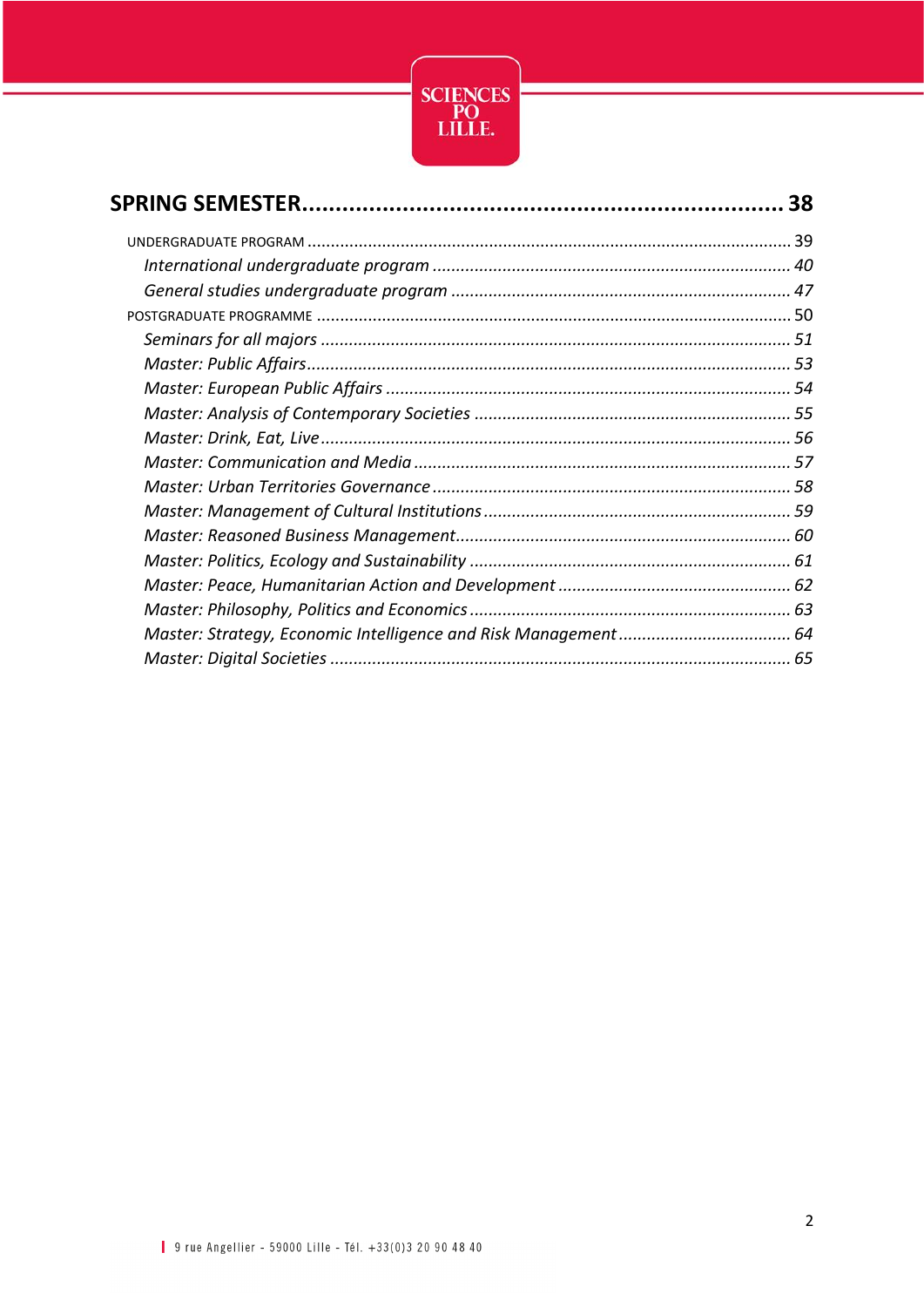

# **FALL SEMESTER**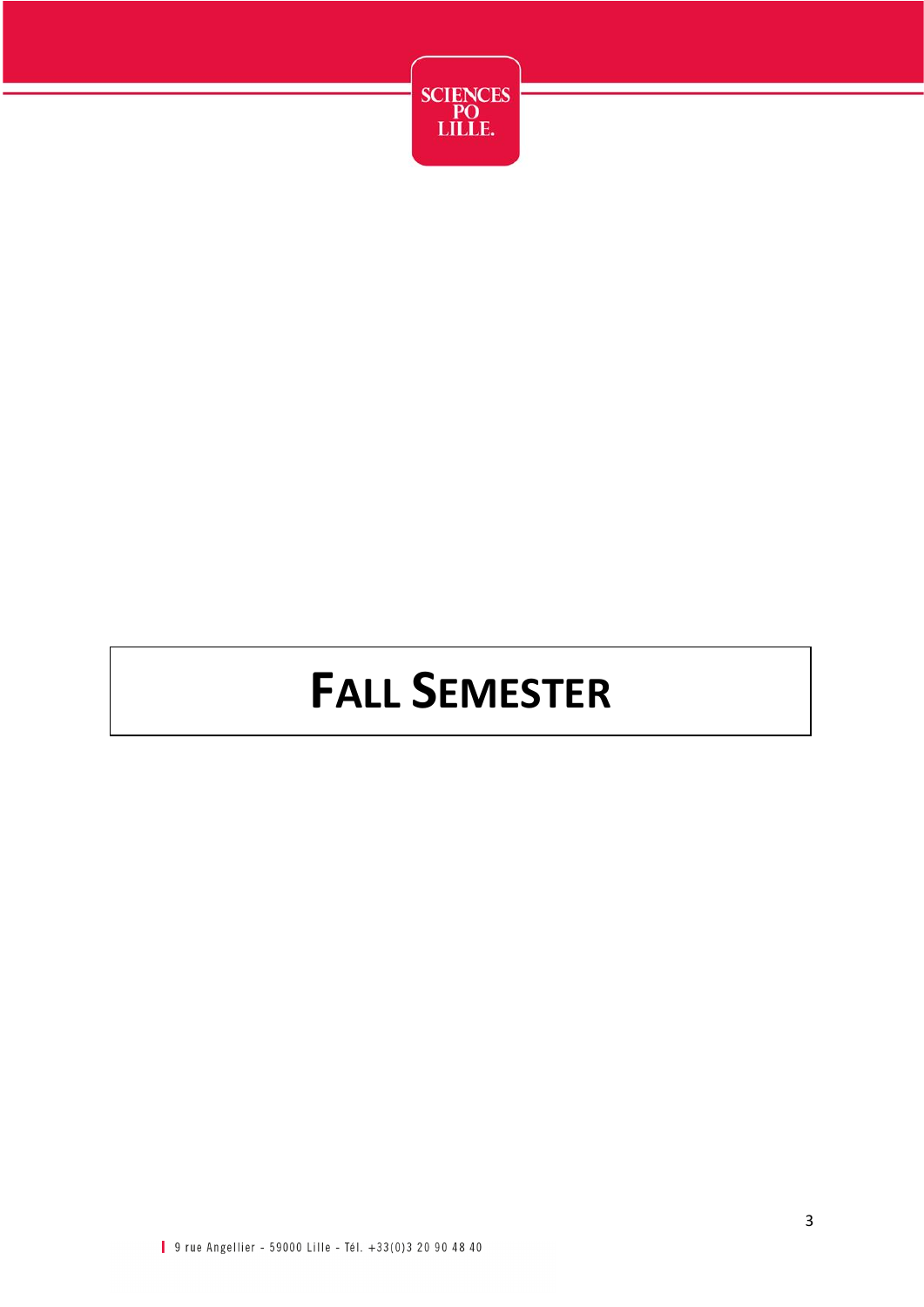

## UNDERGRADUATE PROGRAM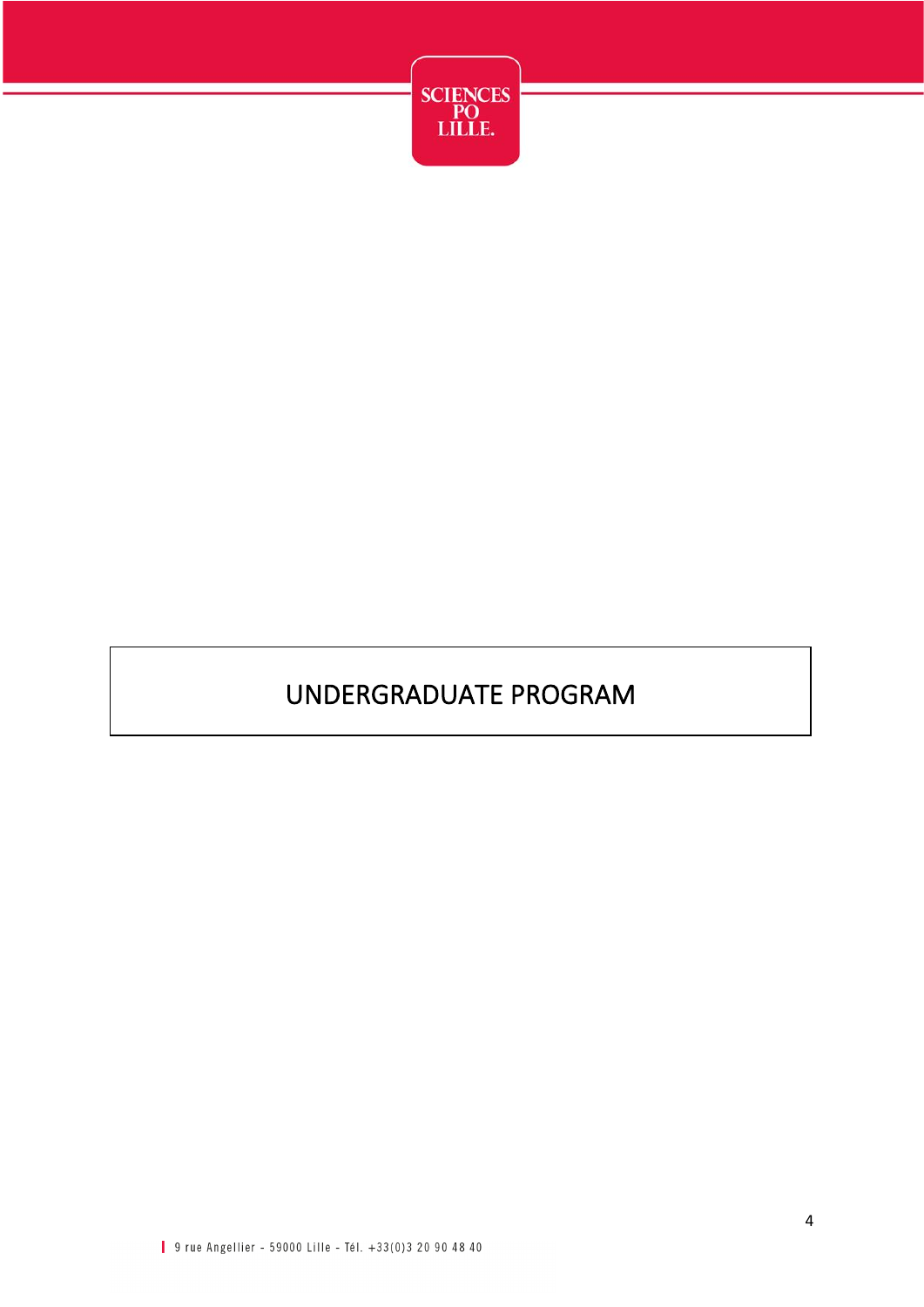

#### INTERNATIONAL UNDERGRADUATE PROGRAM

**Courses which are planned to be taught online during the entire semester are, in this catalogue, indicated:**

#### **"100% ONLINE COURSES"**

**All other courses are planned to be taught on site**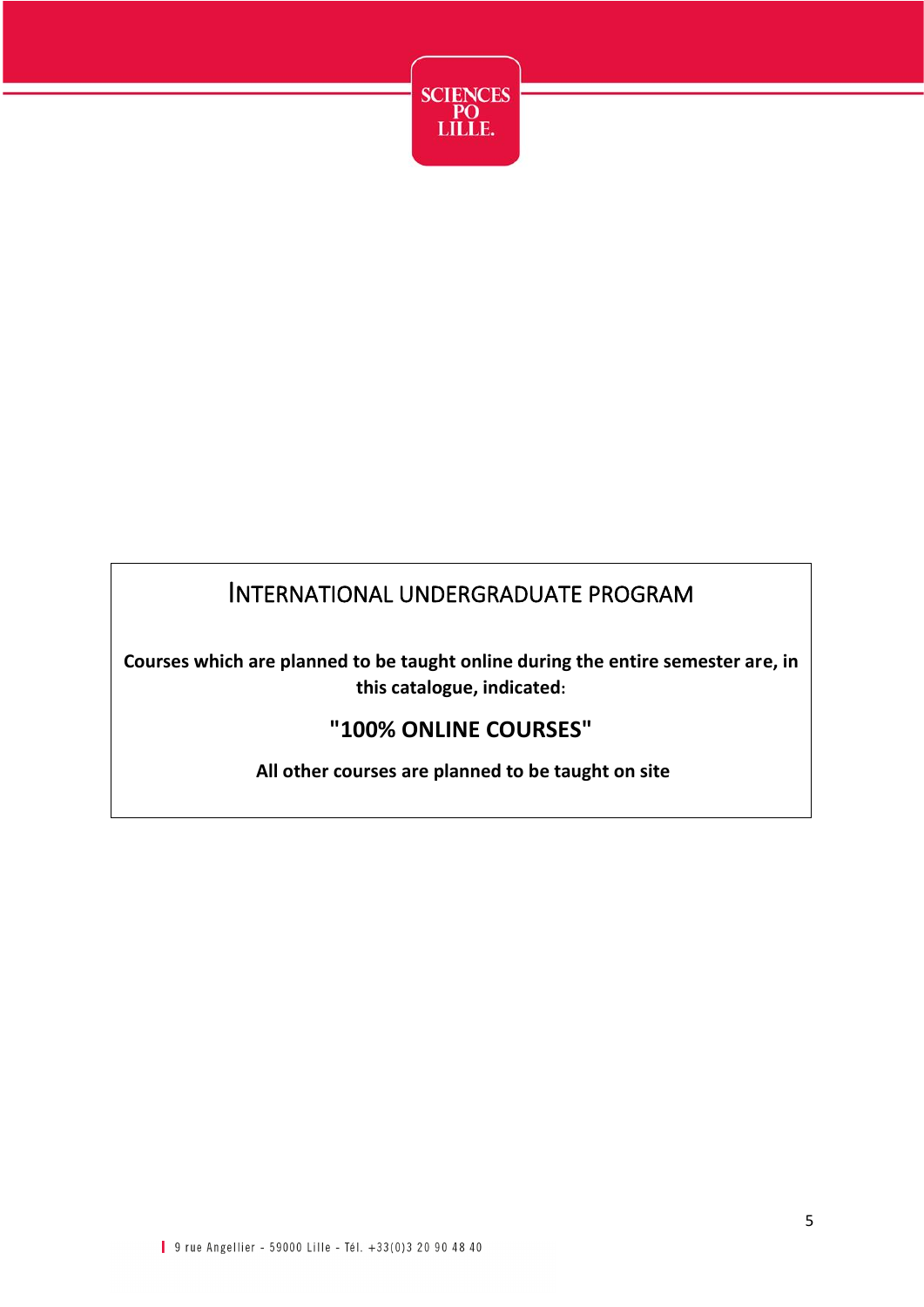

|          | <b>Course Title</b>                                   | <b>Semester</b>      | <b>ECTS</b> | <b>Contact</b><br>hours |
|----------|-------------------------------------------------------|----------------------|-------------|-------------------------|
| SEMINARS | <b>French Politics and Institutions</b>               | <b>Fall Semester</b> | 5           | 18                      |
|          | EU public diplomacy                                   | <b>Fall Semester</b> | 5           | 18                      |
|          | <b>Unsettled Questions about the</b><br>European Idea | <b>Fall Semester</b> | 5           | 18                      |
|          | <b>Space and Power</b>                                | <b>Fall Semester</b> | 5           | 18                      |
|          | French History in Global Perspective                  | <b>Fall Semester</b> | 5           | 18                      |
|          | Sociology of contemporary social<br>problems          | <b>Fall Semester</b> | 5           | 18                      |
|          | War and Peace in the Middle East                      | <b>Fall Semester</b> | 5           | 18                      |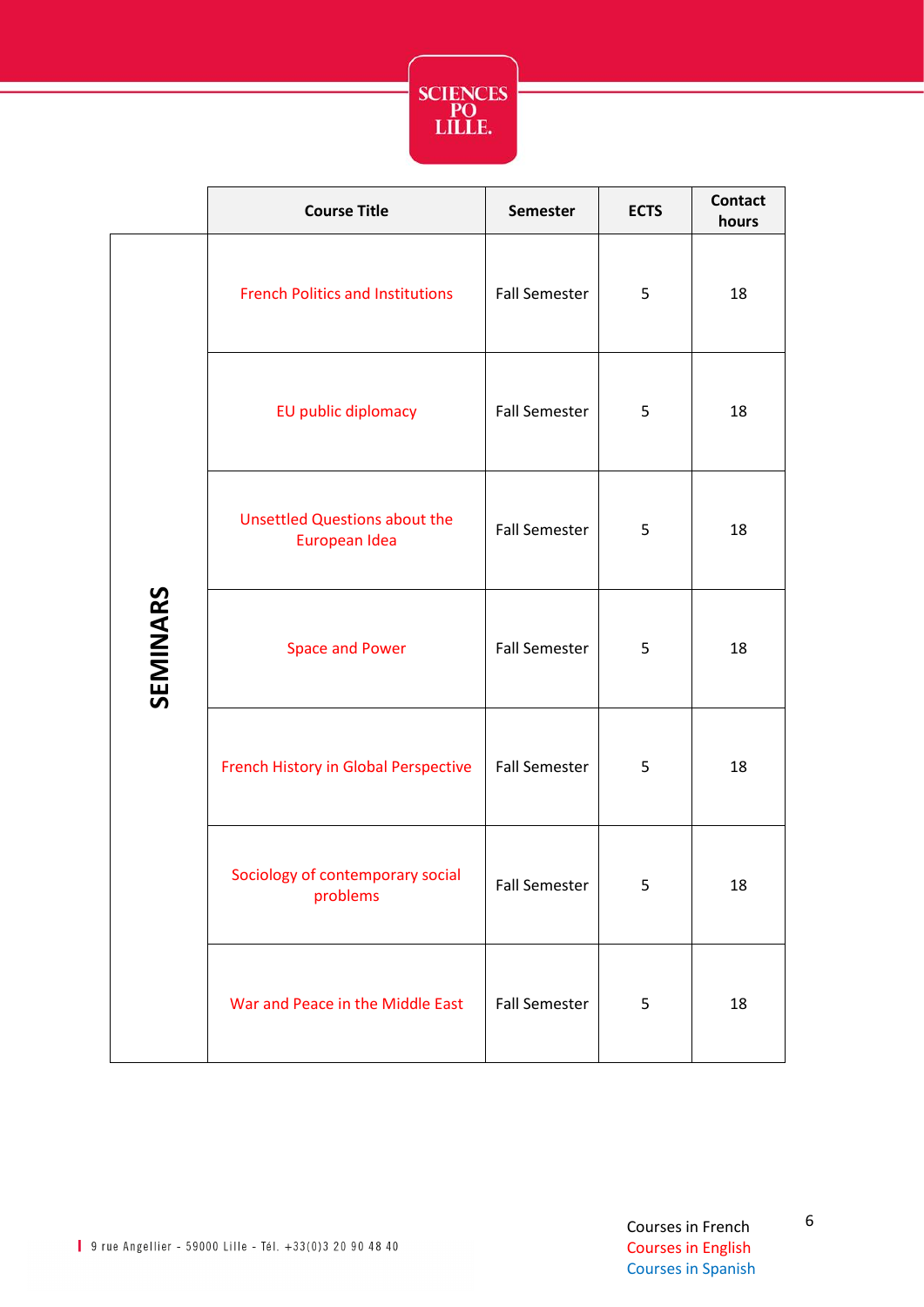

|                                                                   | <b>Course Title</b>                                     | <b>Semester</b>      | <b>ECTS</b>    | <b>Contact</b><br>hours |
|-------------------------------------------------------------------|---------------------------------------------------------|----------------------|----------------|-------------------------|
| Lecture<br>courses (2<br>compulsory<br>for the CEP)               | Les défis de l'action publique :<br>approches comparées | <b>Fall Semester</b> | 6              | 18                      |
|                                                                   | Sociologie politique                                    | <b>Fall Semester</b> | 6              | 18                      |
|                                                                   | Problèmes internationaux<br>contemporains               | <b>Fall Semester</b> | 6              | 18                      |
|                                                                   | Questions économiques<br>contemporaines                 | <b>Fall Semester</b> | 6              | 18                      |
| <b>Fundamental</b><br><b>Unity</b><br>(compulsory<br>for the CEP) | Institutions politiques comparées                       | <b>Fall Semester</b> | $\overline{7}$ | 20                      |
| Language<br><b>Unity</b>                                          | Français-langue étrangère (non<br>obligatoire)          | <b>Fall Semester</b> | 4              | 18                      |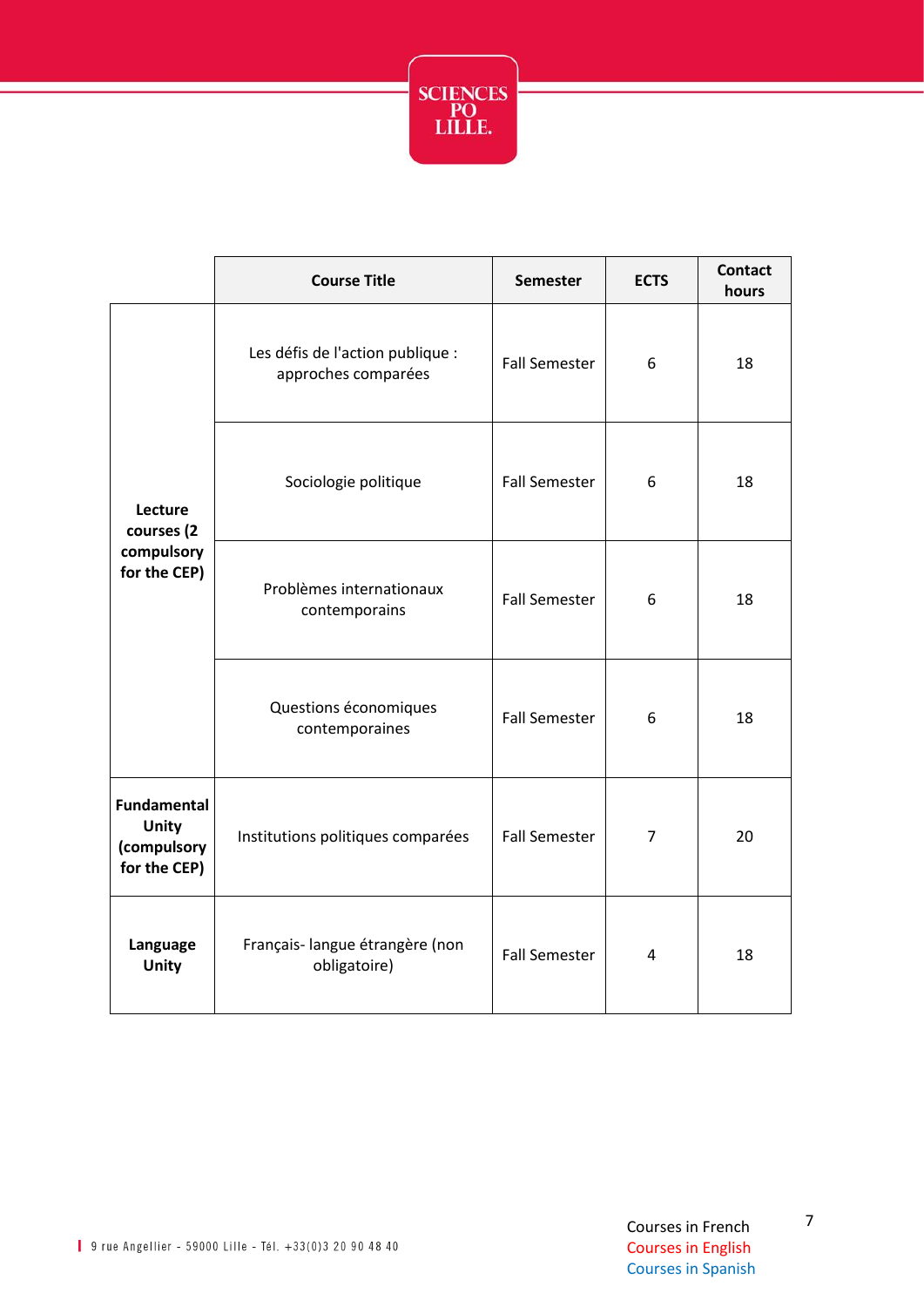

|                     | <b>Course Title</b>                                                                  | <b>Semester</b>      | <b>ECTS</b> | <b>Contact</b><br>hours |
|---------------------|--------------------------------------------------------------------------------------|----------------------|-------------|-------------------------|
| 100% Online Courses | The European Union Institutions and<br>the law-making process                        | <b>Fall Semester</b> | 5           | 18                      |
|                     | Boire, Manger, Vivre (BMV) : Culture,<br>Environnement, Relations<br>internationales | <b>Fall Semester</b> | 5           | 18                      |
|                     | <b>EUROPE at Seas</b>                                                                | <b>Fall Semester</b> | 5           | 18                      |
|                     | Fondamentaux de droit pénal                                                          | <b>Fall Semester</b> | 5           | 18                      |
|                     | Analyse économique des liens santé<br>et conditions de vie                           | <b>Fall Semester</b> | 5           | 18                      |
|                     | Réinvention, transformation du<br>Service Public en temps de crise                   | <b>Fall Semester</b> | 5           | 18                      |
|                     | <b>Introduction to Contemporary South</b><br><b>East Asia</b>                        | <b>Fall Semester</b> | 5           | 18                      |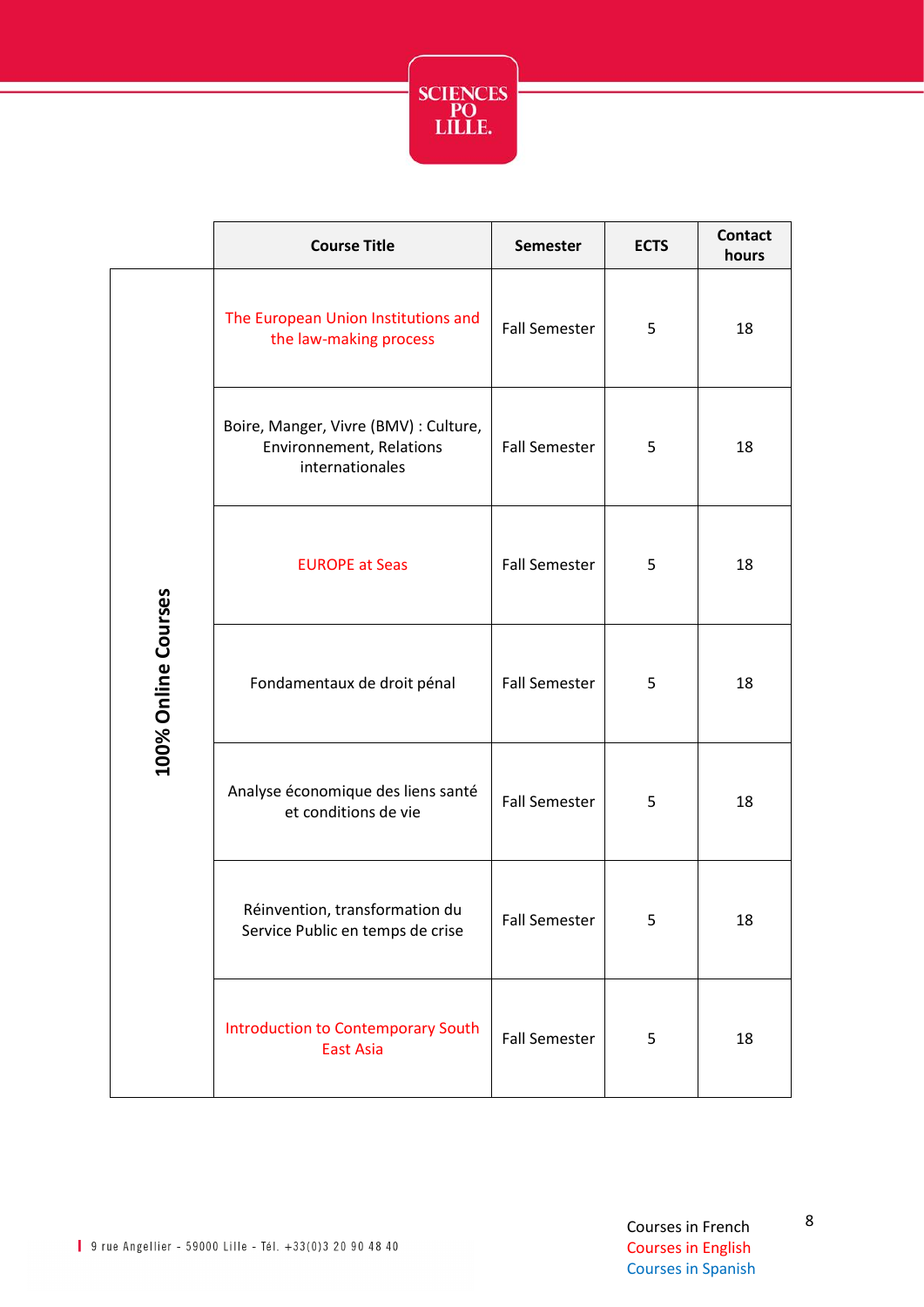

|                     | <b>Course Title</b>                                                                      | <b>Semester</b>      | <b>ECTS</b> | <b>Contact</b><br>hours |
|---------------------|------------------------------------------------------------------------------------------|----------------------|-------------|-------------------------|
| 100% Online Courses | Central and Eastern Europe - so close,<br>still unknown                                  | <b>Fall Semester</b> | 5           | 18                      |
|                     | Initiation to geopolitical economics:<br>how do geostrategy & economics<br>interrelate ? | <b>Fall Semester</b> | 5           | 18                      |
|                     | Introducción a los Objetivos de<br><b>Desarrollo Sostenible</b>                          | <b>Fall Semester</b> | 5           | 18                      |
|                     | Social Justice in TV Series, Utopia &<br>Dystopia                                        | <b>Fall Semester</b> | 5           | 18                      |
|                     | Selma not chicago: hollywood's<br>obfuscating of racism in the north                     | <b>Fall Semester</b> | 5           | 18                      |
|                     | <b>EU Politics and Institutions</b>                                                      | <b>Fall Semester</b> | 5           | 18                      |
|                     | Politics as spectacle from Alcibiades to<br>Volodymyr Zelenskiy                          | <b>Fall Semester</b> | 5           | 18                      |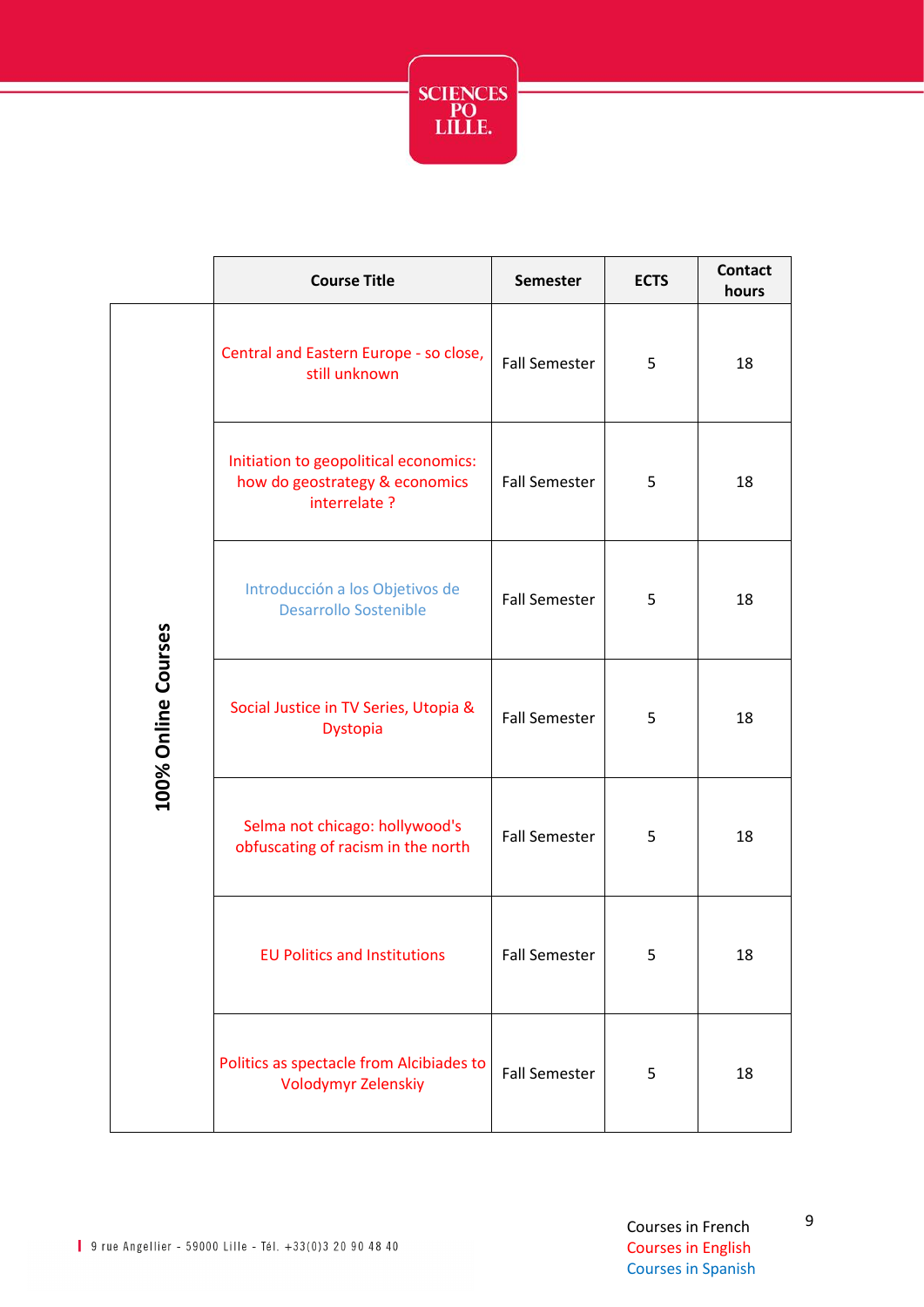

|                                          | <b>Course Title</b>    | <b>Semester</b>      | <b>ECTS</b> | Contact<br>hours |
|------------------------------------------|------------------------|----------------------|-------------|------------------|
| စိ<br>100%<br>Inline<br>purses<br>O<br>ោ | The Politics of Images | <b>Fall Semester</b> | 5           | 18               |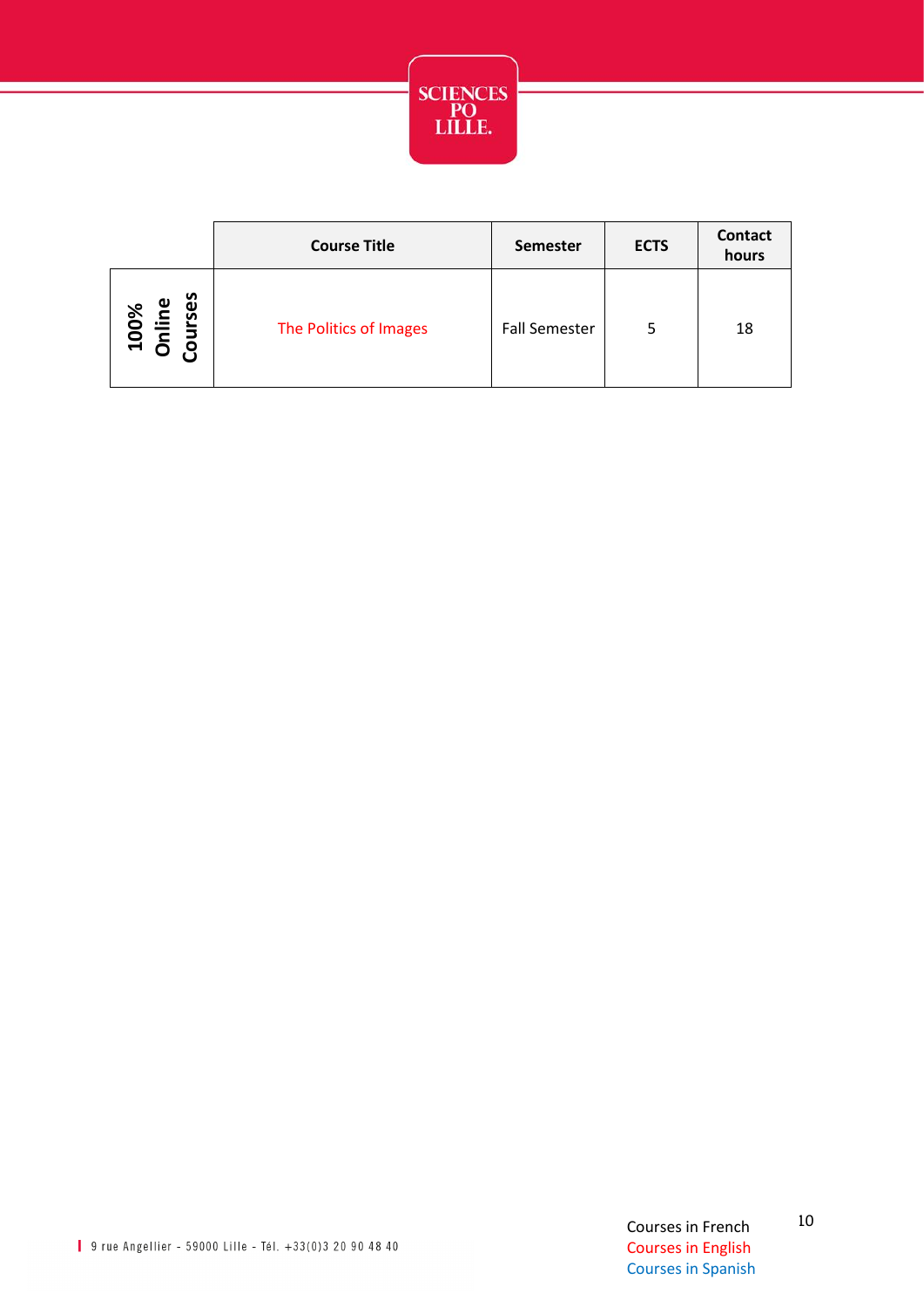

#### GENERAL STUDIES UNDERGRADUATE PROGRAM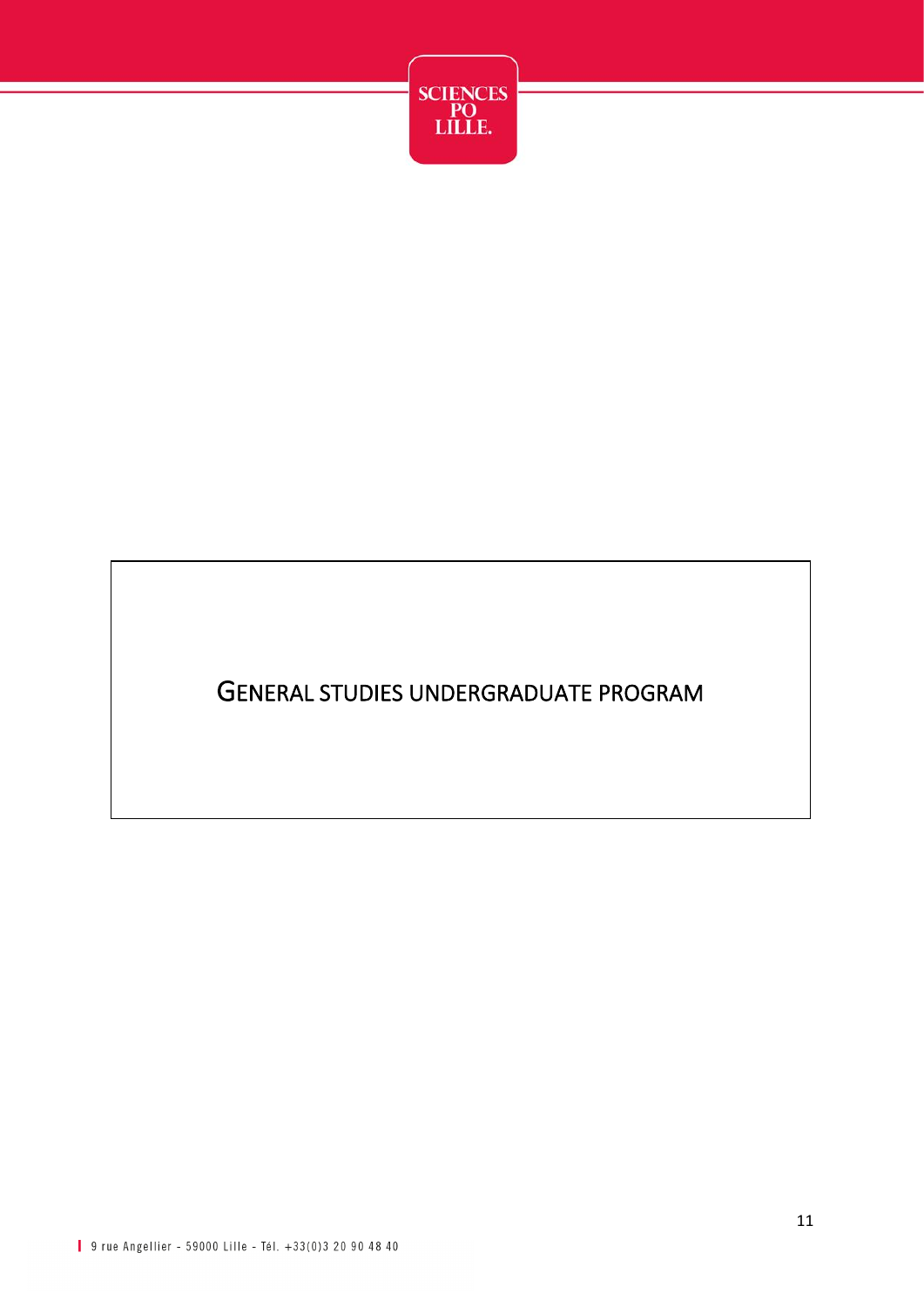

|                   | <b>Course Title</b>                                                               | <b>Semester</b>  | <b>ECTS</b> | <b>Contact</b><br>hours |
|-------------------|-----------------------------------------------------------------------------------|------------------|-------------|-------------------------|
|                   | Controverses macroéconomiques et<br>efficacité des politiques économiques         | Fall<br>Semester | 6           | 24                      |
|                   | Grands systèmes de droit                                                          | Fall<br>Semester | 6           | 24                      |
|                   | Mutations, révolutions et conflits :<br>l'Europe et les États-Unis de 1914 à 1945 | Fall<br>Semester | 6           | 24                      |
| FUNDAMENTAL UNITY | Système politique de l'UE                                                         | Fall<br>Semester | 6           | 24                      |
|                   | <b>Comparative politics</b>                                                       | Fall<br>Semester | 6           | 24                      |
|                   | America Latina: guevarismo y<br>autoritarismos 1960-1980                          | Fall<br>Semester | 6           | 24                      |
|                   | Political violence and conflict                                                   | Fall<br>Semester | 6           | 24                      |
|                   | Penser les inégalités                                                             | Fall<br>Semester | 6           | 24                      |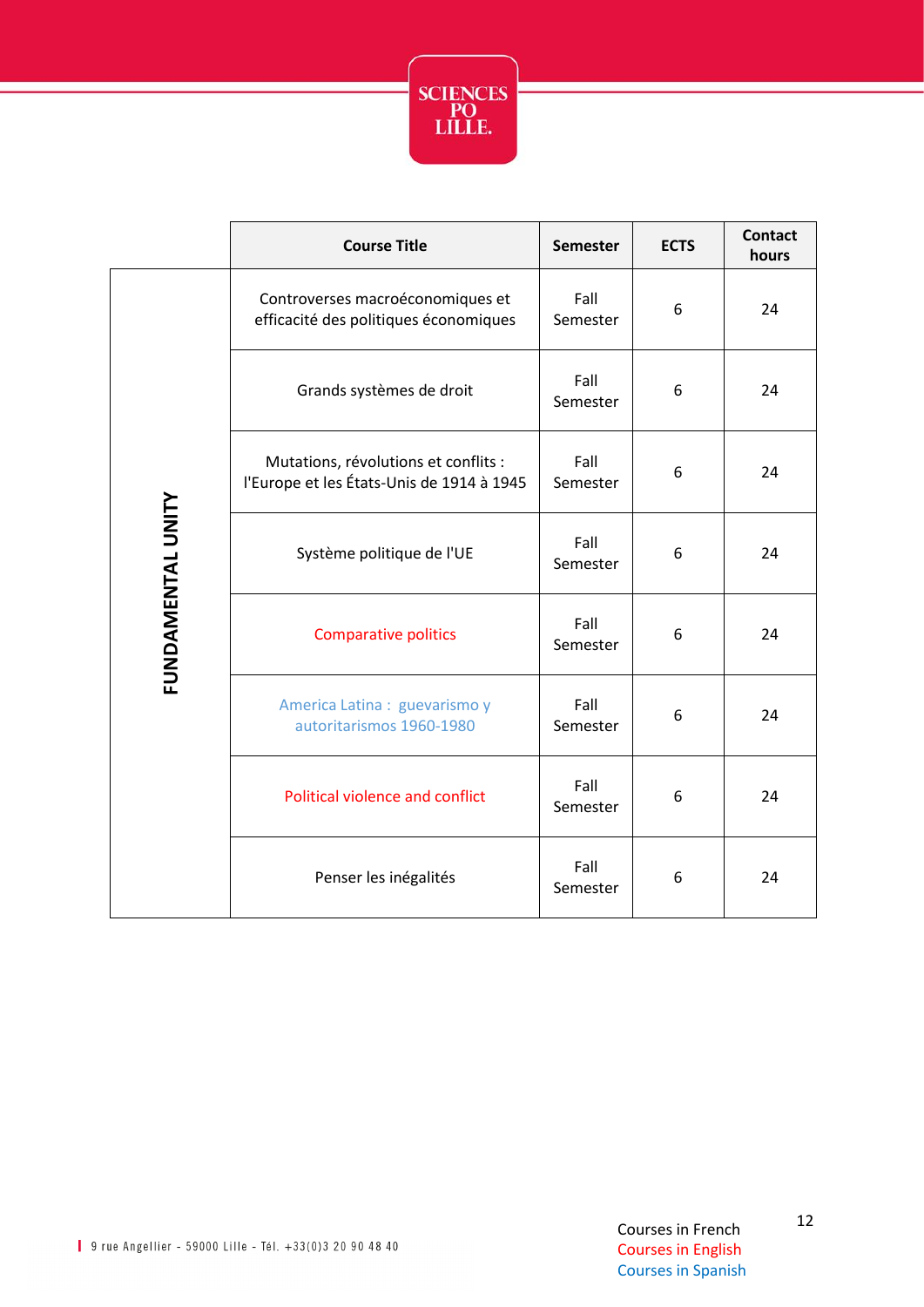

|                   | <b>Course Title</b>   | <b>Semester</b>  | <b>ECTS</b> | <b>Contact</b><br>hours |
|-------------------|-----------------------|------------------|-------------|-------------------------|
| FUNDAMENTAL UNITY | Médias & Sociétés     | Fall<br>Semester | 6           | 24                      |
|                   | Droit administratif 1 | Fall<br>Semester | 6           | 24                      |
|                   | Écologie et politique | Fall<br>Semester | 6           | 24                      |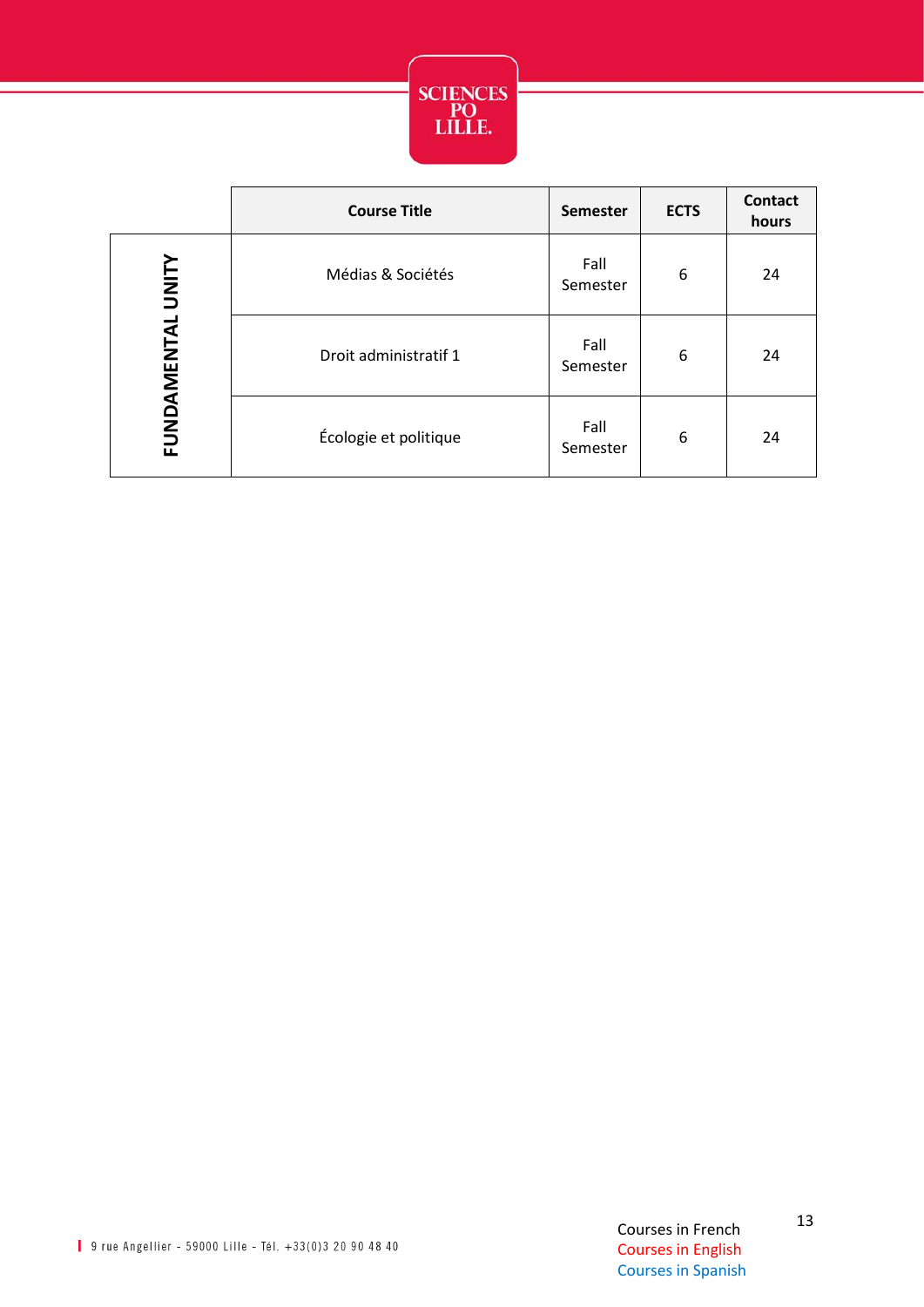

## POSTGRADUATE PROGRAMME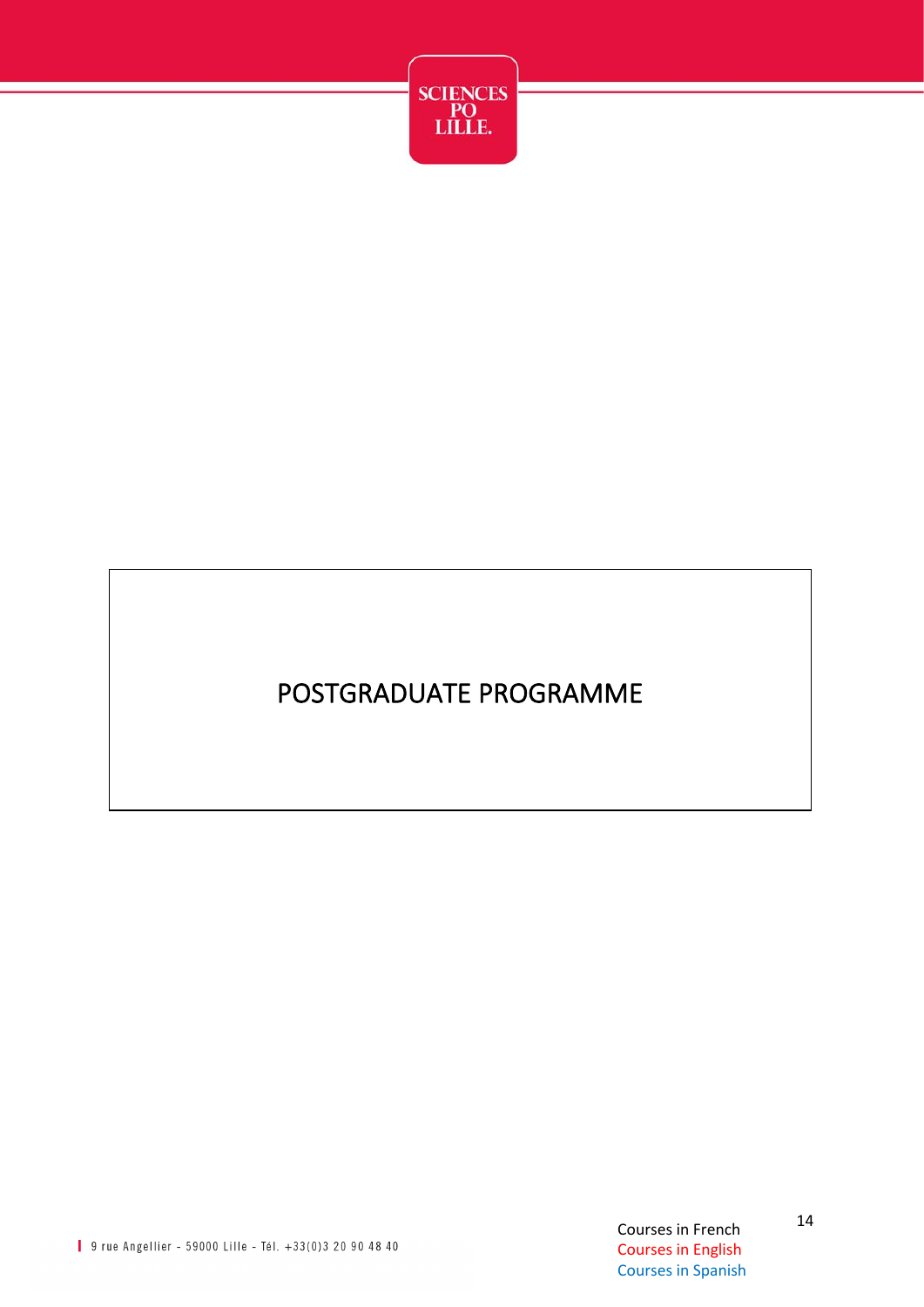

#### SEMINARS FOR ALL MAJORS

*TRANSVERSES CYCLE MASTER*

<span id="page-15-0"></span>

|                   | <b>Course Title</b>                                            | <b>Semester</b>  | <b>ECTS</b> | <b>Contact</b><br>hours |
|-------------------|----------------------------------------------------------------|------------------|-------------|-------------------------|
| FUNDAMENTAL UNITY | L'Europe au concret : état des lieux et défis<br>contemporains | Fall<br>Semester | 4           | 18                      |
|                   | Urgences environnementales : un état des lieux                 | Fall<br>Semester | 4           | 18                      |
|                   | Histoire sociopolitique comparée                               | Fall<br>Semester | 4           | 18                      |
|                   | Approches psycho-sociologiques du travail                      | Fall<br>Semester | 4           | 18                      |
|                   | Histoire culturelle et sociale du genre                        | Fall<br>Semester | 4           | 18                      |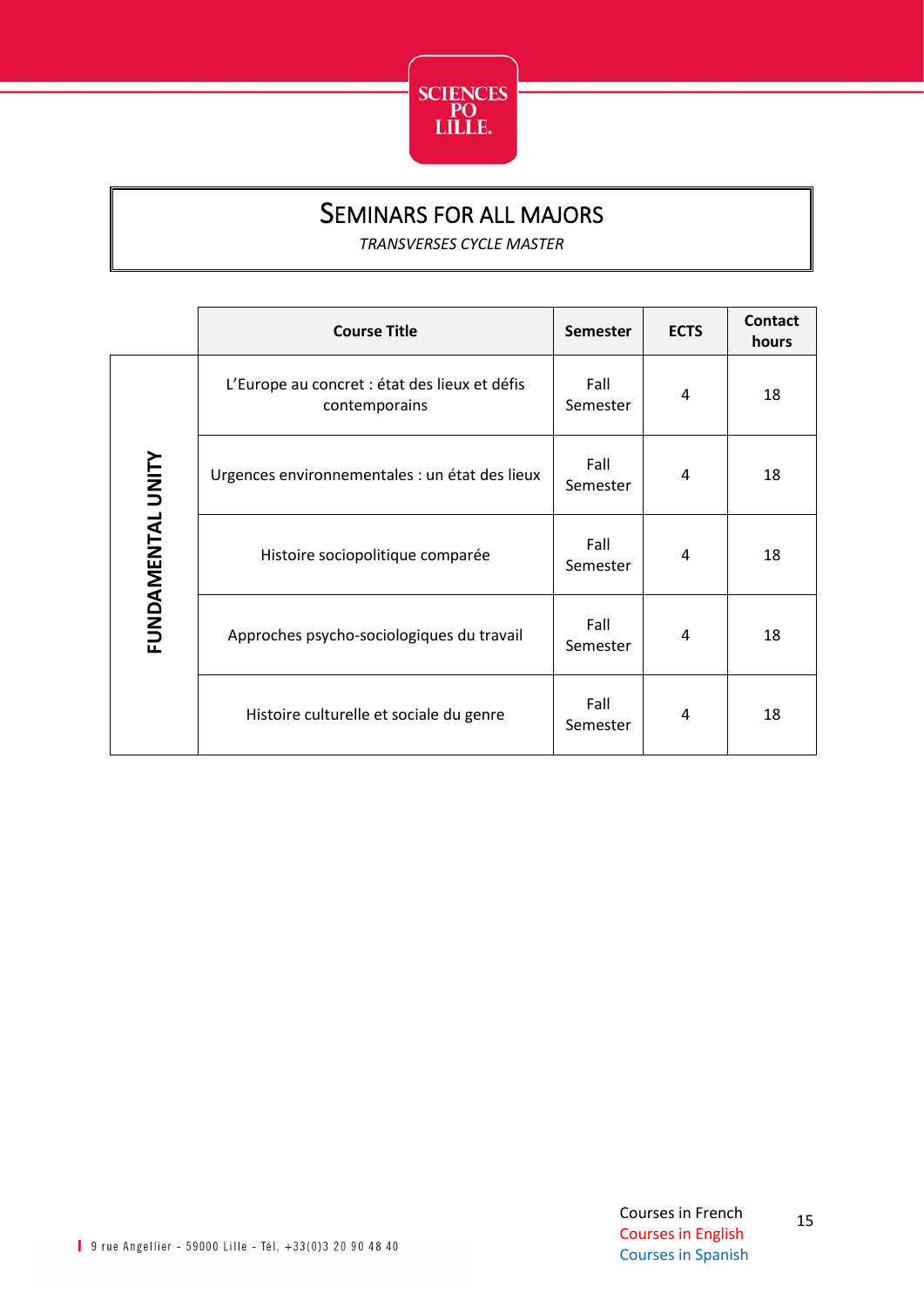

## MASTER: PUBLIC AFFAIRS

*AP (Affaires Publiques)*

<span id="page-16-0"></span>

|                                    | <b>Course Title</b>                        | <b>Semester</b>  | <b>ECTS</b> | <b>Contact</b><br>hours |
|------------------------------------|--------------------------------------------|------------------|-------------|-------------------------|
| <b>FUNDAMENTAL</b><br><b>UNITY</b> | Enjeux et sciences économiques en<br>débat | Fall<br>Semester | 4           | 18                      |
|                                    | <b>EU Law</b>                              | Fall<br>Semester | 4           | 18                      |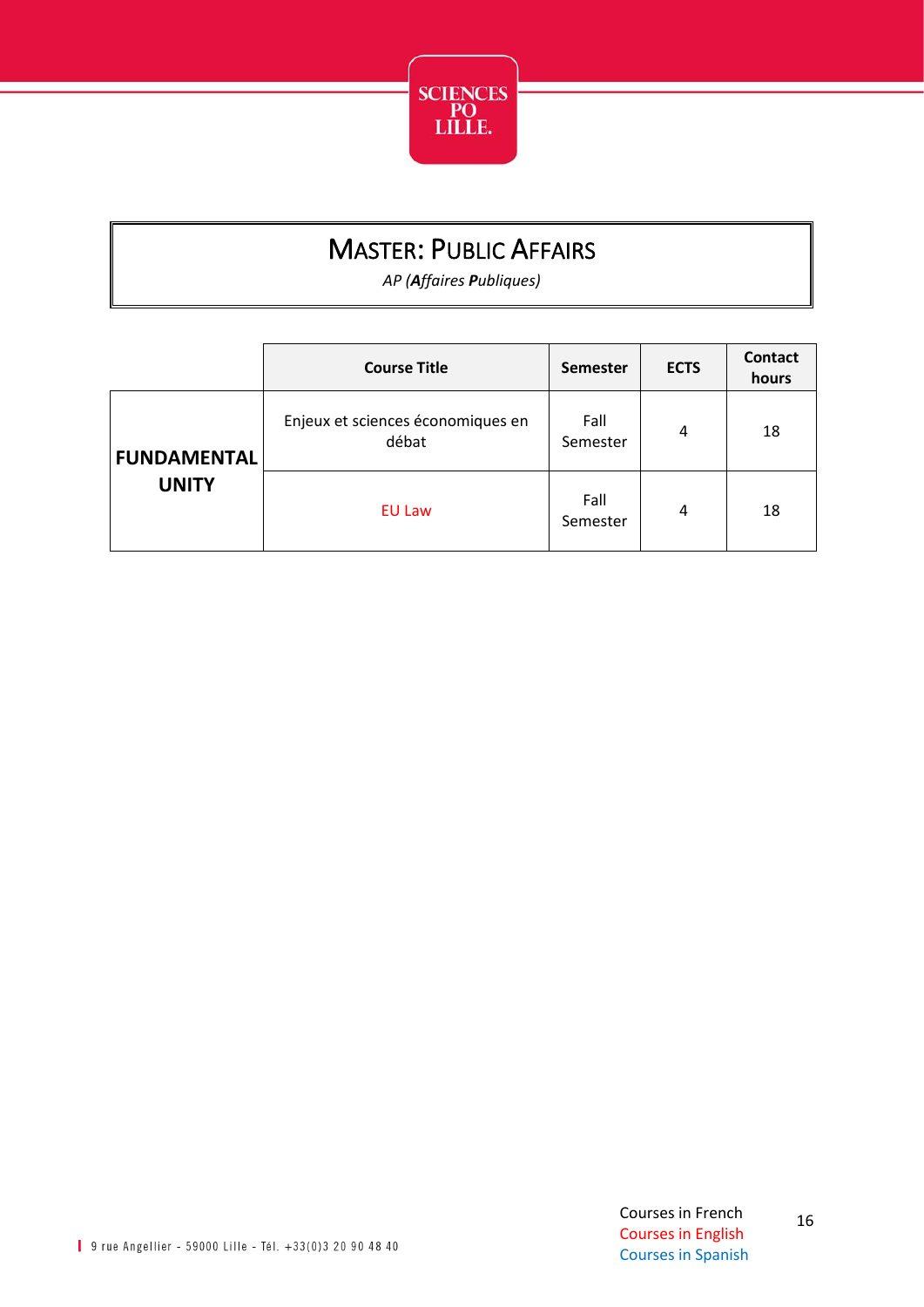

## MASTER: EUROPEAN PUBLIC AFFAIRS

*APEu (Affaires Publiques Européennes)*

<span id="page-17-0"></span>

|                   | <b>Course Title</b>                                             | <b>Semester</b>  | <b>ECTS</b> | <b>Contact</b><br>hours |
|-------------------|-----------------------------------------------------------------|------------------|-------------|-------------------------|
|                   | Droit du marché intérieur                                       | Fall<br>Semester | 4           | 18                      |
|                   | Analyse économique des politiques européennes                   | Fall<br>Semester | 4           | 18                      |
| FUNDAMENTAL UNITY | Economic and monetary union                                     | Fall<br>Semester | 4           | 18                      |
|                   | Citoyenneté européenne : approche théorique<br>et philosophique | Fall<br>Semester | 4           | 18                      |
|                   | Theories of national and international security                 | Fall<br>Semester | 4           | 18                      |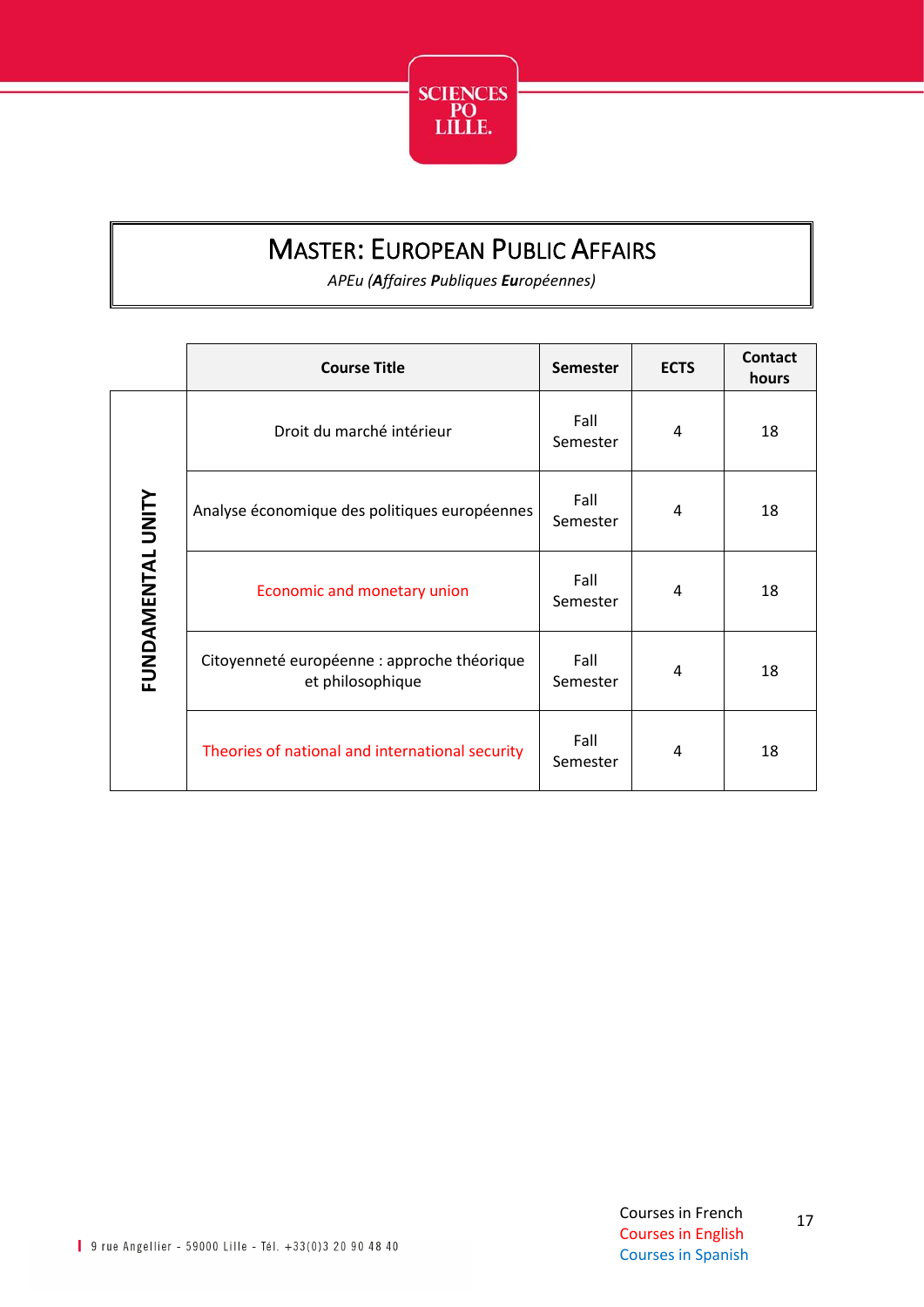

#### <span id="page-18-0"></span>MASTER: ANALYSIS OF CONTEMPORARY SOCIETIES

*ASC (Analyse des Sociétés Contemporaines)*

|                   | <b>Course Title</b>                                           | <b>Semester</b>  | <b>ECTS</b> | <b>Contact</b><br>hours |
|-------------------|---------------------------------------------------------------|------------------|-------------|-------------------------|
| FUNDAMENTAL UNITY | Rapports de classe et relations raciales                      | Fall<br>Semester | 4           | 18                      |
|                   | Histoire des cultures politiques et des<br>mouvements sociaux | Fall<br>Semester | 4           | 18                      |
|                   | Métiers du politique                                          | Fall<br>Semester | 4           | 18                      |
|                   | Sociologie de la communication et des médias                  | Fall<br>Semester | 4           | 18                      |
|                   | Economie des inégalités                                       | Fall<br>Semester | 4           | 18                      |
|                   | The transformation of contemporary<br>democracies             | Fall<br>Semester | 4           | 18                      |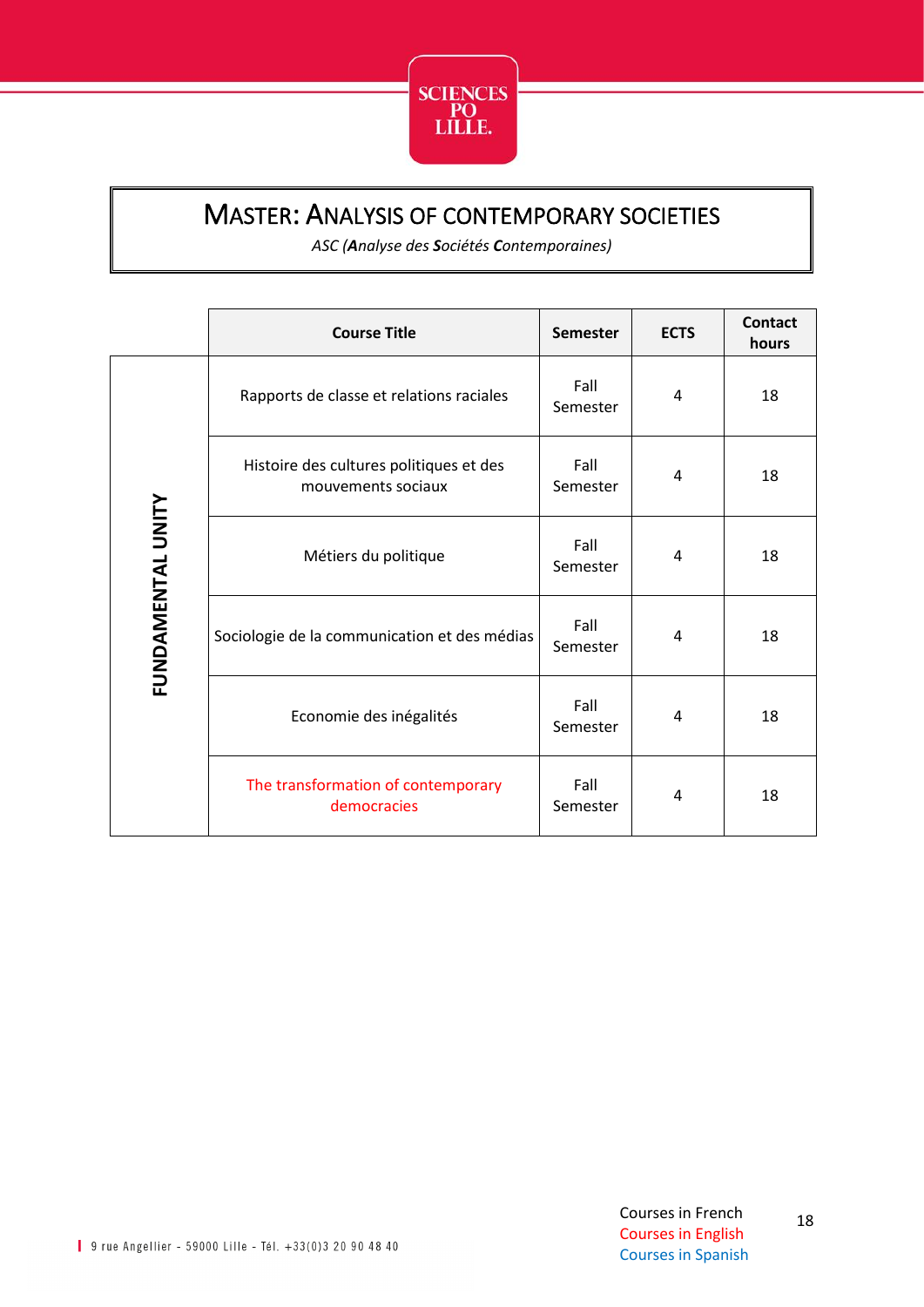

## MASTER: DRINK, EAT, LIVE

*BMV (Boire, Manger, Vivre)*

<span id="page-19-0"></span>

|                                    | <b>Course Title</b>                                                      | <b>Semester</b>  | <b>ECTS</b> | Contact<br>hours |
|------------------------------------|--------------------------------------------------------------------------|------------------|-------------|------------------|
|                                    | Histoire de l'agriculture et de<br>l'alimentation                        | Fall<br>Semester | 4           | 18               |
| <b>FUNDAMENTAL</b><br><b>UNITY</b> | Droit de l'alimentation : sécurité<br>alimentaire dans l'UE et en France | Fall<br>Semester | 4           | 18               |
|                                    | Stratégies des industries<br>agroalimentaires                            | Fall<br>Semester | 4           | 18               |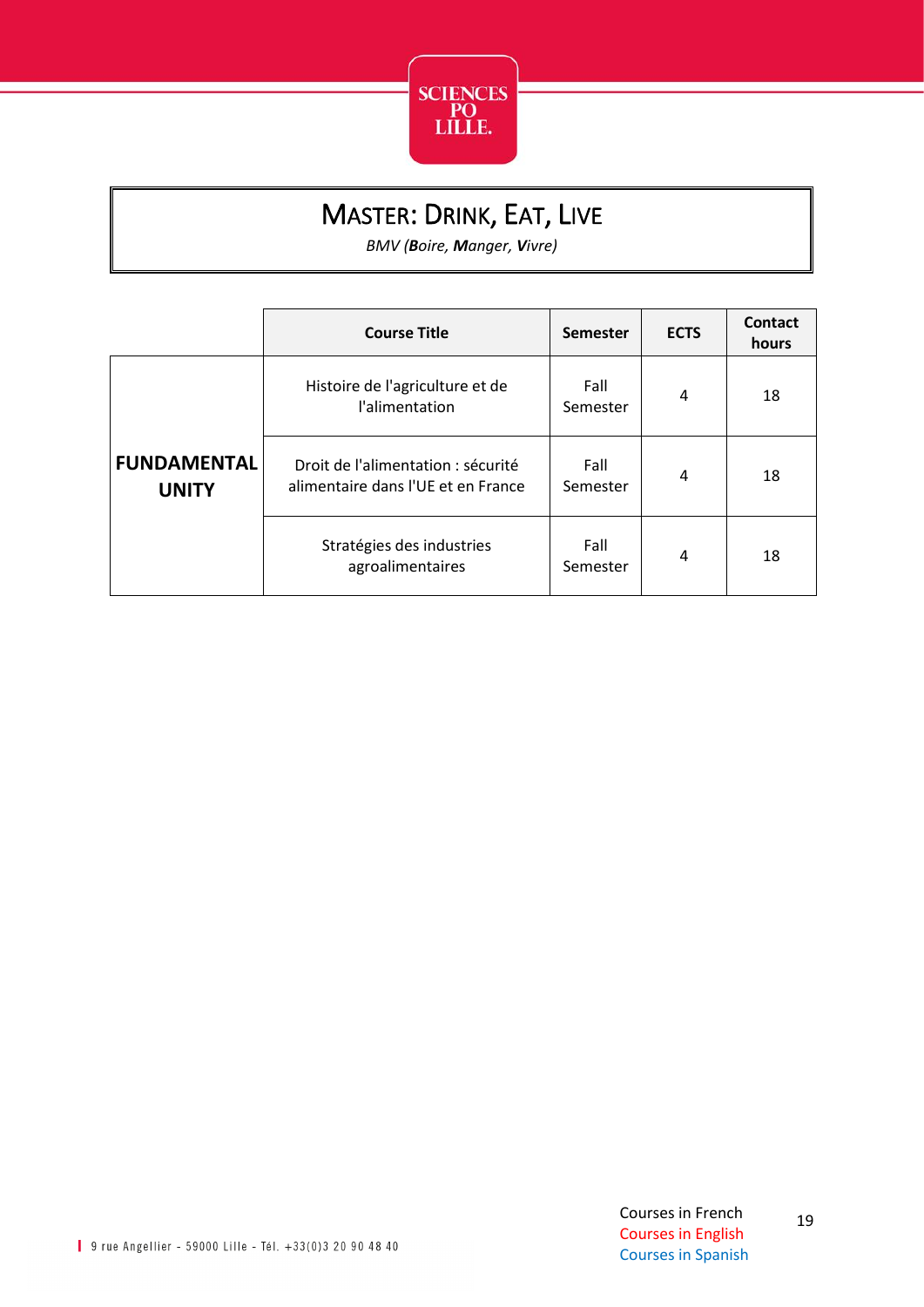

### MASTER: COMMUNICATION AND MEDIA

*CeM (Communication et Médias)*

<span id="page-20-0"></span>

|                    | <b>Course Title</b>                                   | <b>Semester</b>  | <b>ECTS</b> | <b>Contact</b><br>hours |
|--------------------|-------------------------------------------------------|------------------|-------------|-------------------------|
|                    | Théories des organisations                            | Fall<br>Semester | 4           | 18                      |
| <b>FUNDAMENTAL</b> | Communication politique                               | Fall<br>Semester | 4           | 18                      |
| <b>UNITY</b>       | Histoire des médias et de l'espace<br>public          | Fall<br>Semester | 4           | 18                      |
|                    | Économie des industries médiatiques<br>et culturelles | Fall<br>Semester | 4           | 18                      |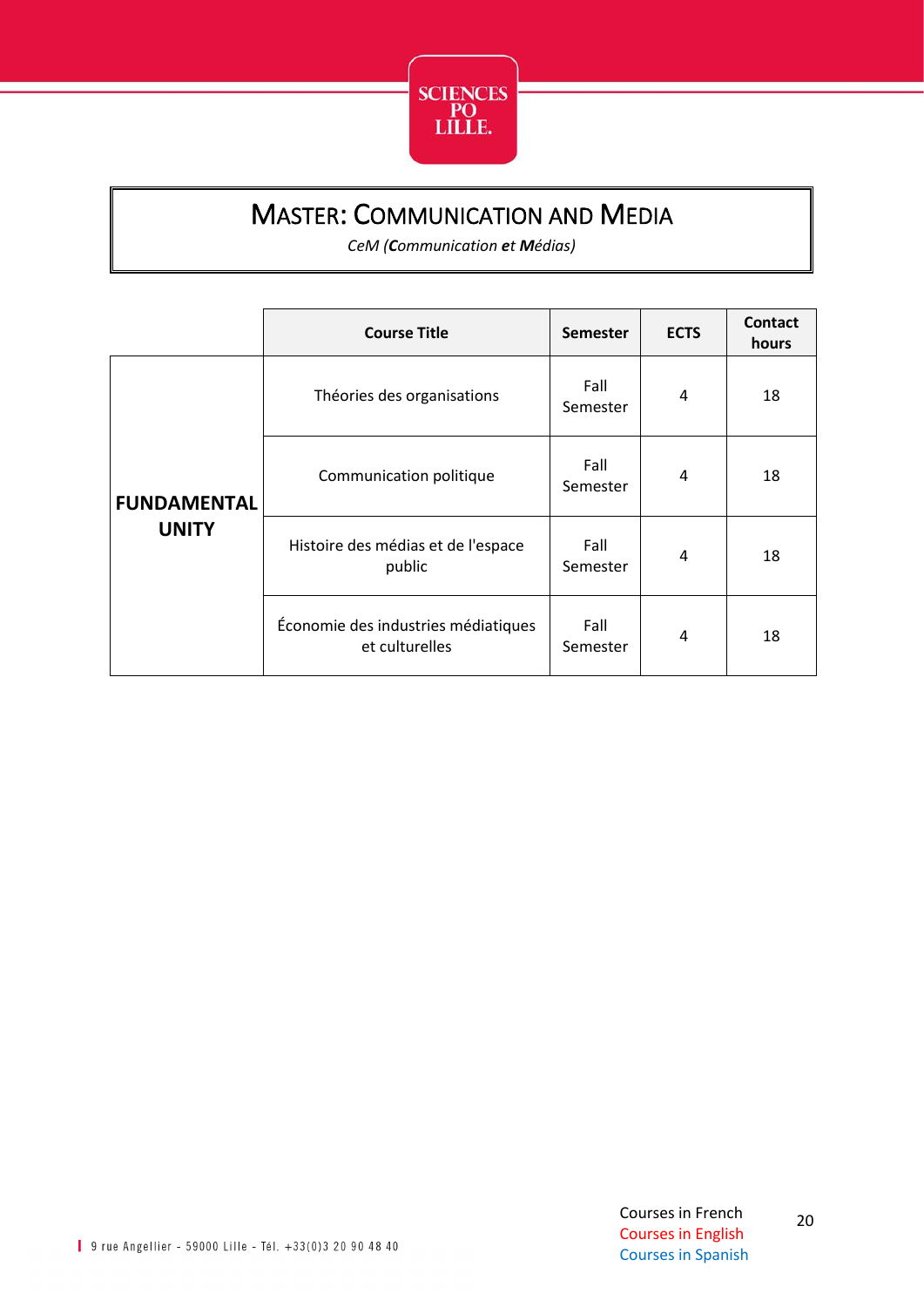

### MASTER: URBAN TERRITORIES GOVERNANCE

*GTU (Gouvernance des Territoires Urbains)*

<span id="page-21-0"></span>

|                                    | <b>Course Title</b>          | <b>Semester</b>  | <b>ECTS</b> | Contact<br>hours |
|------------------------------------|------------------------------|------------------|-------------|------------------|
| <b>FUNDAMENTAL</b><br><b>UNITY</b> | Politiques publiques         | Fall<br>Semester | 4           | 18               |
|                                    | Histoire de l'administration | Fall<br>Semester | 4           | 18               |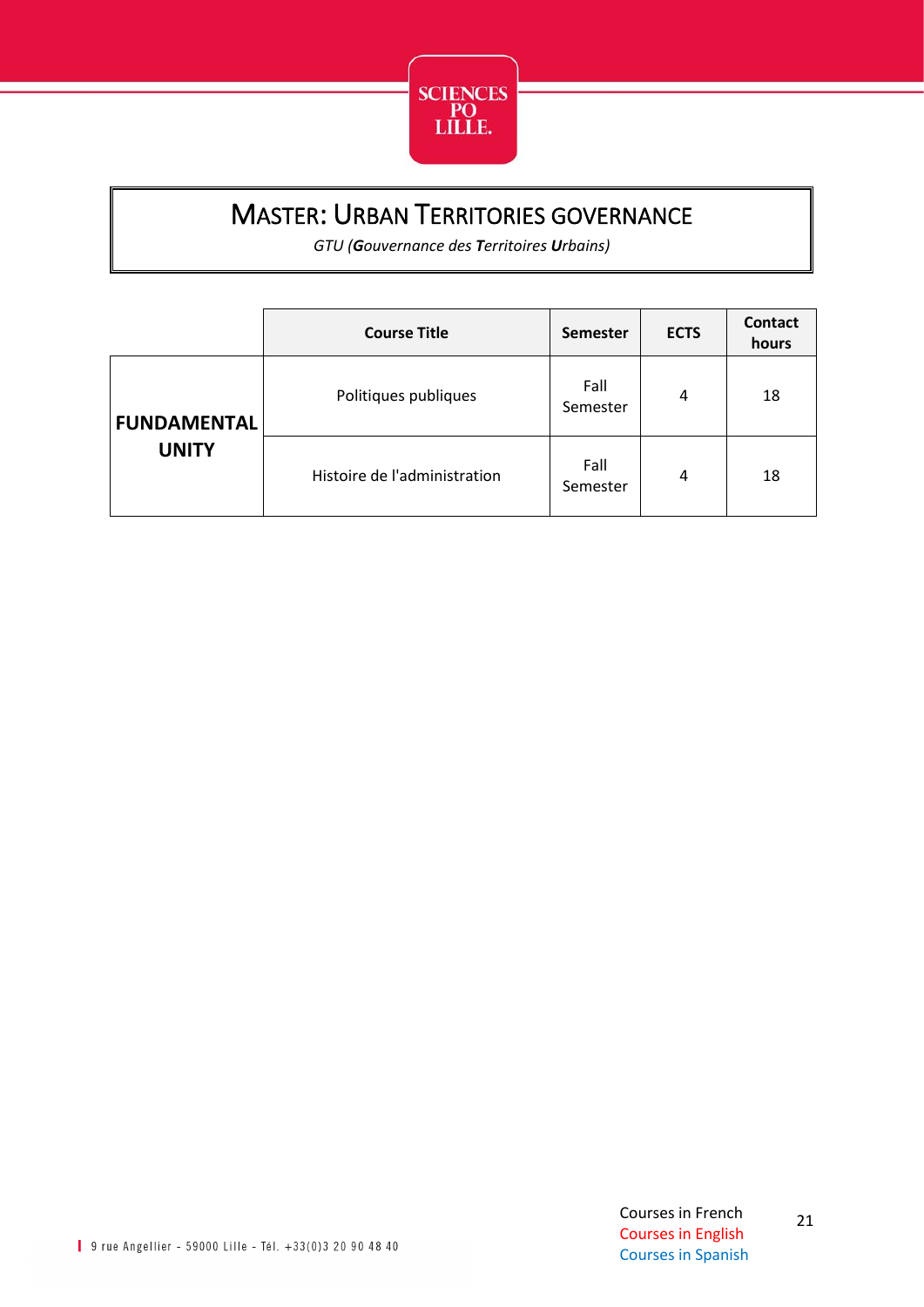

#### <span id="page-22-0"></span>MASTER: MANAGEMENT OF CULTURAL INSTITUTIONS

*MIC (Management des Institutions Culturelles)*

|                   | <b>Course Title</b>                                                 | <b>Semester</b>  | <b>ECTS</b> | Contact<br>hours |
|-------------------|---------------------------------------------------------------------|------------------|-------------|------------------|
|                   | Sociologie de l'art et des pratiques culturelles                    | Fall<br>Semester | 4           | 18               |
| FUNDAMENTAL UNITY | Stratégie des organisations                                         | Fall<br>Semester | 4           | 18               |
|                   | Histoire des politiques culturelles                                 | Fall<br>Semester | 4           | 18               |
|                   | Culture des écrans, impact du digital dans le<br>monde contemporain | Fall<br>Semester | 4           | 18               |
|                   | Histoire de l'art                                                   | Fall<br>Semester | 4           | 18               |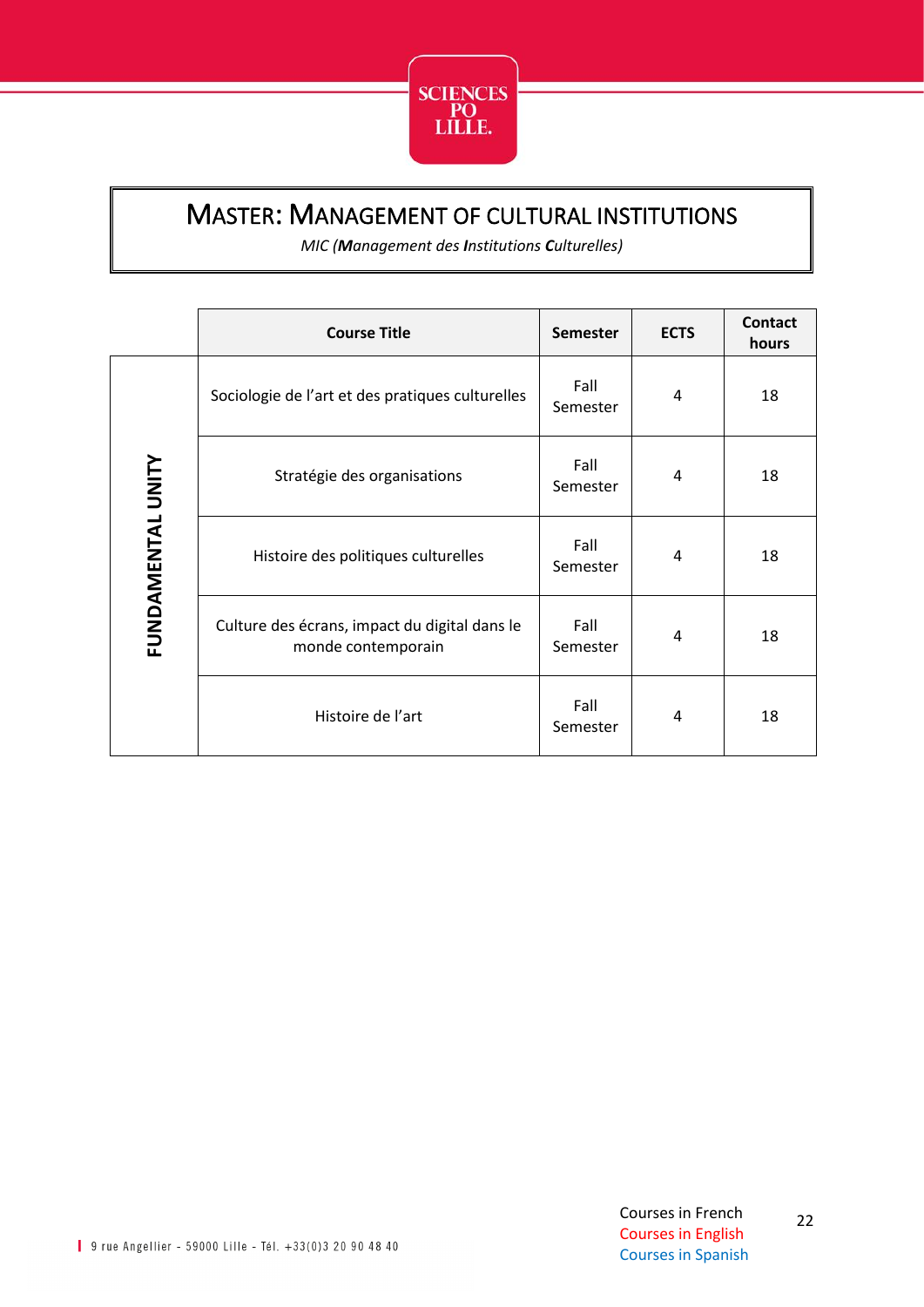

#### <span id="page-23-0"></span>MASTER: REASONED BUSINESS MANAGEMENT

*MRE (Management Raisonné des Entreprises)*

|                    | <b>Course Title</b>                       | <b>Semester</b>  | <b>ECTS</b> | <b>Contact</b><br>hours |
|--------------------|-------------------------------------------|------------------|-------------|-------------------------|
| <b>FUNDAMENTAL</b> | Comptabilité et finance :<br>fondamentaux | Fall<br>Semester | 4           | 18                      |
| <b>UNITY</b>       | Ethique des affaires                      | Fall<br>Semester | 4           | 18                      |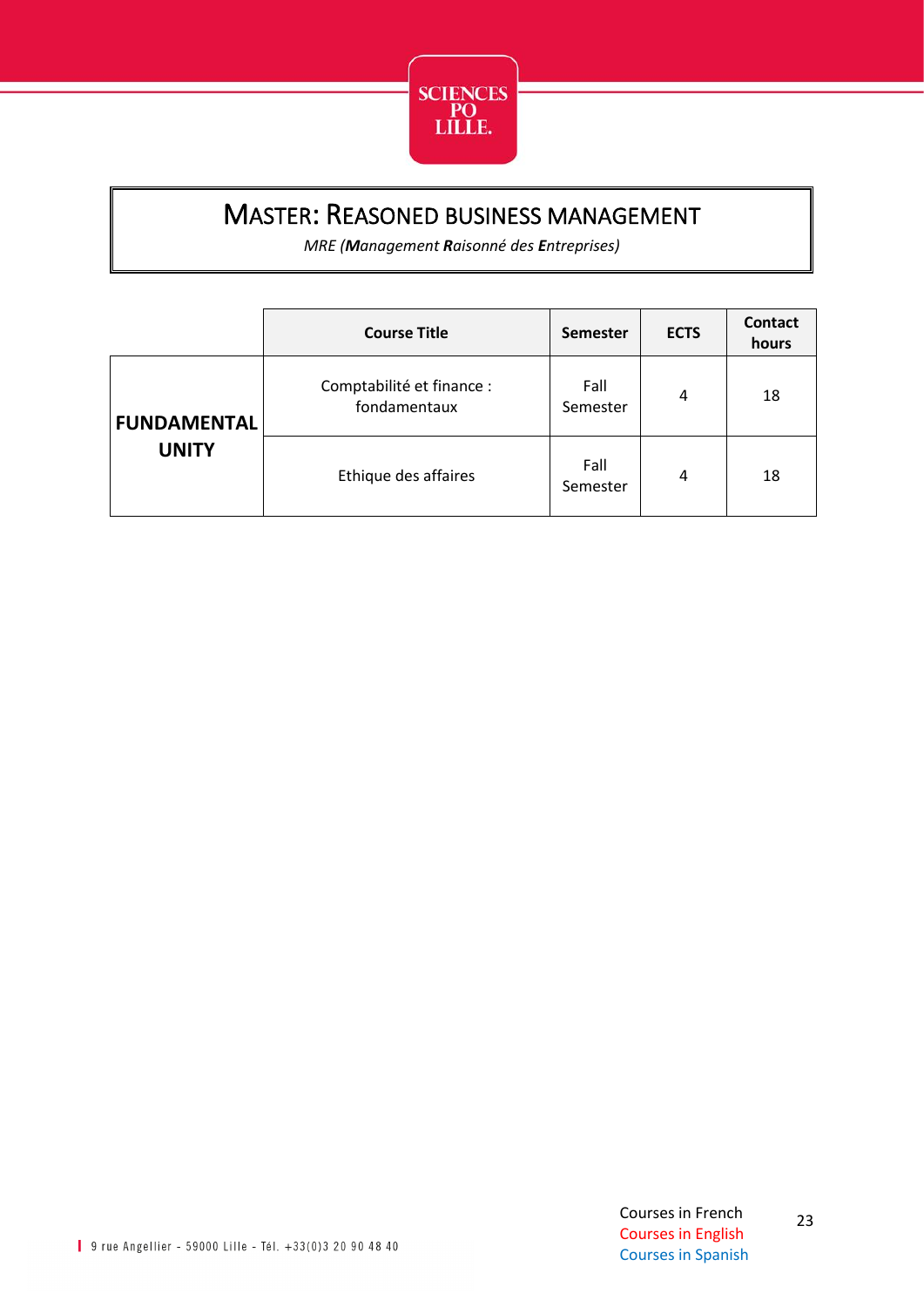

### <span id="page-24-0"></span>MASTER: POLITICS, ECOLOGY AND SUSTAINABILITY

*PES (Politique, Ecologie et Soutenabilité)*

|                   | <b>Course Title</b>                         | <b>Semester</b>  | <b>ECTS</b> | <b>Contact</b><br>hours |
|-------------------|---------------------------------------------|------------------|-------------|-------------------------|
|                   | Economie écologique                         | Fall<br>Semester | 4           | 18                      |
|                   | Théorie politique environnementale          | Fall<br>Semester | 4           | 18                      |
| FUNDAMENTAL UNITY | Politiques nationales pour la transition    | Fall<br>Semester | 4           | 18                      |
|                   | Politiques européennes climat et énergie    | Fall<br>Semester | 4           | 18                      |
|                   | Villes et changement climatique             | Fall<br>Semester | 4           | 18                      |
|                   | Inégalités sociales, inégalités écologiques | Fall<br>Semester | 4           | 18                      |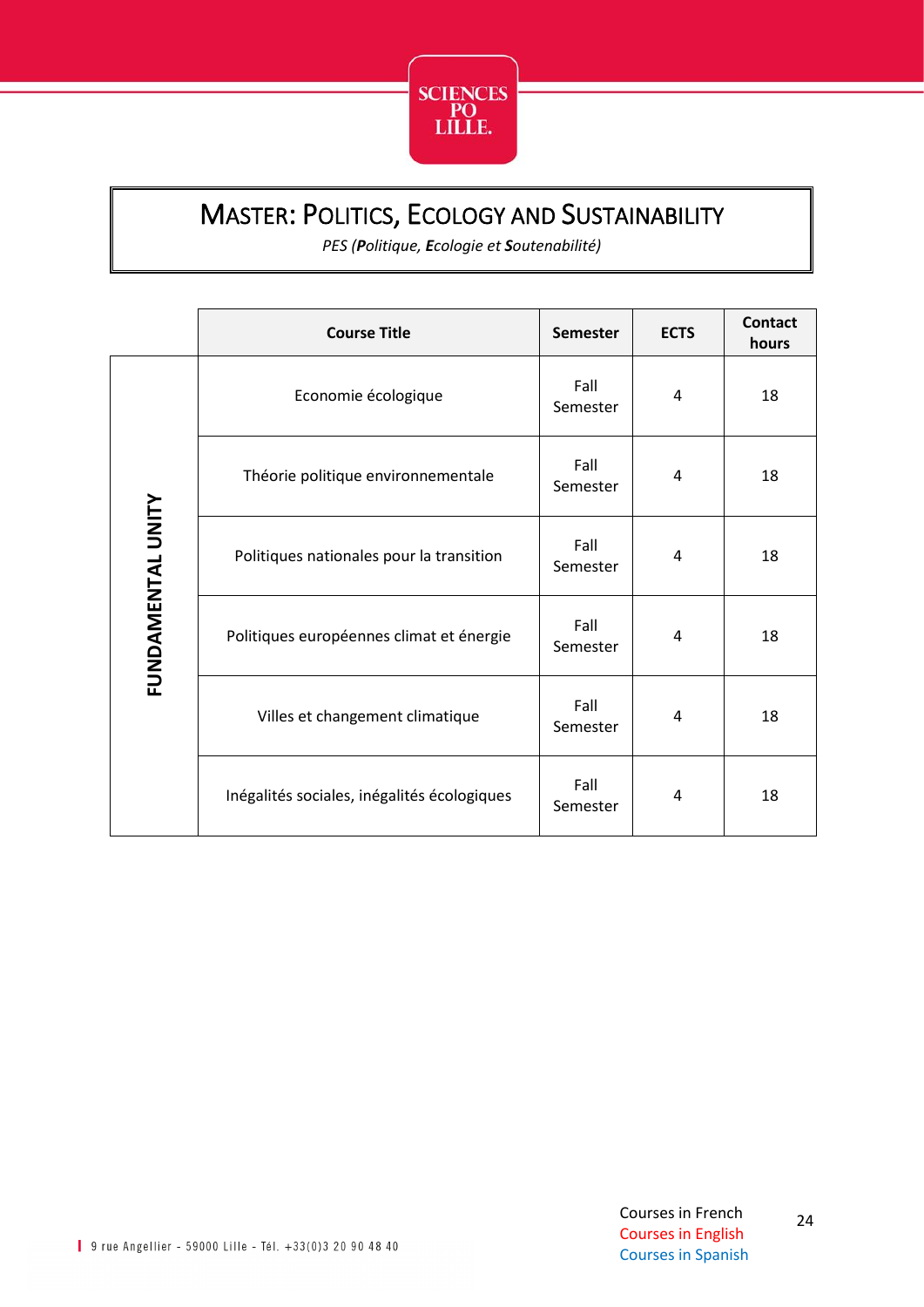

### <span id="page-25-0"></span>MASTER: PEACE, HUMANITARIAN ACTIONS AND DEVELOPMENT

*PHD (Paix, Action Humanitaire et Développement)*

|                   | <b>Course Title</b>                                             | <b>Semester</b>  | <b>ECTS</b> | <b>Contact</b><br>hours |
|-------------------|-----------------------------------------------------------------|------------------|-------------|-------------------------|
| FUNDAMENTAL UNITY | Economie politique de l'aide humanitaire et du<br>développement | Fall<br>Semester | 4           | 18                      |
|                   | <b>Droit International Humanitaire</b>                          | Fall<br>Semester | 4           | 18                      |
|                   | Migrations internationales                                      | Fall<br>Semester | 4           | 18                      |
|                   | Peace, Security & Multilateral Diplomacy                        | Fall<br>Semester | 4           | 18                      |
|                   | <b>Security &amp; Development</b>                               | Fall<br>Semester | 4           | 18                      |
|                   | Human rights                                                    | Fall<br>Semester | 4           | 18                      |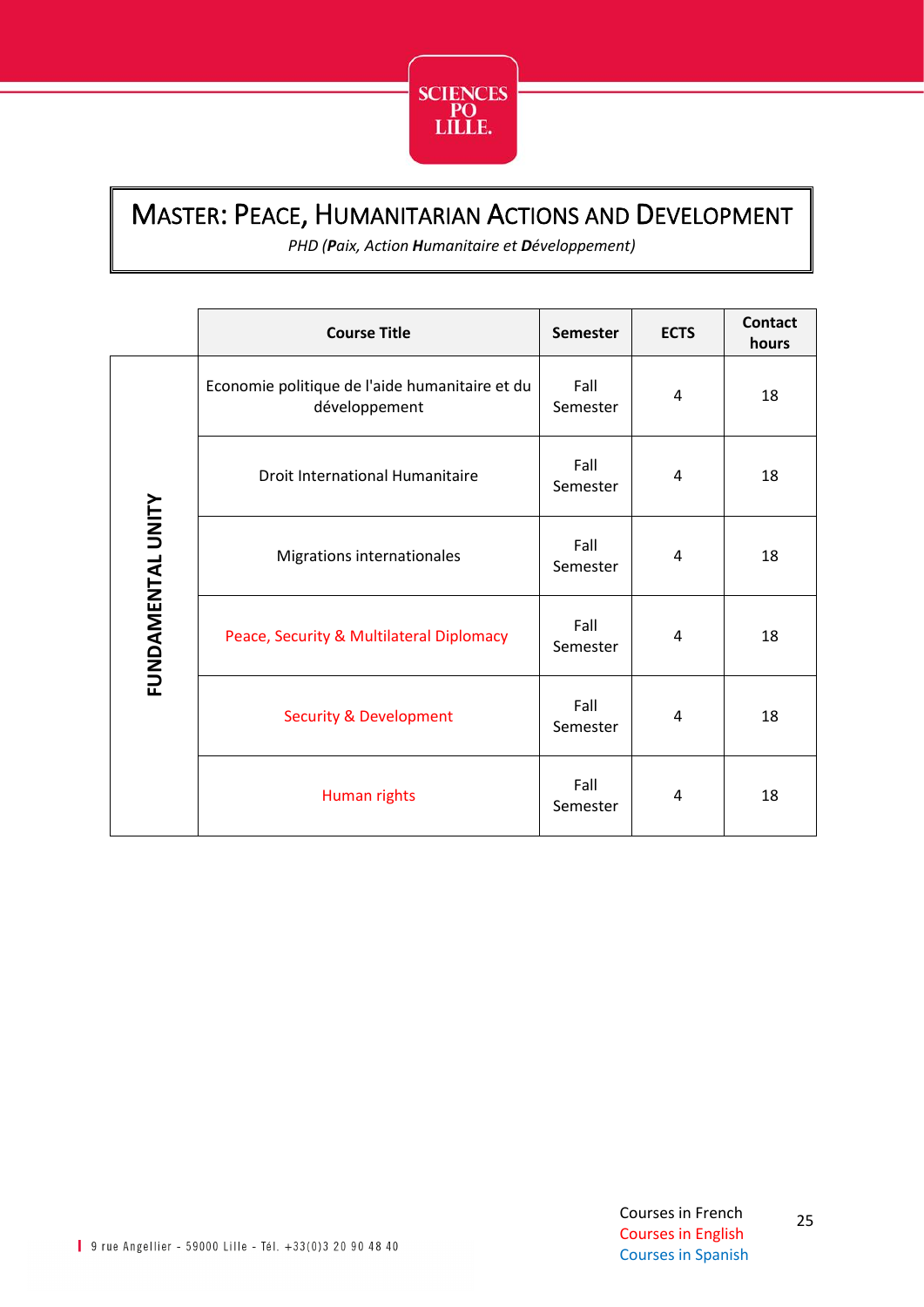

### <span id="page-26-0"></span>MASTER: PHILOSOPHY, POLITICS AND ECONOMICS

*PPE (Philosophie, Politique et Economie)*

|                   | <b>Course Title</b>                                                           | <b>Semester</b>  | <b>ECTS</b> | <b>Contact</b><br>hours |
|-------------------|-------------------------------------------------------------------------------|------------------|-------------|-------------------------|
|                   | Pensée politique: Histoire et Théorie                                         | Fall<br>Semester | 6           | 24                      |
| FUNDAMENTAL UNITY | Pensées et Philosophies économiques                                           | Fall<br>Semester | 6           | 24                      |
|                   | Éthique et société                                                            | Fall<br>Semester | 6           | 24                      |
|                   | <b>Current Issues and Further Questions:</b><br><b>Philosophy and Society</b> | Fall<br>Semester | 4           | 18                      |
|                   | Théories de la justice, économie et politique                                 | Fall<br>Semester | 4           | 18                      |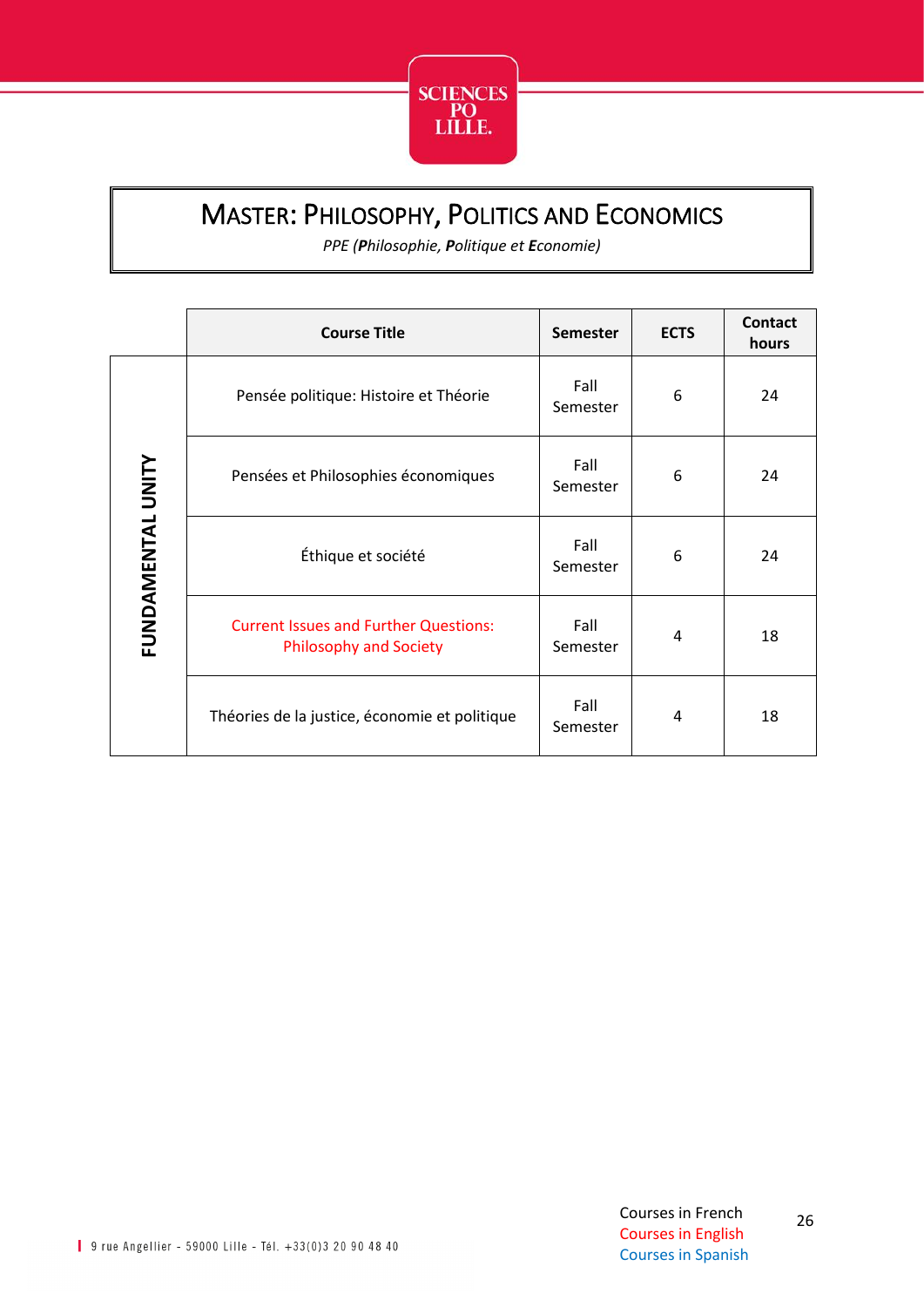

# <span id="page-27-0"></span>MASTER: STRATEGY, ECONOMIC INTELLIGENCE AND RISK MANAGEMENT

*SIGR (Stratégie, Intelligence économique et Gestion des Risques)*

|                          | <b>Course Title</b>                                               | <b>Semester</b>  | <b>ECTS</b> | <b>Contact</b><br>hours |
|--------------------------|-------------------------------------------------------------------|------------------|-------------|-------------------------|
| <b>FUNDAMENTAL UNITY</b> | Histoire des relations Nord / Sud                                 | Fall<br>Semester | 4           | 18                      |
|                          | Sociologie de la diplomatie                                       | Fall<br>Semester | 4           | 18                      |
|                          | The Future of Transatlantic Relations                             | Fall<br>Semester | 4           | 18                      |
|                          | History of international law (Histoire du Droit<br>International) | Fall<br>Semester | 4           | 18                      |
|                          | Economie de la défense et de la paix                              | Fall<br>Semester | 4           | 18                      |
|                          | Penser les guerres contemporaines : Clausewitz<br>et son héritage | Fall<br>Semester | 4           | 18                      |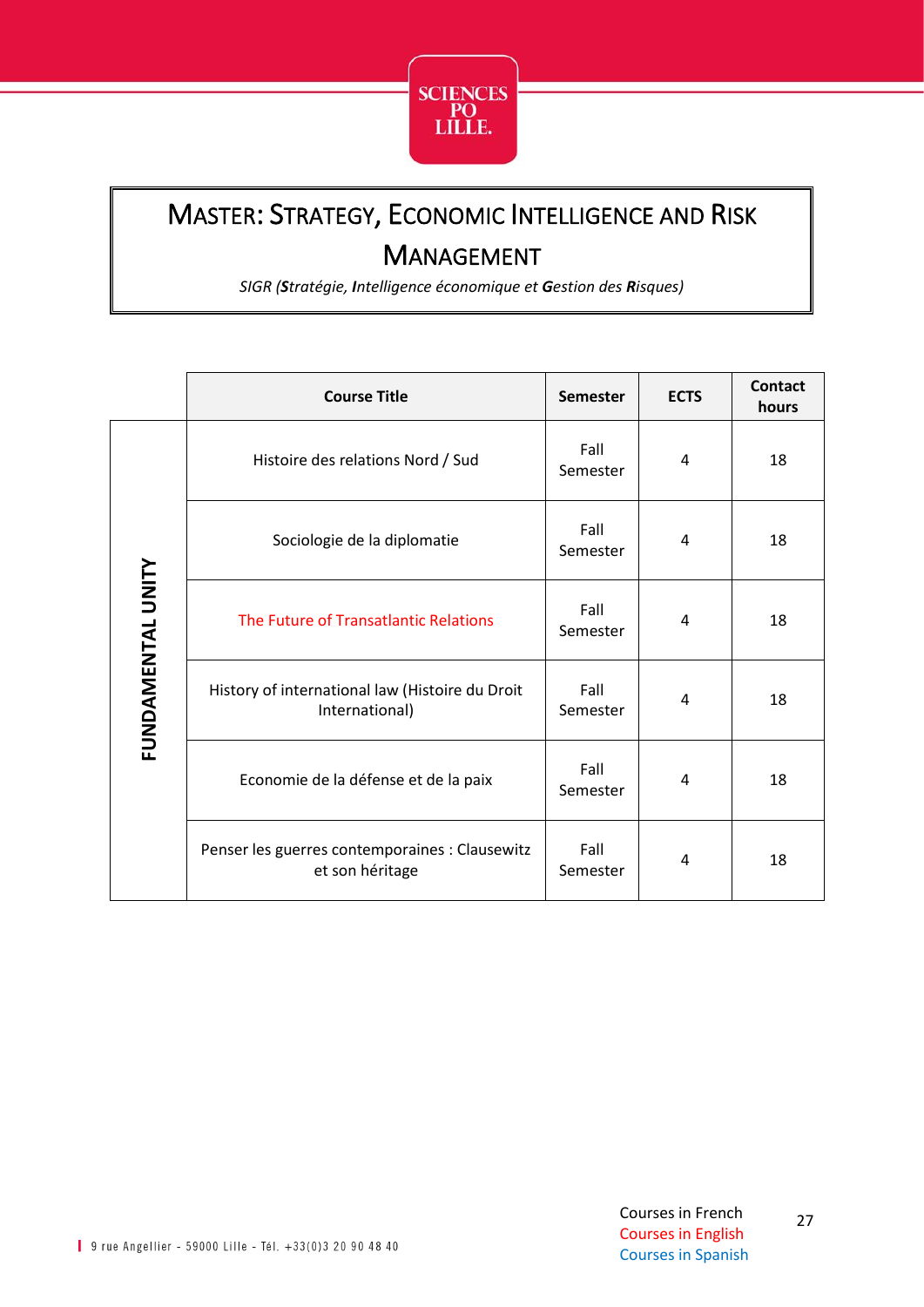

## MASTER: DIGITAL SOCIETIES

*SN (Sociétés Numériques)*

<span id="page-28-0"></span>

|                                    | <b>Course Title</b>                                         | <b>Semester</b>  | <b>ECTS</b> | Contact<br>hours |
|------------------------------------|-------------------------------------------------------------|------------------|-------------|------------------|
|                                    | Socio-histoire des techniques et de<br>l'informatique       | Fall<br>Semester | 5           | 21               |
| <b>FUNDAMENTAL</b><br><b>UNITY</b> | Droit et éthique des traitements de<br>données personnelles | Fall<br>Semester | 5           | 21               |
|                                    | Sociologie du numérique                                     | Fall<br>Semester | 5           | 21               |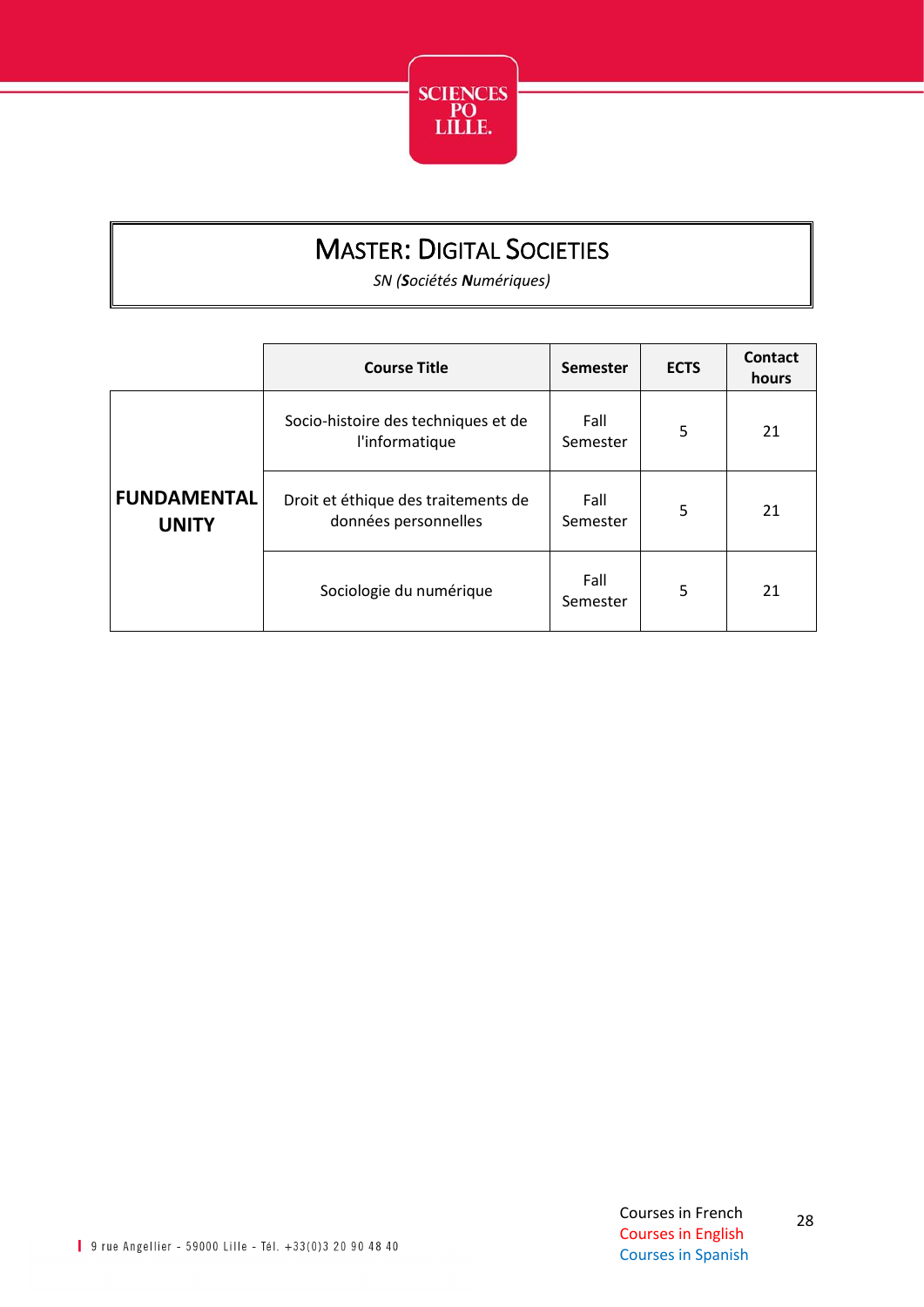

# <span id="page-29-0"></span>POSTGRADUATE COURSES RESERVED TO MASTERS' STUDENTS\*

**\*A French level of B2 minimum is required in order to follow courses taught in French**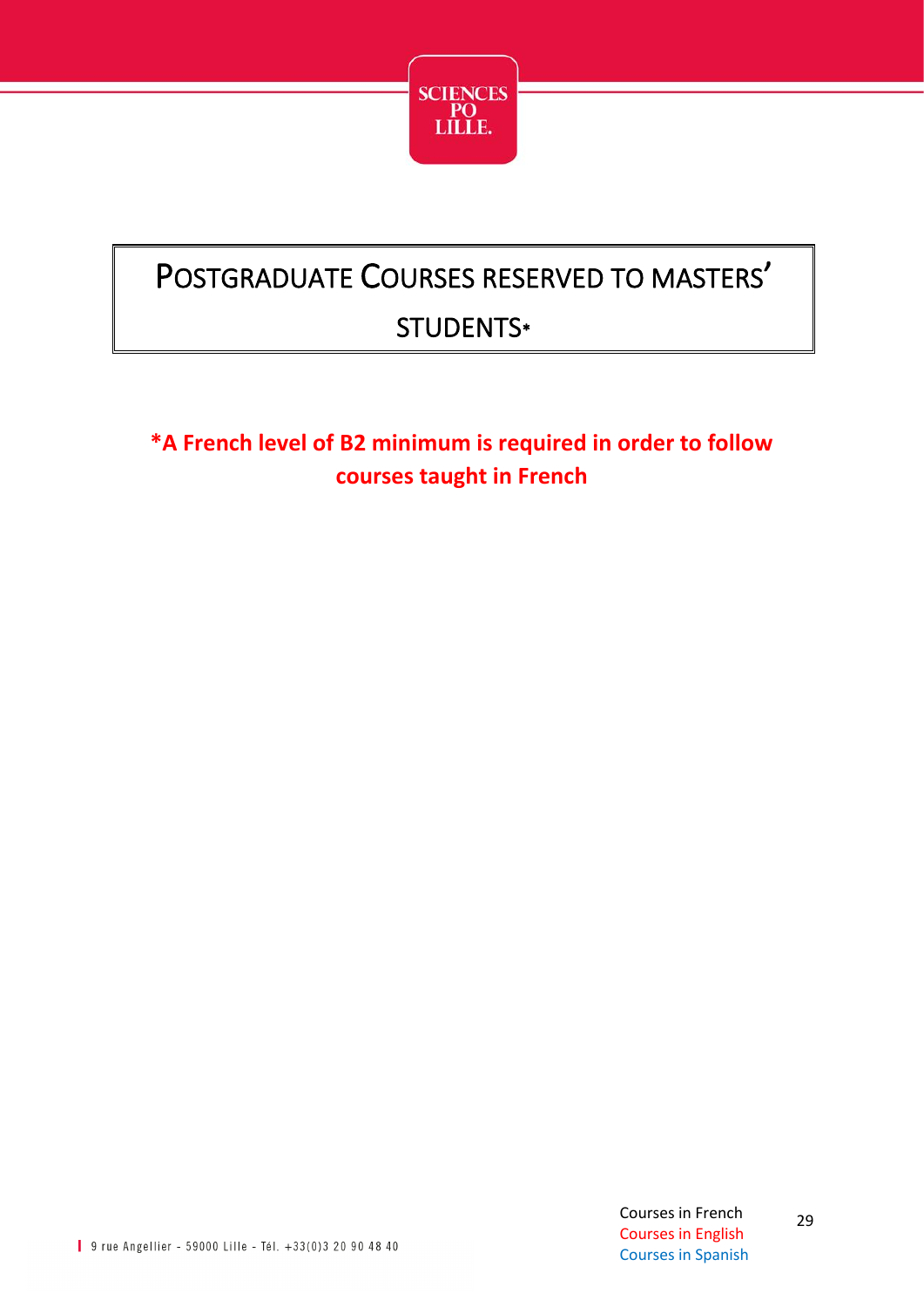

## **SPECIALITY**

#### <span id="page-30-0"></span>STRATEGY AND COMMUNICATION OF ORGANIZATIONS

#### *MAJOR: PUBLIC AND CORPORATE COMMUNICATION*

<span id="page-30-1"></span>

|                   | <b>Course Title</b>                      | Semester         | <b>ECTS</b>    | <b>Contact</b><br>hours |
|-------------------|------------------------------------------|------------------|----------------|-------------------------|
|                   | Les relations publiques à l'ère digitale | Fall<br>Semester | $\overline{4}$ | 18                      |
| FUNDAMENTAL UNITY | Communication culturelle                 | Fall<br>Semester | $\overline{4}$ | 18                      |
|                   | Communication de crise                   | Fall<br>Semester | $\overline{4}$ | 18                      |
|                   | Développement durable et communication   | Fall<br>Semester | $\pmb{4}$      | 18                      |
|                   | Enjeux réputationnels des organisations  | Fall<br>Semester | $\pmb{4}$      | 18                      |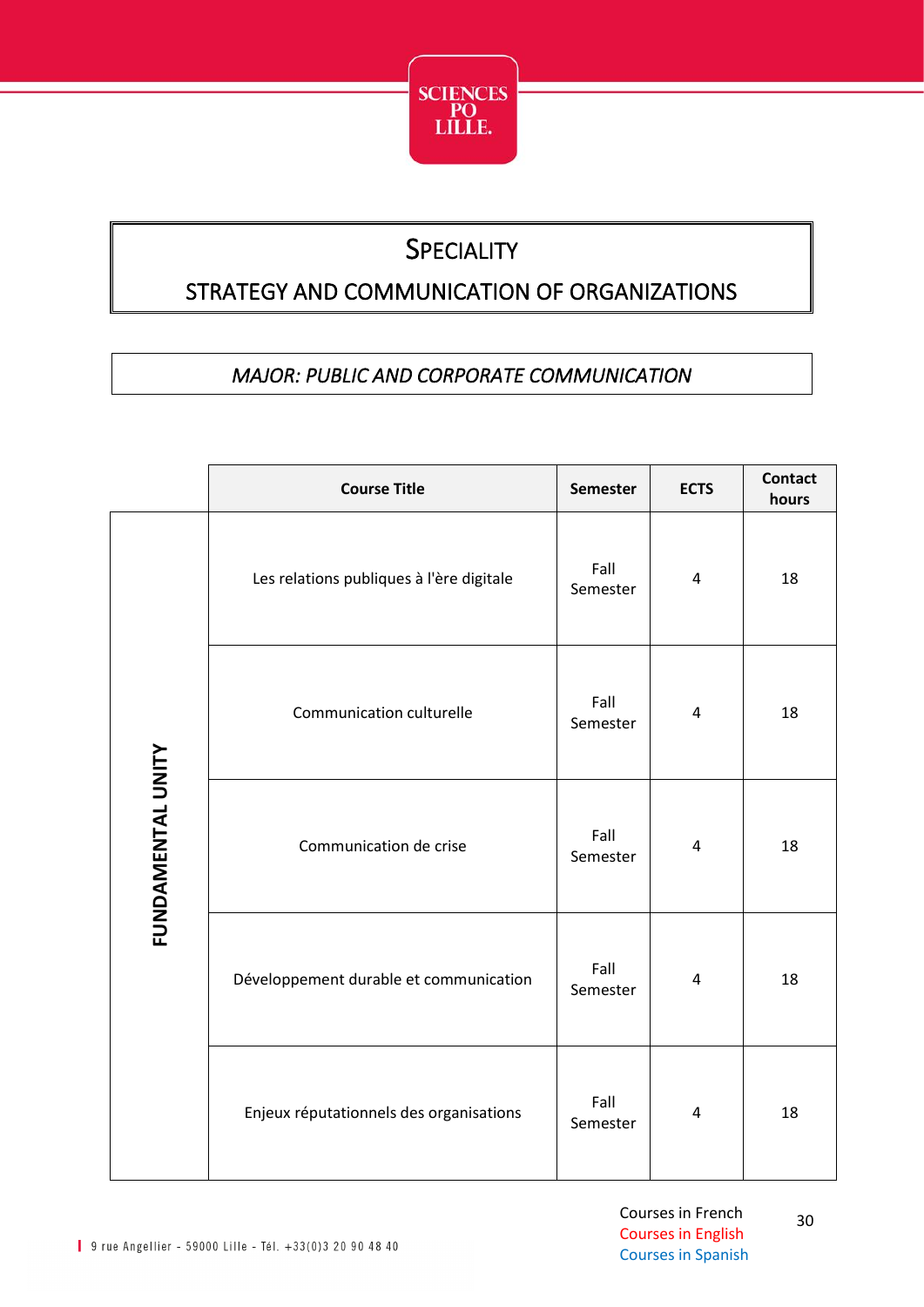

#### **SPECIALITY**

#### <span id="page-31-0"></span>INTERNATIONAL AND EUROPEAN CAREERS

#### *MAJOR: CONFLICT AND DEVELOPMENT*

<span id="page-31-1"></span>

|                          | <b>Course Title</b>                                         | <b>Semester</b>  | <b>ECTS</b> | <b>Contact</b><br>hours |
|--------------------------|-------------------------------------------------------------|------------------|-------------|-------------------------|
|                          | Socio-anthropologie du développement et de<br>l'humanitaire | Fall<br>Semester | 4           | 18                      |
| <b>FUNDAMENTAL UNITY</b> | <b>Tools for Conflict Analysis and Resolution</b>           | Fall<br>Semester | 4           | 18                      |
|                          | <b>International Mediation and Conflict Resolution</b>      | Fall<br>Semester | 4           | 18                      |
|                          | Sorties de conflits - Justice transitionnelle               | Fall<br>Semester | 4           | 18                      |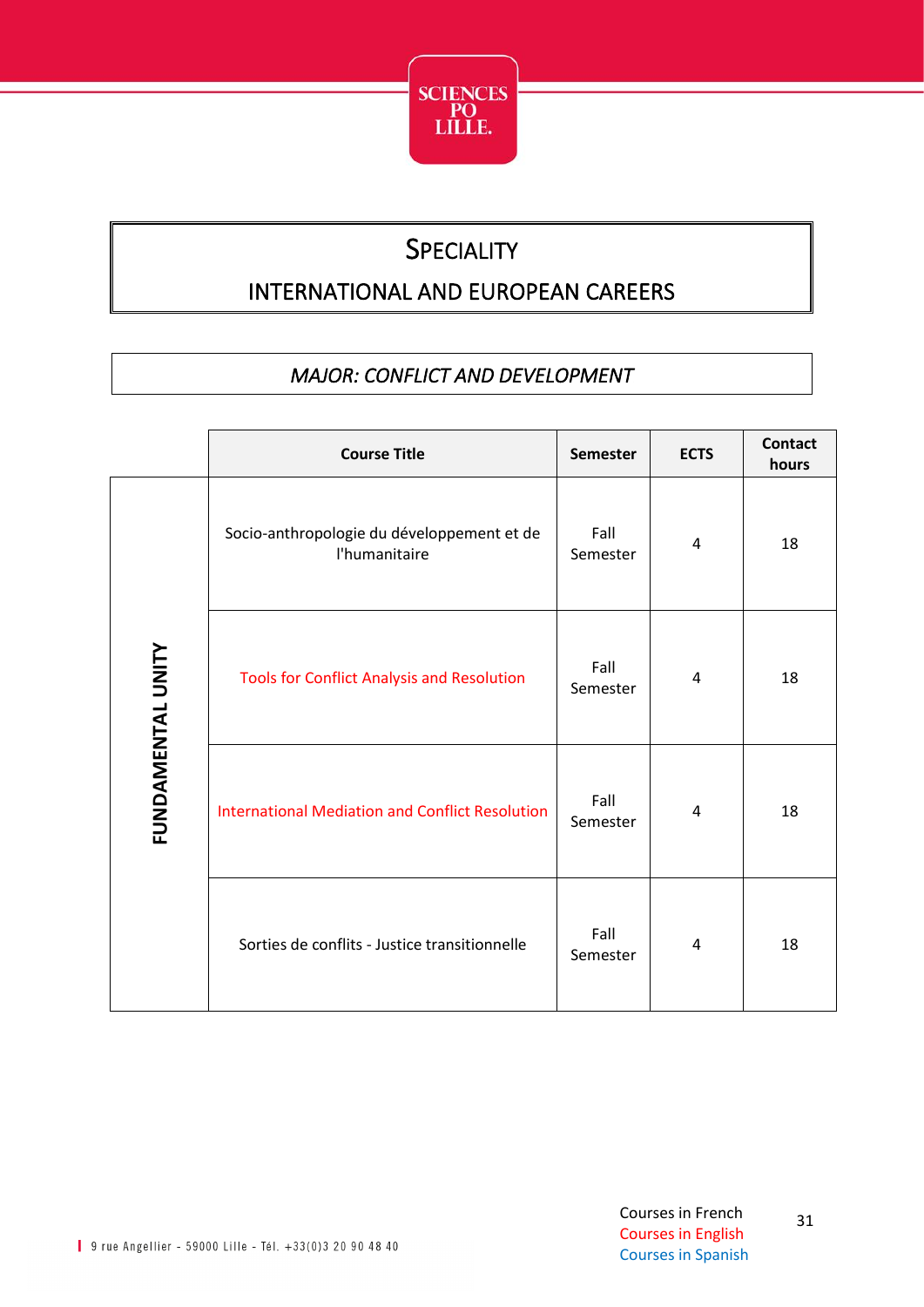

|                   | <b>Course Title</b>                                                    | <b>Semester</b>  | <b>ECTS</b>             | <b>Contact</b><br>hours |
|-------------------|------------------------------------------------------------------------|------------------|-------------------------|-------------------------|
| FUNDAMENTAL UNITY | Droits des conflits                                                    | Fall<br>Semester | 4                       | 18                      |
|                   | Environnement, développement et coopération<br>internationale          | Fall<br>Semester | $\overline{\mathbf{4}}$ | 18                      |
|                   | Refugees and other migrants                                            | Fall<br>Semester | $\overline{\mathbf{4}}$ | 18                      |
|                   | Genre et action internationale : éducation,<br>développement, sécurité | Fall<br>Semester | $\overline{\mathbf{4}}$ | 18                      |
|                   | Communication et plaidoyer des ONG                                     | Fall<br>Semester | 4                       | 18                      |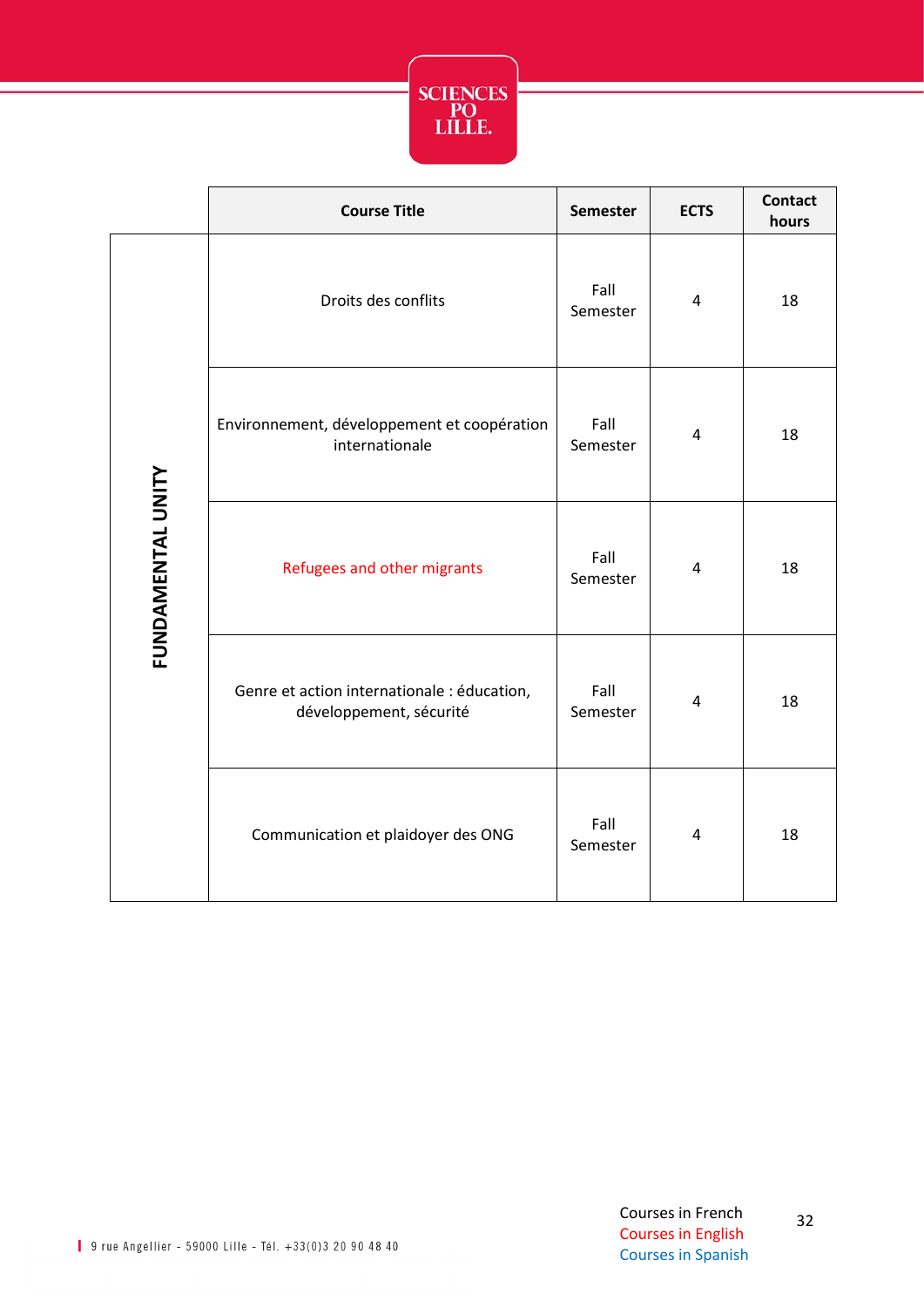

#### *MAJOR: EUROPEAN AFFAIRS*

<span id="page-33-0"></span>

|                    | <b>Course Title</b>                                                   | Semester         | <b>ECTS</b> | Contact<br>hours |
|--------------------|-----------------------------------------------------------------------|------------------|-------------|------------------|
| <b>FUNDAMENTAL</b> | Politique européenne de l'énergie, du<br>climat et de l'environnement | Fall<br>Semester | 4           | 18               |
| <b>UNITY</b>       | Lobbying des groupes d'intérêt<br>économiques, sociaux et sociétaux   | Fall<br>Semester | 4           | 18               |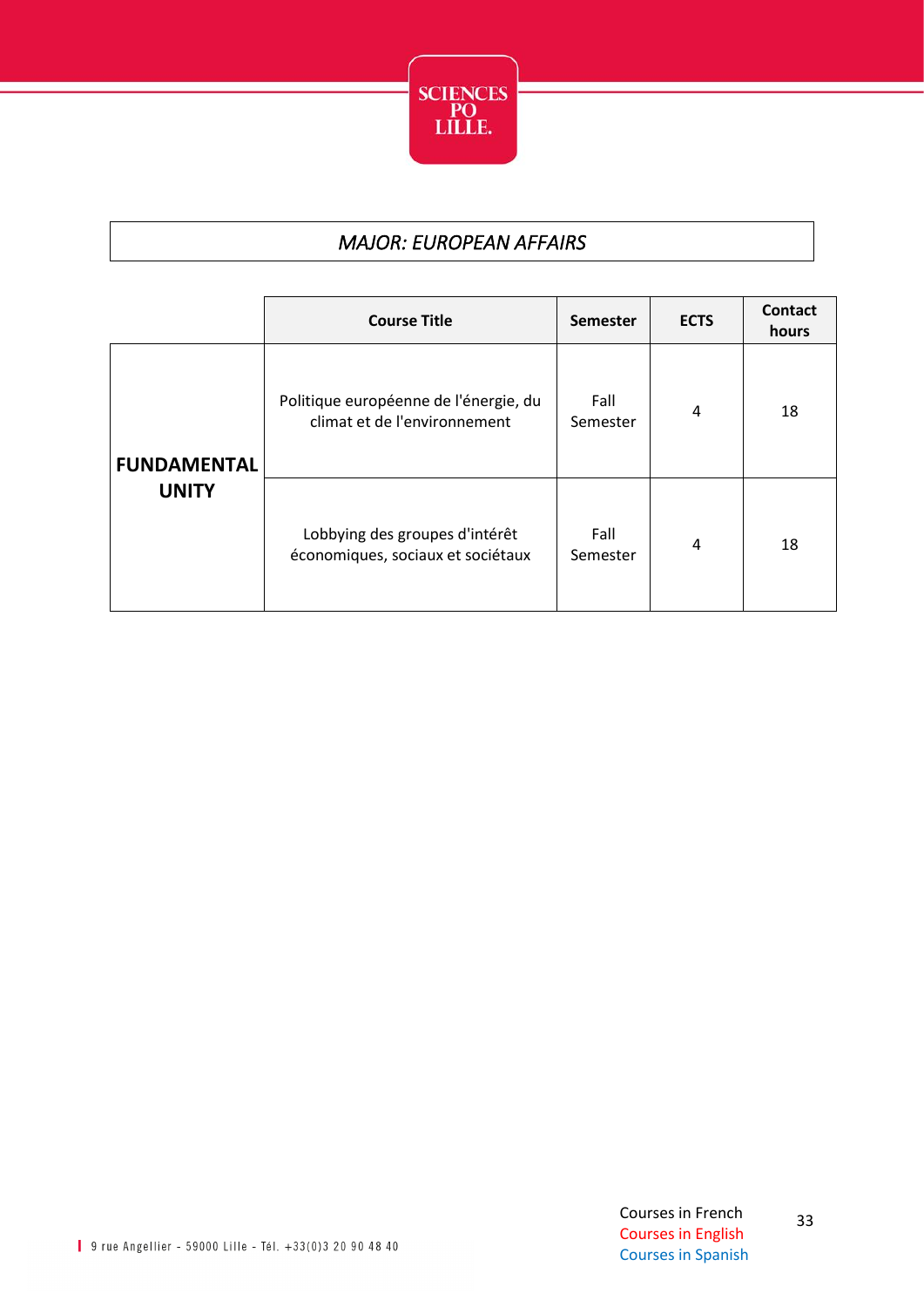

### **SPECIALITY**

#### <span id="page-34-0"></span>PUBLIC AFFAIRS AND MANAGEMENT OF COMMONS

#### <span id="page-34-1"></span>*MAJOR: CAREERS IN THE RELATIONSHIPS ACROSS THE PUBLIC AND PRIVATE SECTORS*

|                                    | <b>Course Title</b>                            | <b>Semester</b>  | <b>ECTS</b> | Contact<br>hours |
|------------------------------------|------------------------------------------------|------------------|-------------|------------------|
| <b>FUNDAMENTAL</b><br><b>UNITY</b> | Droit de l'urbanisme et de l'action<br>urbaine | Fall<br>Semester | 4           | 18               |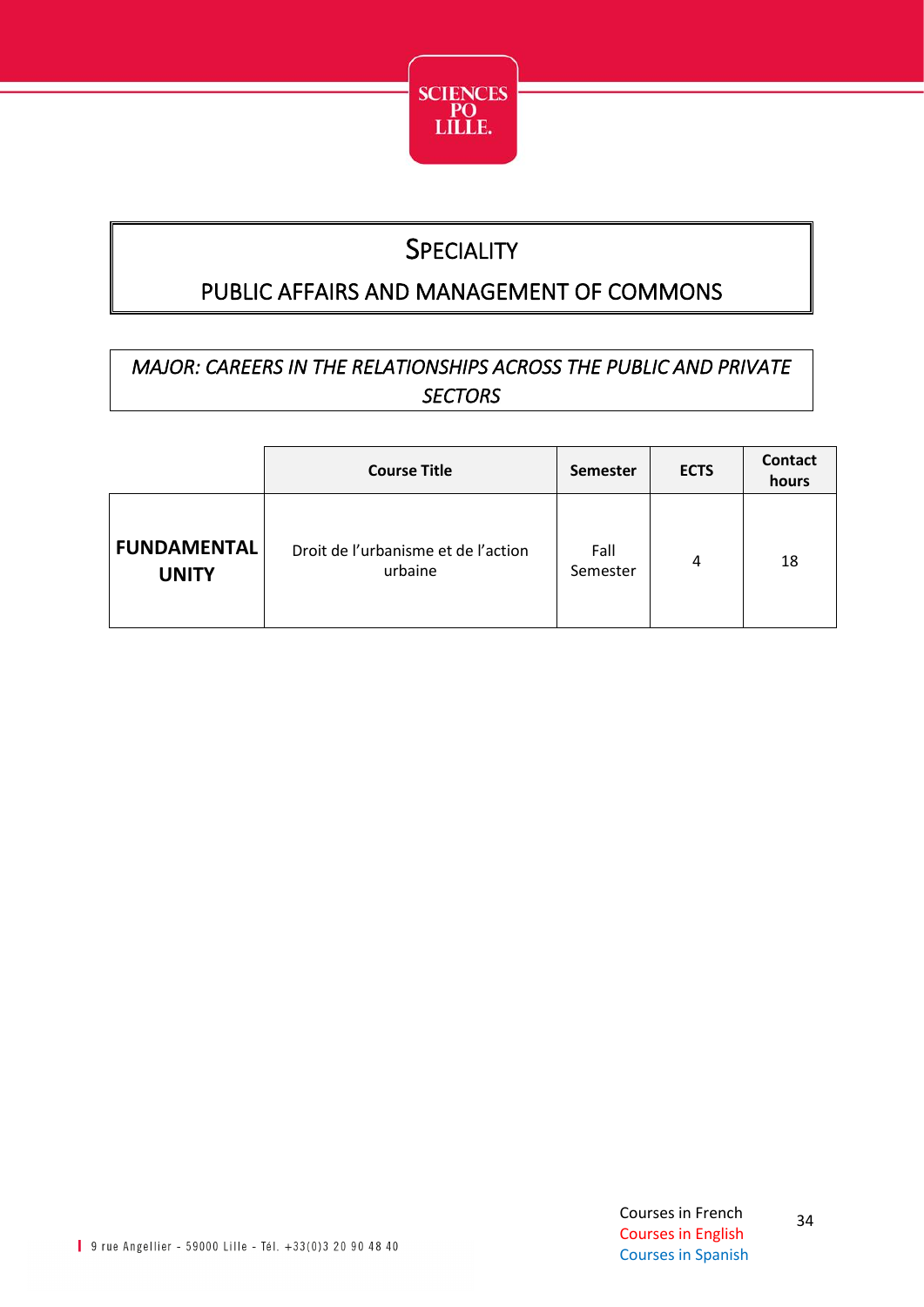

#### *MAJOR: PUBLIC ACTION CAREERS*

<span id="page-35-0"></span>

|                                    | <b>Course Title</b>                                          | <b>Semester</b>  | <b>ECTS</b> | Contact<br>hours |
|------------------------------------|--------------------------------------------------------------|------------------|-------------|------------------|
| <b>FUNDAMENTAL</b><br><b>UNITY</b> | Actualités du Droit et des finances de<br>l'Union Européenne | Fall<br>Semester | 4           | 18               |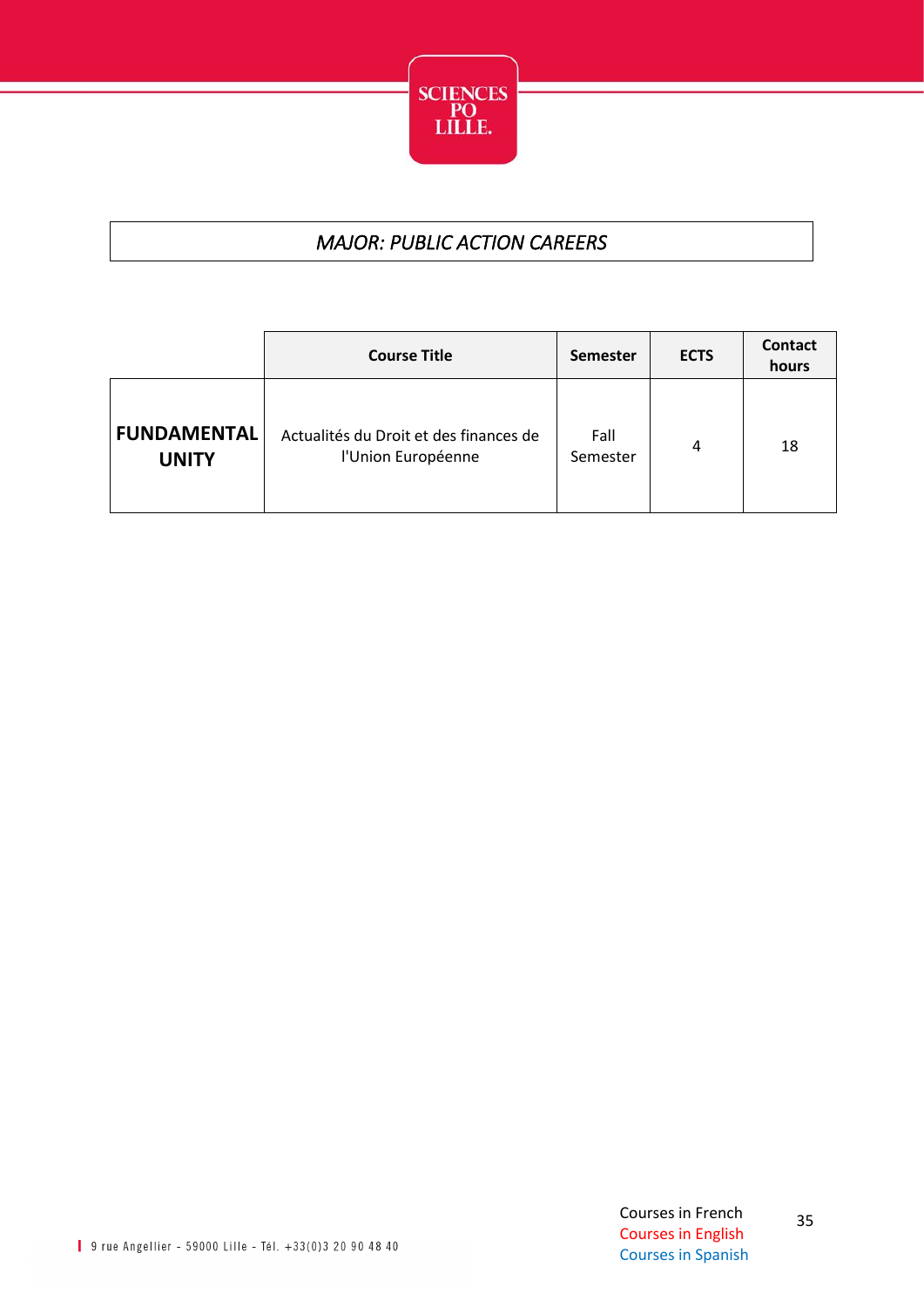

#### *MAJOR: SUSTAINABLE DEVELOPMENT*

<span id="page-36-0"></span>

|                                    | <b>Course Title</b>                                 | <b>Semester</b>  | <b>ECTS</b> | <b>Contact</b><br>hours |
|------------------------------------|-----------------------------------------------------|------------------|-------------|-------------------------|
|                                    | Economie sociale et solidaire                       | Fall<br>Semester | 4           | 18                      |
| <b>FUNDAMENTAL</b><br><b>UNITY</b> | Politiques et récits de la transition<br>écologique | Fall<br>Semester | 4           | 18                      |
|                                    | Approches critiques de la ville durable             | Fall<br>Semester | 4           | 18                      |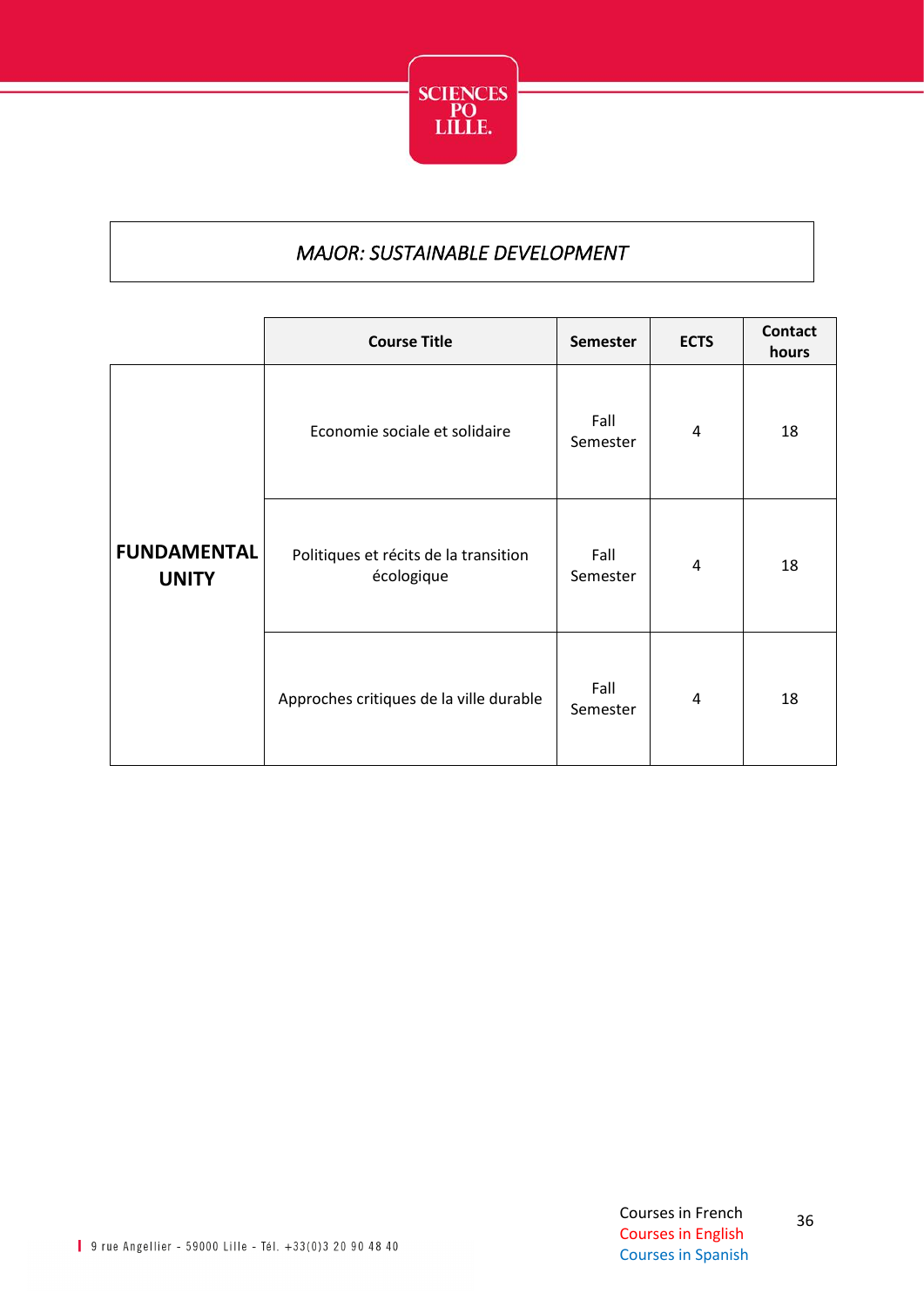

## MAJOR: EUROPE AND THE WORLD

<span id="page-37-0"></span>

|                    | <b>Course Title</b>                                                                      | <b>Semester</b>  | <b>ECTS</b> | <b>Contact</b><br>hours |
|--------------------|------------------------------------------------------------------------------------------|------------------|-------------|-------------------------|
| <b>FUNDAMENTAL</b> | Sociologie de la professionnalisation à<br>l'Europe : l'exemple du Parlement<br>Européen | Fall<br>Semester | 4           | 18                      |
| <b>UNITY</b>       | IR theory and conflict and cooperation<br>in East Asia                                   | Fall<br>Semester | 4           | 18                      |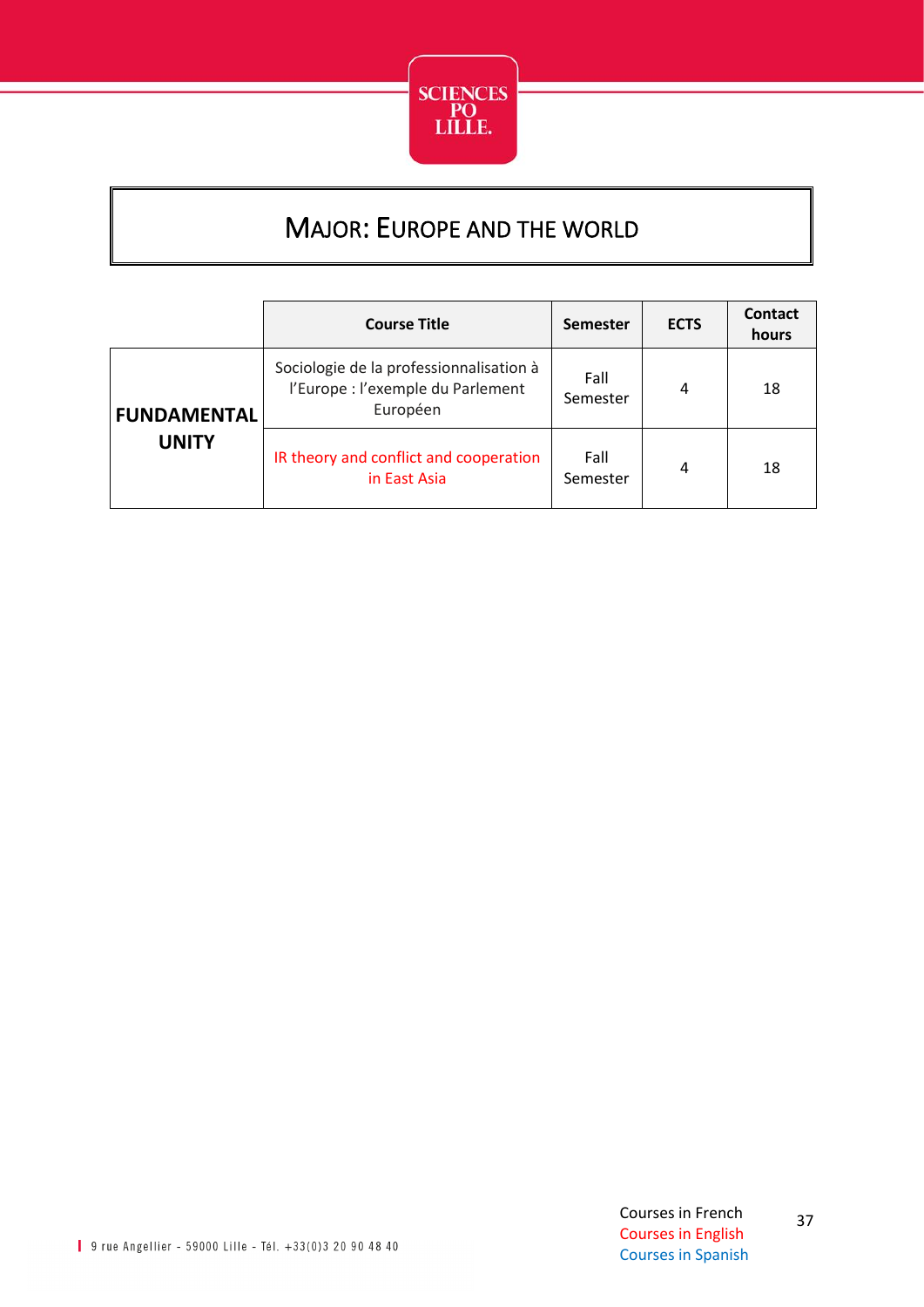

# **SPRING SEMESTER**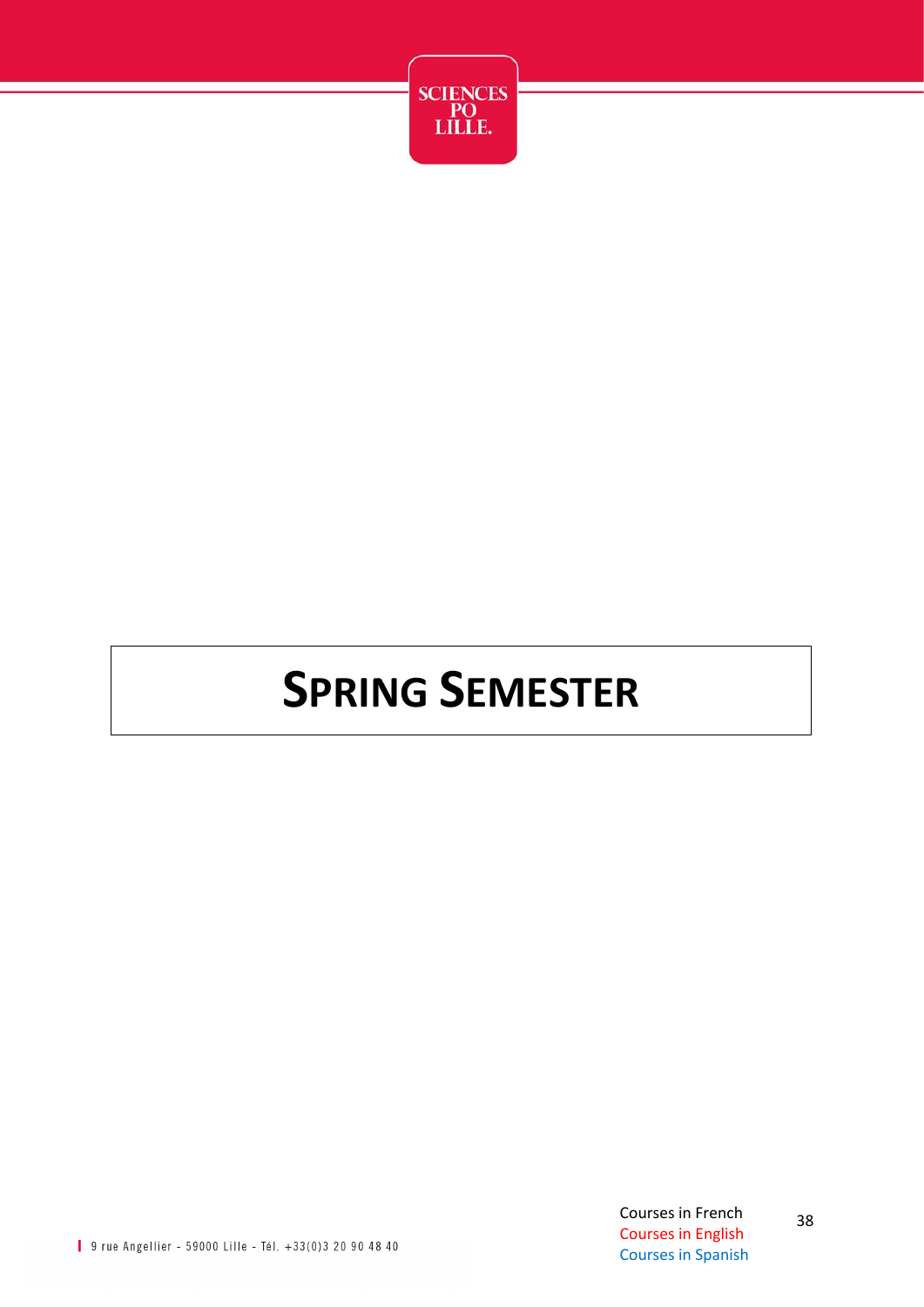

## UNDERGRADUATE PROGRAM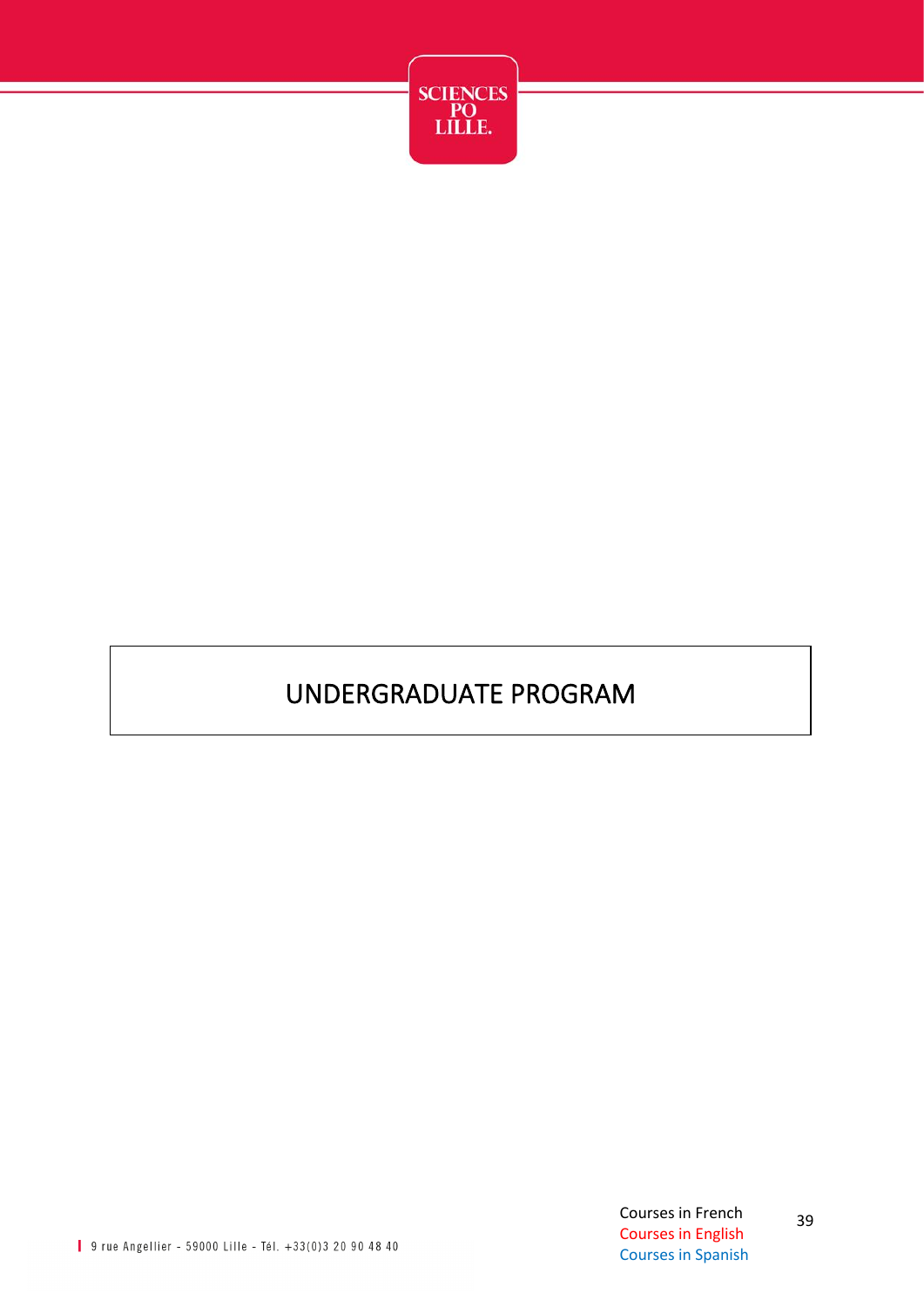

#### INTERNATIONAL UNDERGRADUATE PROGRAM

**Courses which are planned to be taught online during the entire semester are, in this catalogue, indicated:**

#### **"100% ONLINE COURSES"**

**All other courses are planned to be taught on site**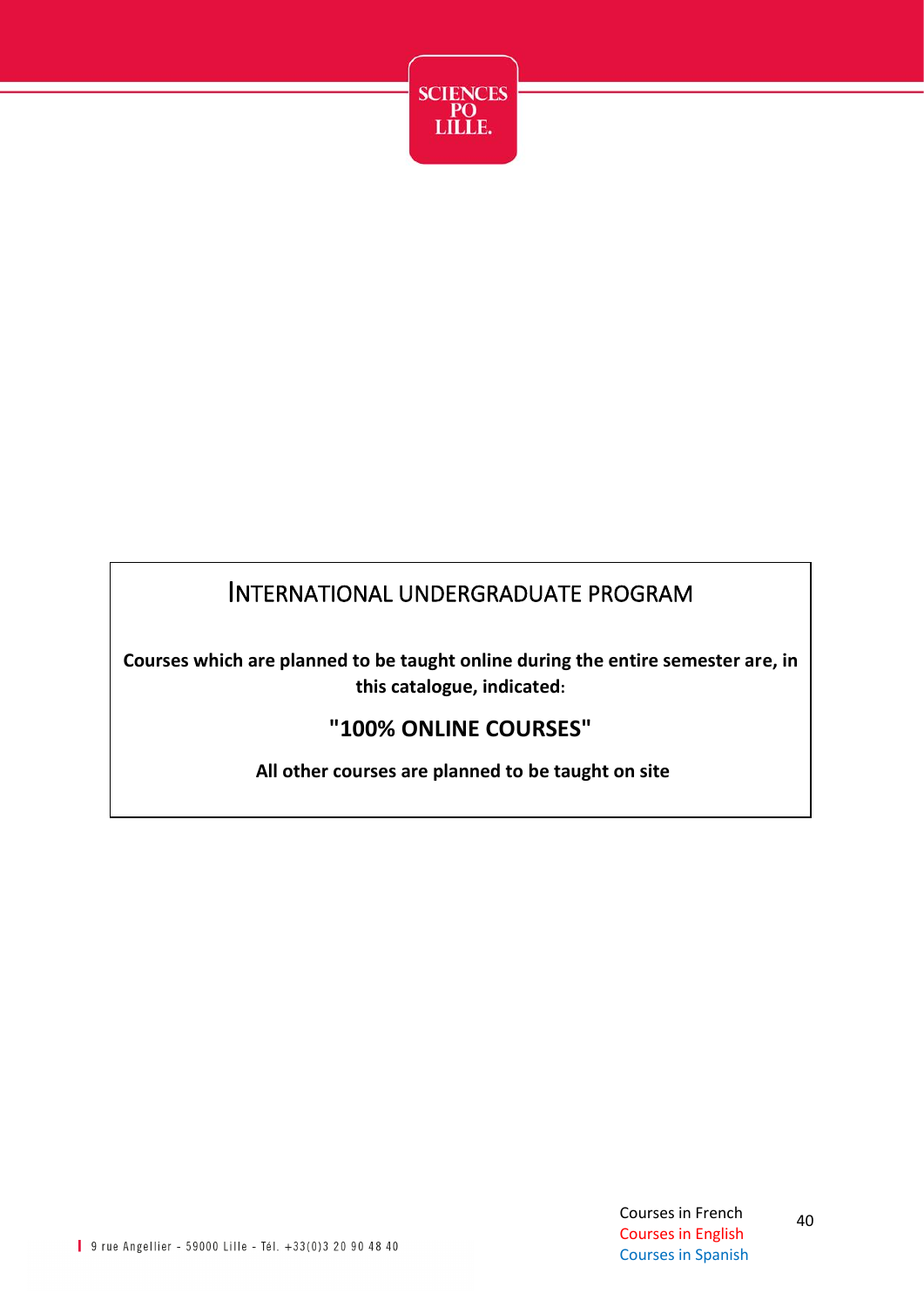

|          | <b>Course Title</b>                          | <b>Semester</b>    | <b>ECTS</b> | <b>Contact</b><br>hours |
|----------|----------------------------------------------|--------------------|-------------|-------------------------|
| SEMINARS | Society, values and Identity in Europe       | Spring<br>Semester | 5           | 18                      |
|          | The Debt Issue in Comparative<br>Perspective | Spring<br>Semester | 5           | 18                      |
|          | Populism in a global perspective             | Spring<br>Semester | 5           | 18                      |
|          | <b>French Politics and Institutions</b>      | Spring<br>Semester | 5           | 18                      |
|          | <b>Terrorism in Literature</b>               | Spring<br>Semester | 5           | 18                      |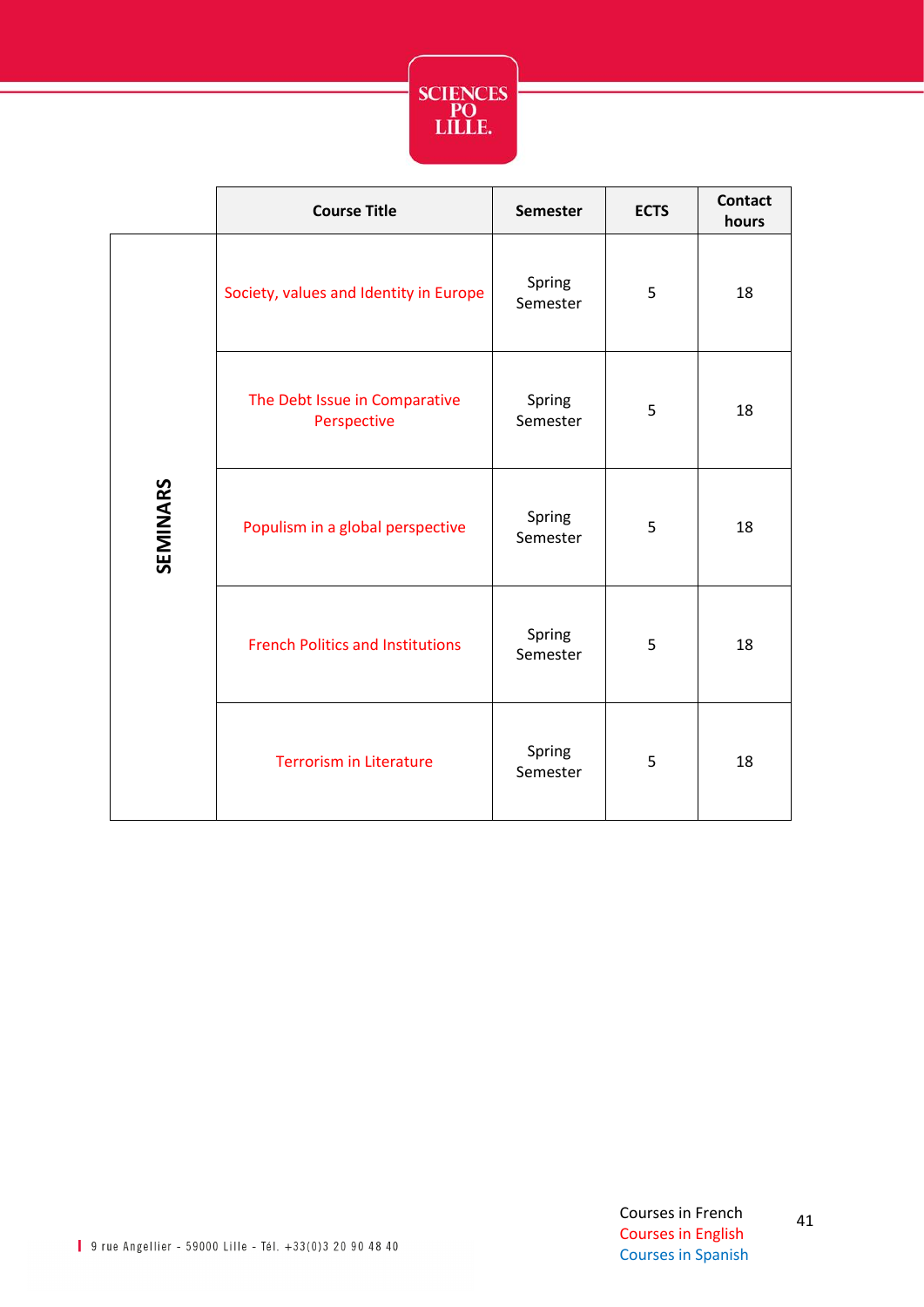

|                 | <b>Course Title</b>                                                                | <b>Semester</b>    | <b>ECTS</b> | <b>Contact</b><br>hours |
|-----------------|------------------------------------------------------------------------------------|--------------------|-------------|-------------------------|
| <b>SEMINARS</b> | <b>Economic Issues in Retrospect:</b><br>Happiness, Wealth, Poverty and<br>Justice | Spring<br>Semester | 5           | 18                      |
|                 | <b>International Perspectives of Climate</b><br><b>Politics</b>                    | Spring<br>Semester | 5           | 18                      |
|                 | Narrativas y visualidades del Chile que<br>despertó                                | Spring<br>Semester | 5           | 18                      |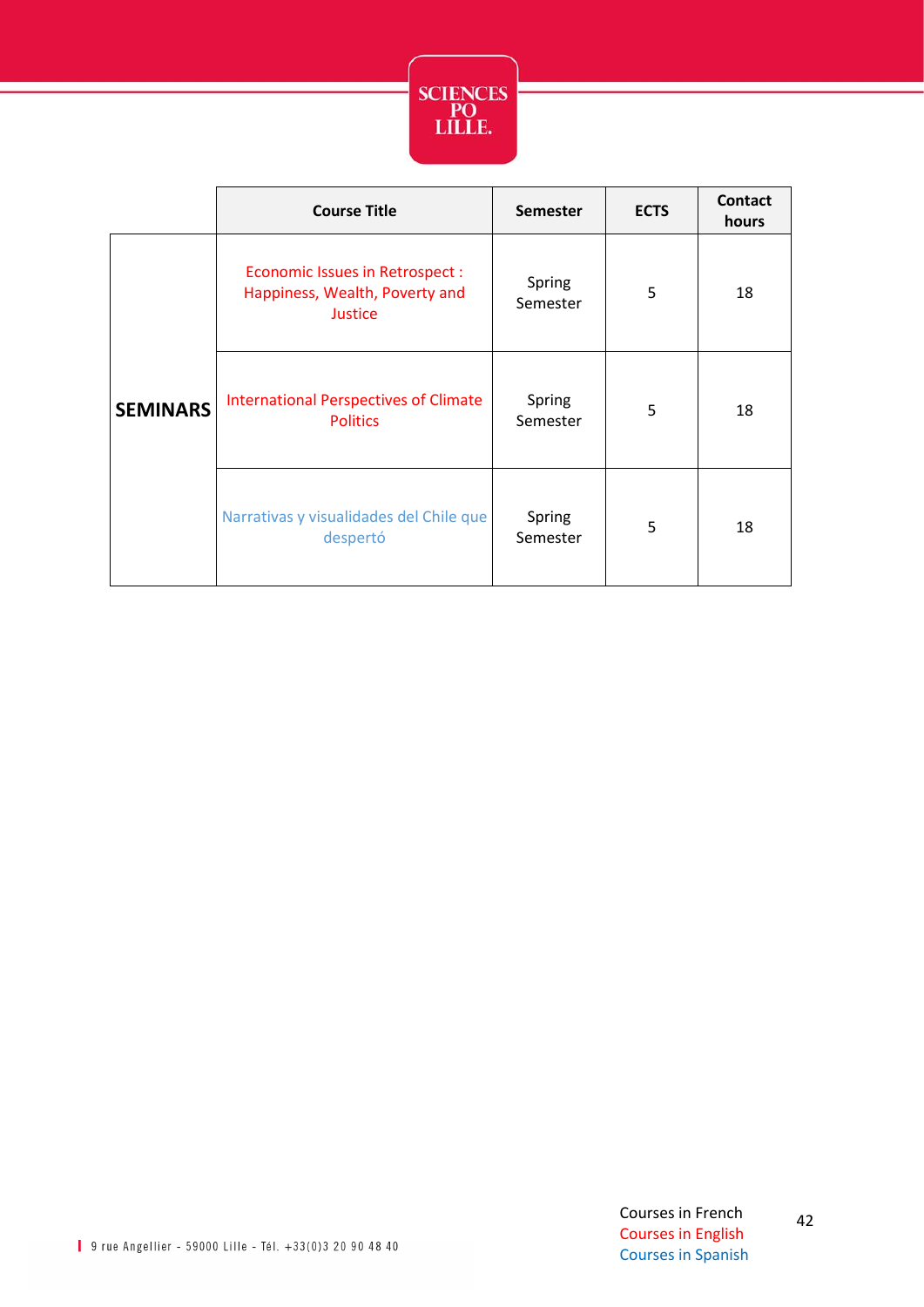

|                                                           | <b>Course Title</b>                                                                 | <b>Semester</b>    | <b>ECTS</b>    | <b>Contact</b><br>hours |
|-----------------------------------------------------------|-------------------------------------------------------------------------------------|--------------------|----------------|-------------------------|
| Lecture<br>courses (2<br>compulsory<br>for the CEP)       | Enjeux économiques et sociaux<br>contemporains : le regard des<br>sciences sociales | Spring<br>Semester | 6              | 18                      |
|                                                           | Sociologie politique                                                                | Spring<br>Semester | 6              | 18                      |
|                                                           | Problèmes internationaux<br>contemporains                                           | Spring<br>Semester | 6              | 18                      |
|                                                           | Questions économiques<br>contemporaines                                             | Spring<br>Semester | 6              | 18                      |
| <b>Fundamental</b><br>Unit<br>(compulsory<br>for the CEP) | Vie politique française                                                             | Spring<br>Semester | $\overline{7}$ | 20                      |
| <b>CEP Oral</b><br>Exam                                   | Grand oral internationaux                                                           | Spring<br>Semester | 5              |                         |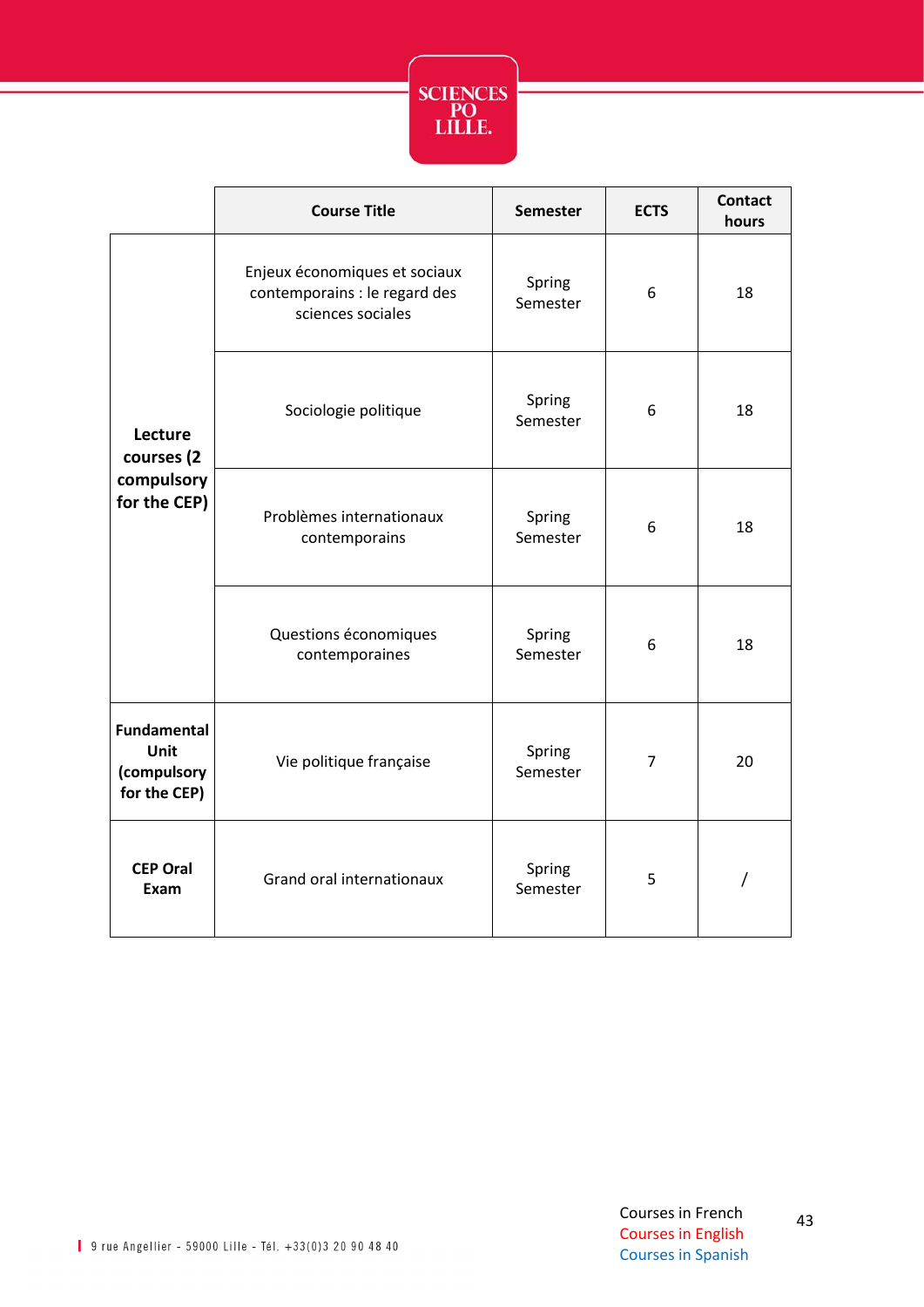

|                              | <b>Course Title</b>                                                                                            | <b>Semester</b>    | <b>ECTS</b> | <b>Contact</b><br>hours |
|------------------------------|----------------------------------------------------------------------------------------------------------------|--------------------|-------------|-------------------------|
| 100% Online<br><b>Course</b> | <b>EU Politics and Institutions</b>                                                                            | Spring<br>Semester | 5           | 18                      |
| 100% Online<br>Course        | <b>From Conflict Prevention to Post-</b><br><b>Conflict Reconstruction (Balkans,</b><br>Africa, Latin America) | Spring<br>Semester | 5           | 18                      |
| 100% Online<br><b>Course</b> | <b>American Politics and Government</b>                                                                        | Spring<br>Semester | 5           | 18                      |
| 100% Online<br>Course        | Apocalypse - the history and<br>anthropology of the end of the world                                           | Spring<br>Semester | 5           | 18                      |
| 100% Online<br>Course        | The Structural Impact of the Political<br>Elites in the Democratic Landscape of<br>Cameroon                    | Spring<br>Semester | 5           | 18                      |
| 100% Online<br><b>Course</b> | A practical insight on policy making in<br>the EU                                                              | Spring<br>Semester | 5           | 18                      |
| 100% Online<br><b>Course</b> | <b>Contemporary Environmental</b><br><b>Challenges</b>                                                         | Spring<br>Semester | 5           | 18                      |
| 100% Online<br>Course        | Back to the future: Trump, Biden, and<br><b>Prospects for American Foreign Policy</b>                          | Spring<br>Semester | 5           | 18                      |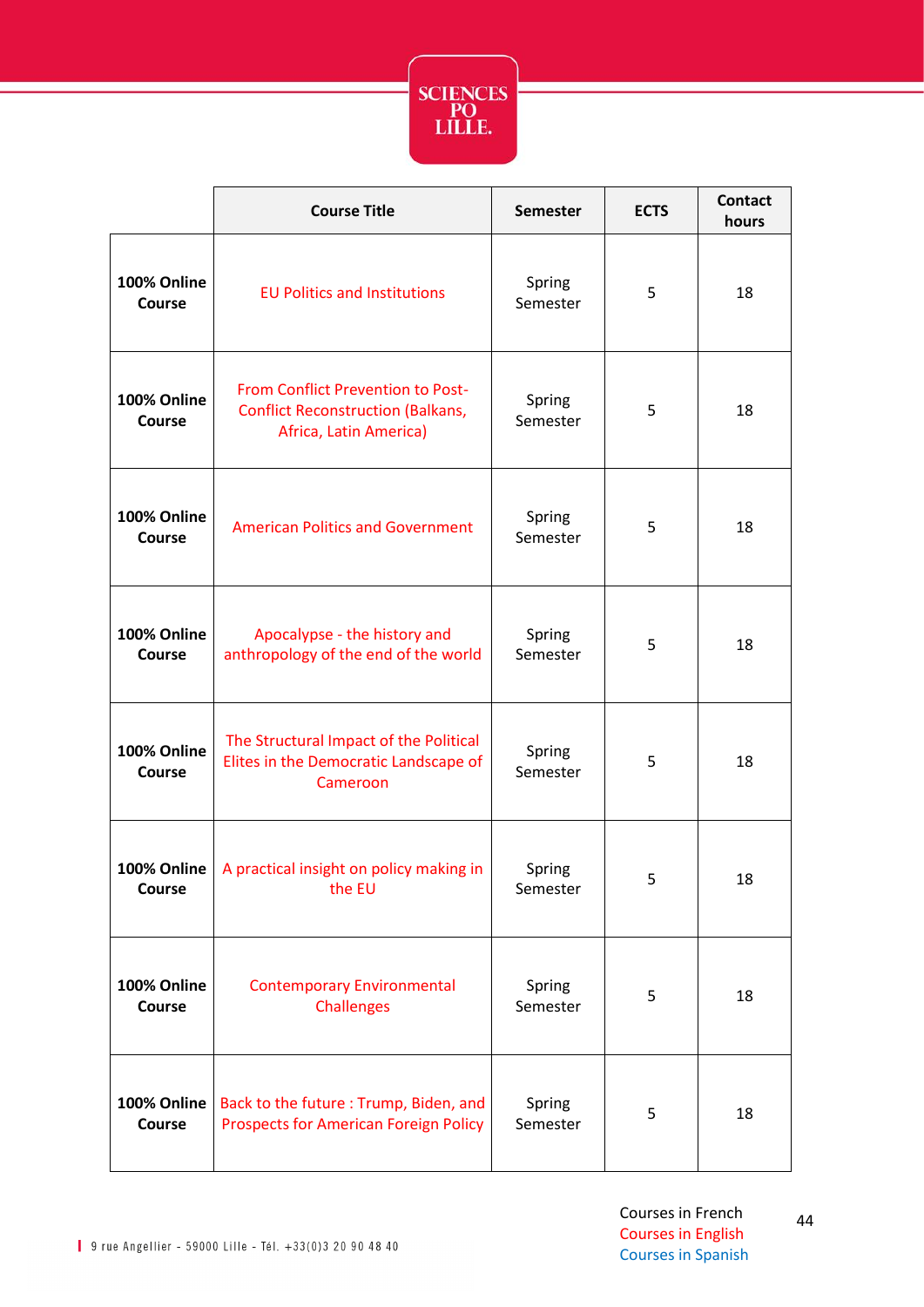

|                              | <b>Course Title</b>                                                                         | <b>Semester</b>    | <b>ECTS</b> | <b>Contact</b><br>hours |
|------------------------------|---------------------------------------------------------------------------------------------|--------------------|-------------|-------------------------|
| 100% Online<br><b>Course</b> | Boire, Manger, Vivre (BMV) : Culture,<br><b>Environnement, Relations</b><br>Internationales | Spring<br>Semester | 5           | 18                      |
| 100% Online<br>Course        | Transcription urbaine de la décision<br>politique                                           | Spring<br>Semester | 5           | 18                      |
| 100% Online<br><b>Course</b> | <b>Economic Foundations of the</b><br><b>European Integration</b>                           | Spring<br>Semester | 5           | 18                      |
| 100% Online<br><b>Course</b> | Sur les arts politiques                                                                     | Spring<br>Semester | 5           | 18                      |
| 100% Online<br><b>Course</b> | The Politics of Images: From<br><b>Representation to Reality</b>                            | Spring<br>Semester | 5           | 18                      |
| 100% Online<br><b>Course</b> | Theories of Capitalism: Past & Present                                                      | Spring<br>Semester | 5           | 18                      |
| 100% Online<br><b>Course</b> | Développer ses compétences<br>informationnelles                                             | Spring<br>Semester | 5           | 18                      |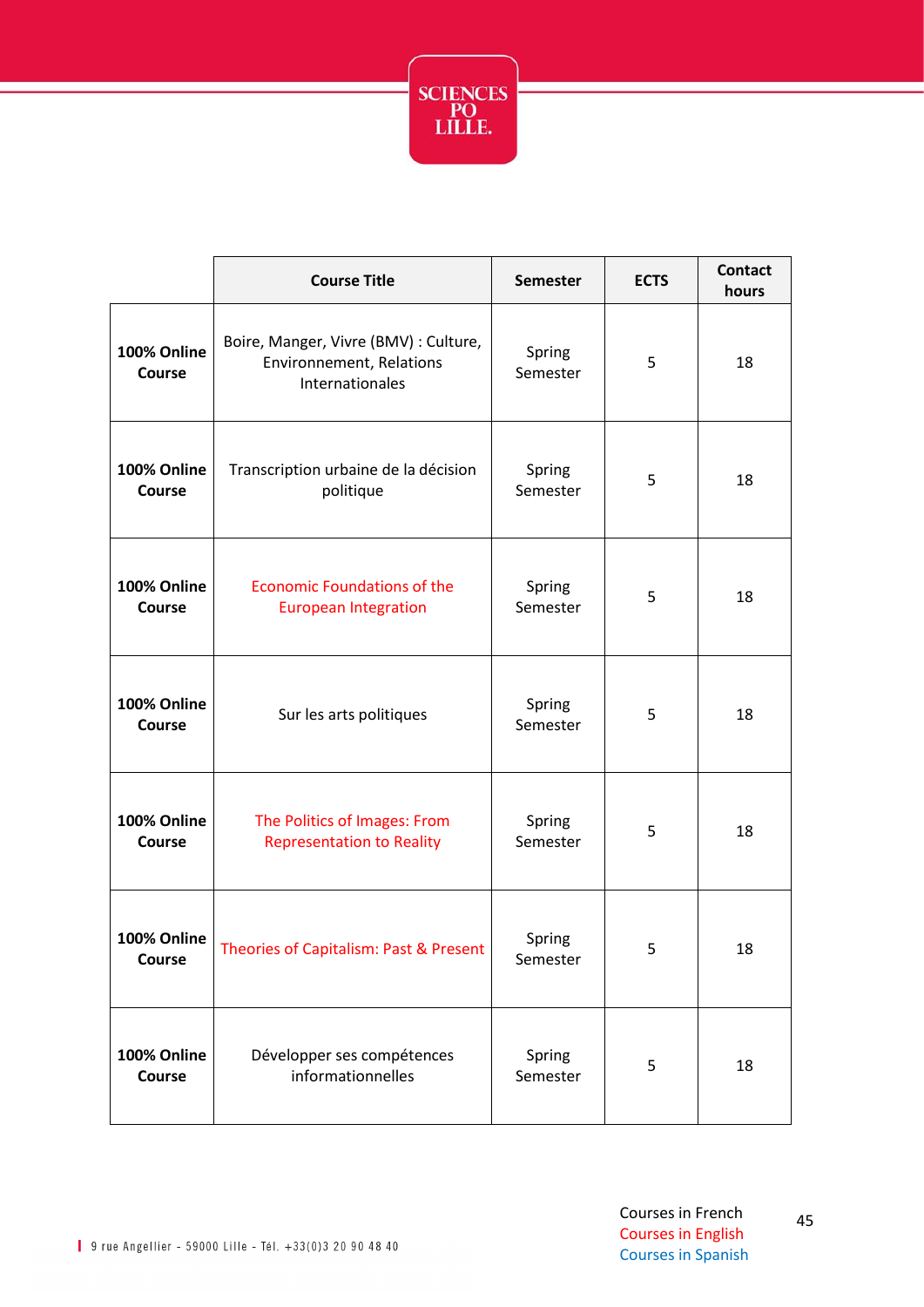

|                                | <b>Course Title</b>                                                             | <b>Semester</b>    | <b>ECTS</b> | Contact<br>hours |
|--------------------------------|---------------------------------------------------------------------------------|--------------------|-------------|------------------|
| 100% Online<br>Course          | <b>Political and Religious Themes in</b><br><b>International Relations</b>      | Spring<br>Semester | 5           | 18               |
| 100% Online<br>Course          | International Organisations and Non-<br>state Actors in International Relations | Spring<br>Semester | 5           | 18               |
| <b>Short</b><br><b>Modules</b> | Comparing attitudes towards the EU                                              | Spring<br>Semester | 3           | 9                |
| Language<br><b>Unity</b>       | Français- langue étrangère (non<br>obligatoire)                                 | Spring<br>Semester | 4           | 18               |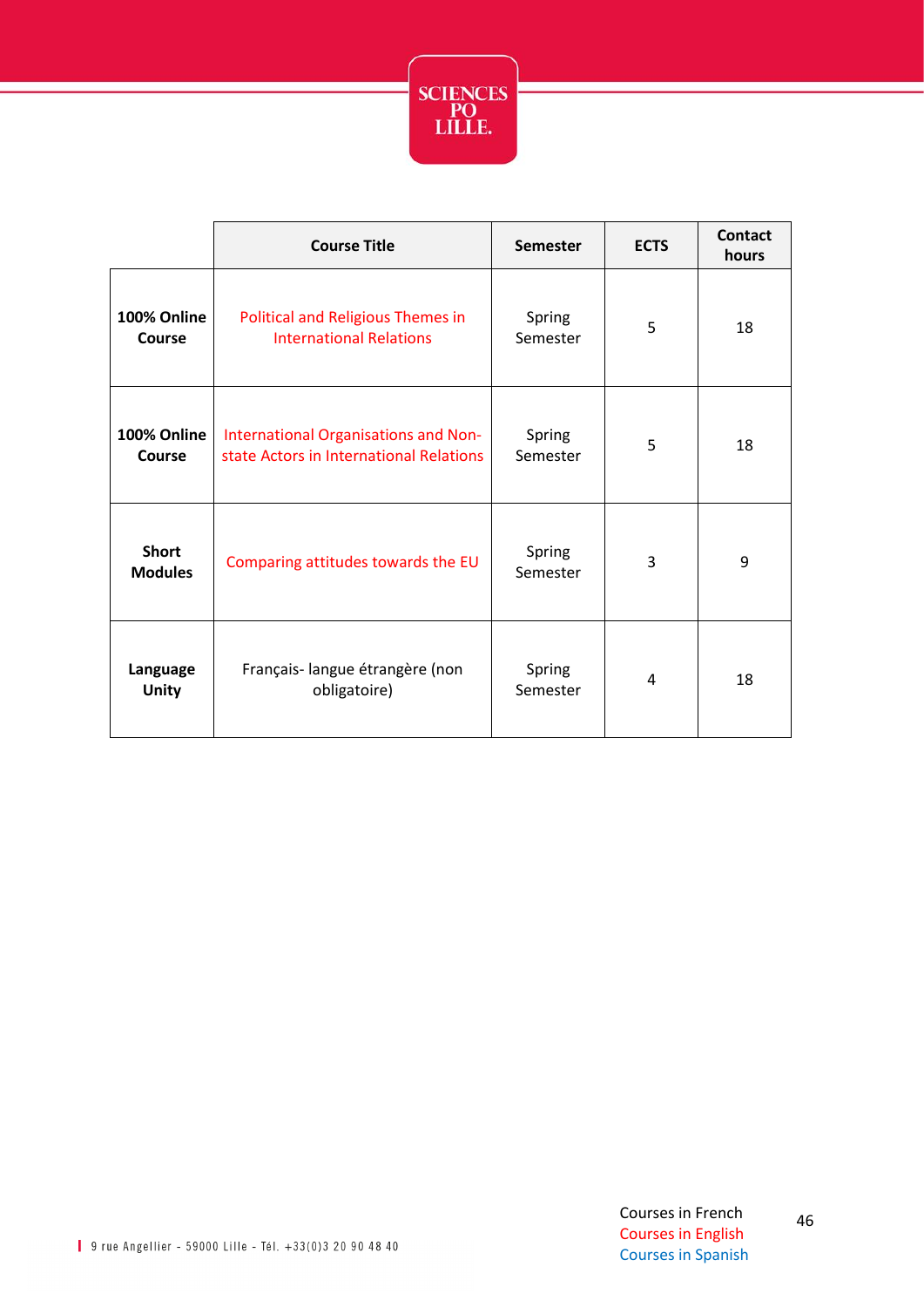

#### GENERAL STUDIES UNDERGRADUATE PROGRAM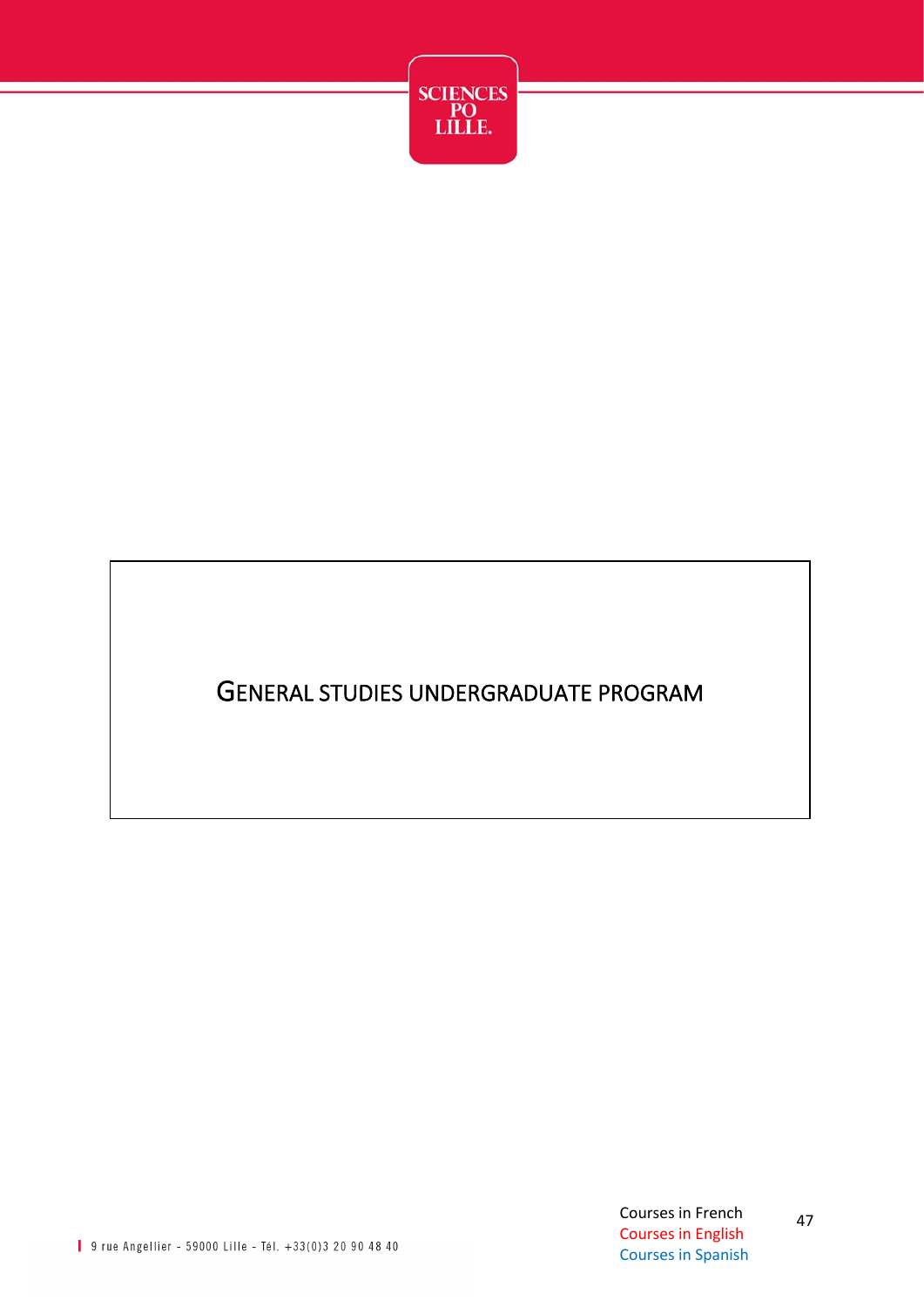

|                   | <b>Course Title</b>                                             | <b>Semester</b>    | <b>ECTS</b> | <b>Contact</b><br>hours |
|-------------------|-----------------------------------------------------------------|--------------------|-------------|-------------------------|
|                   | L'économie politique aux défis des communs                      | Spring<br>Semester | 6           | 24                      |
|                   | Droit européen                                                  | Spring<br>Semester | 6           | 24                      |
|                   | L'Europe et le monde depuis 1945                                | Spring<br>Semester | 6           | 24                      |
|                   | Politiques publiques                                            | Spring<br>Semester | 6           | 24                      |
| FUNDAMENTAL UNITY | Sociology of EU institutions and international<br>organizations | Spring<br>Semester | 6           | 24                      |
|                   | Introduction to the Sociology of Migration                      | Spring<br>Semester | 6           | 24                      |
|                   | Feminismos en España                                            | Spring<br>Semester | 6           | 24                      |
|                   | <b>International Relations</b>                                  | Spring<br>Semester | 6           | 24                      |
|                   | Introduction à l'anthropologie                                  | Spring<br>Semester | 6           | 24                      |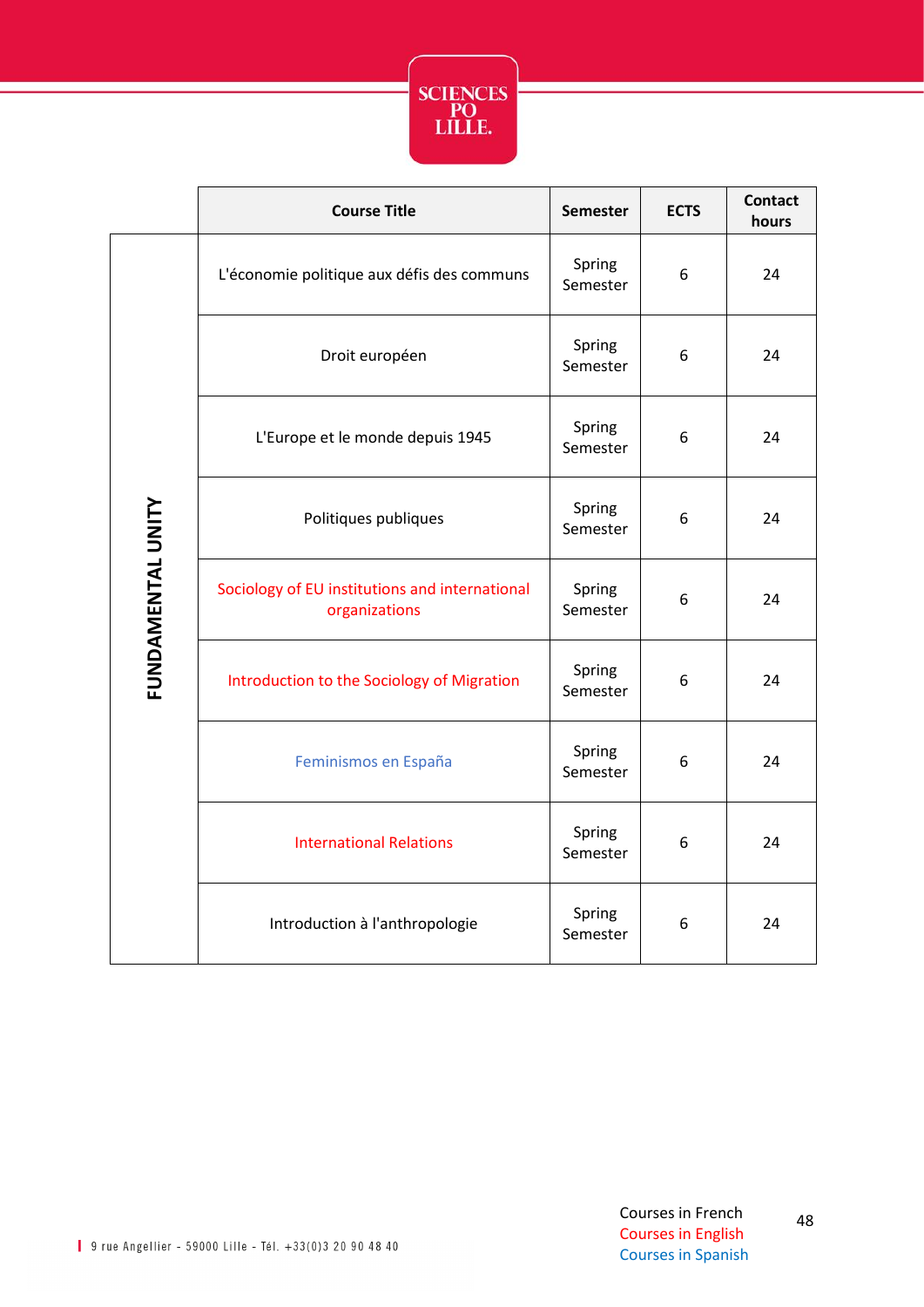

|             | <b>Course Title</b>              | <b>Semester</b>    | <b>ECTS</b> | <b>Contact</b><br>hours |
|-------------|----------------------------------|--------------------|-------------|-------------------------|
| VIINITY     | Introduction aux études de genre | Spring<br>Semester | 6           | 24                      |
| FUNDAMENTAL | Gérer une organisation           | Spring<br>Semester | 6           | 24                      |
|             | Nourritures terrestres           | Spring<br>Semester | 6           | 24                      |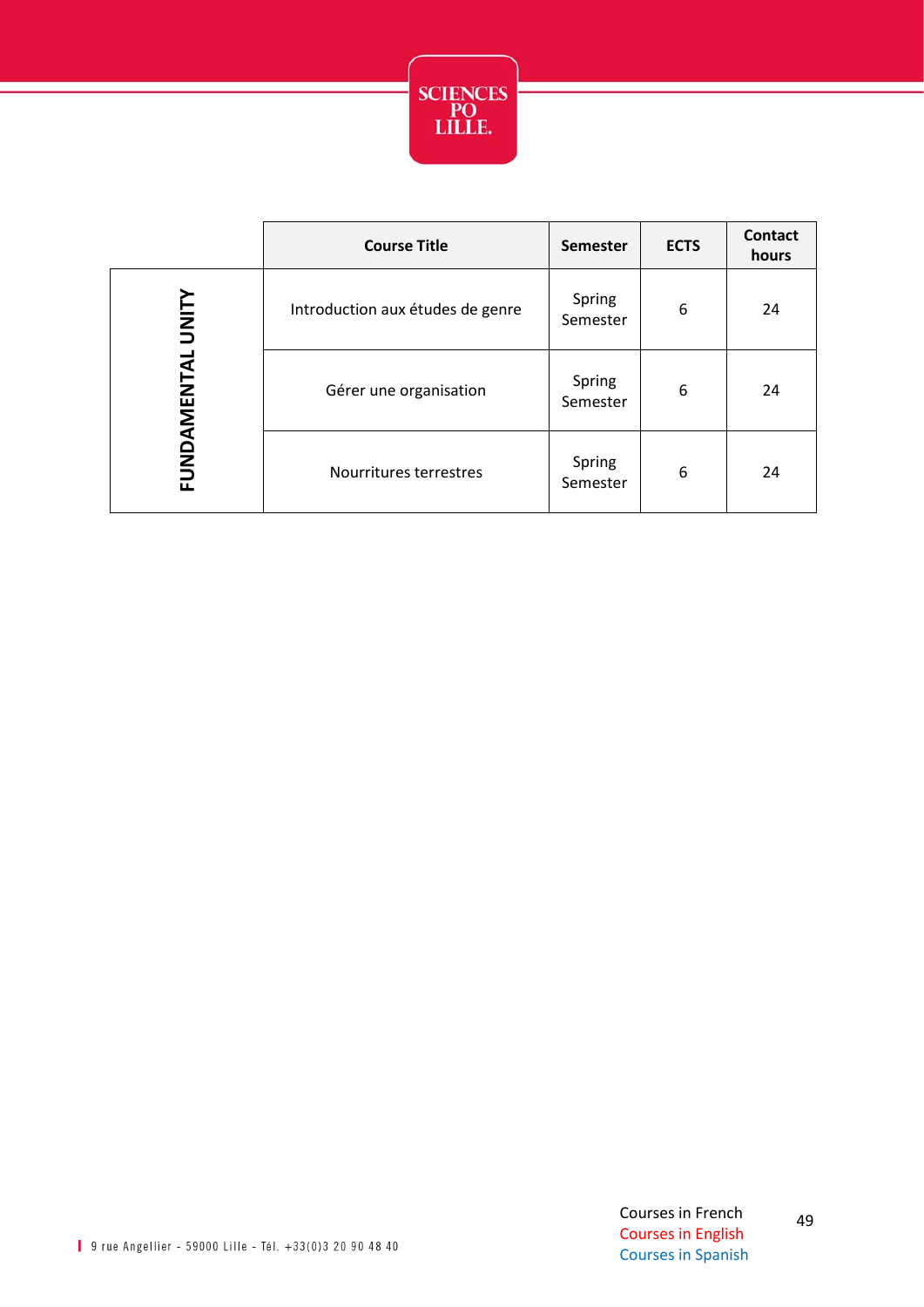

## POSTGRADUATE PROGRAMME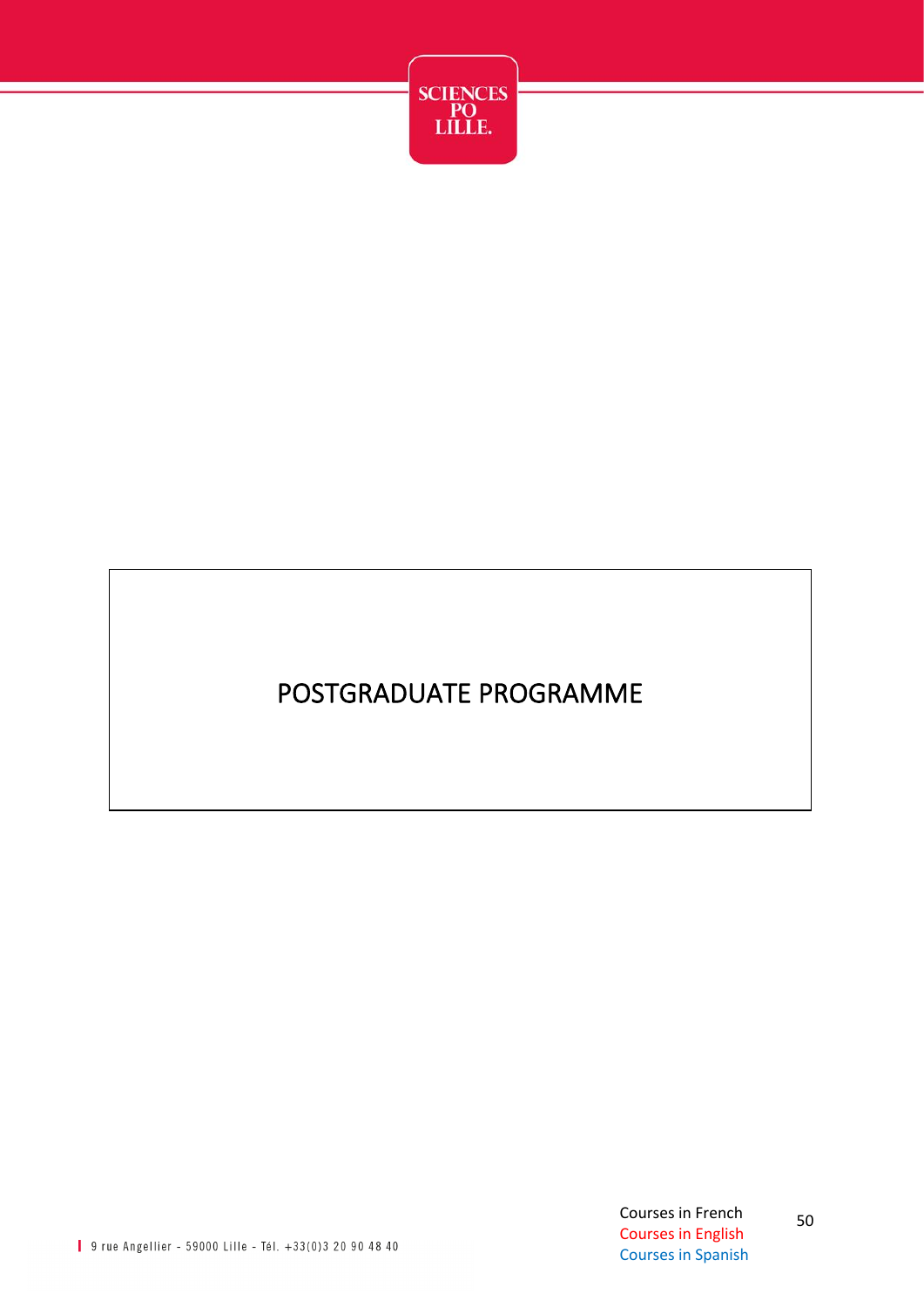

#### SEMINARS FOR ALL MAJORS

*TRANSVERSES CYCLE MASTER*

<span id="page-51-0"></span>

|                   | <b>Course Title</b>                                             | <b>Semester</b>    | <b>ECTS</b> | <b>Contact</b><br>hours |
|-------------------|-----------------------------------------------------------------|--------------------|-------------|-------------------------|
|                   | L'État dans les relations internationales                       | Spring<br>Semester | 4           | 18                      |
|                   | Réforme de l'Etat                                               | Spring<br>Semester | 4           | 18                      |
|                   | Sociologie des métiers de l'Europe                              | Spring<br>Semester | 4           | 18                      |
|                   | Droit, libertés individuelles et sécurité                       | Spring<br>Semester | 4           | 18                      |
| FUNDAMENTAL UNITY | Fondements d'économie écologique                                | Spring<br>Semester | 4           | 18                      |
|                   | Sociologie politique de l'environnement                         | Spring<br>Semester | 4           | 18                      |
|                   | Dynamiques économiques et commerciales Asie<br>- Moyen-Orient   | Spring<br>Semester | 4           | 18                      |
|                   | Etudes islamiques transnationales (approche<br>socioculturelle) | Spring<br>Semester | 4           | 18                      |
|                   | Discriminations et politiques de diversité                      | Spring<br>Semester | 4           | 18                      |
|                   | Droit du travail                                                | Spring<br>Semester | 4           | 18                      |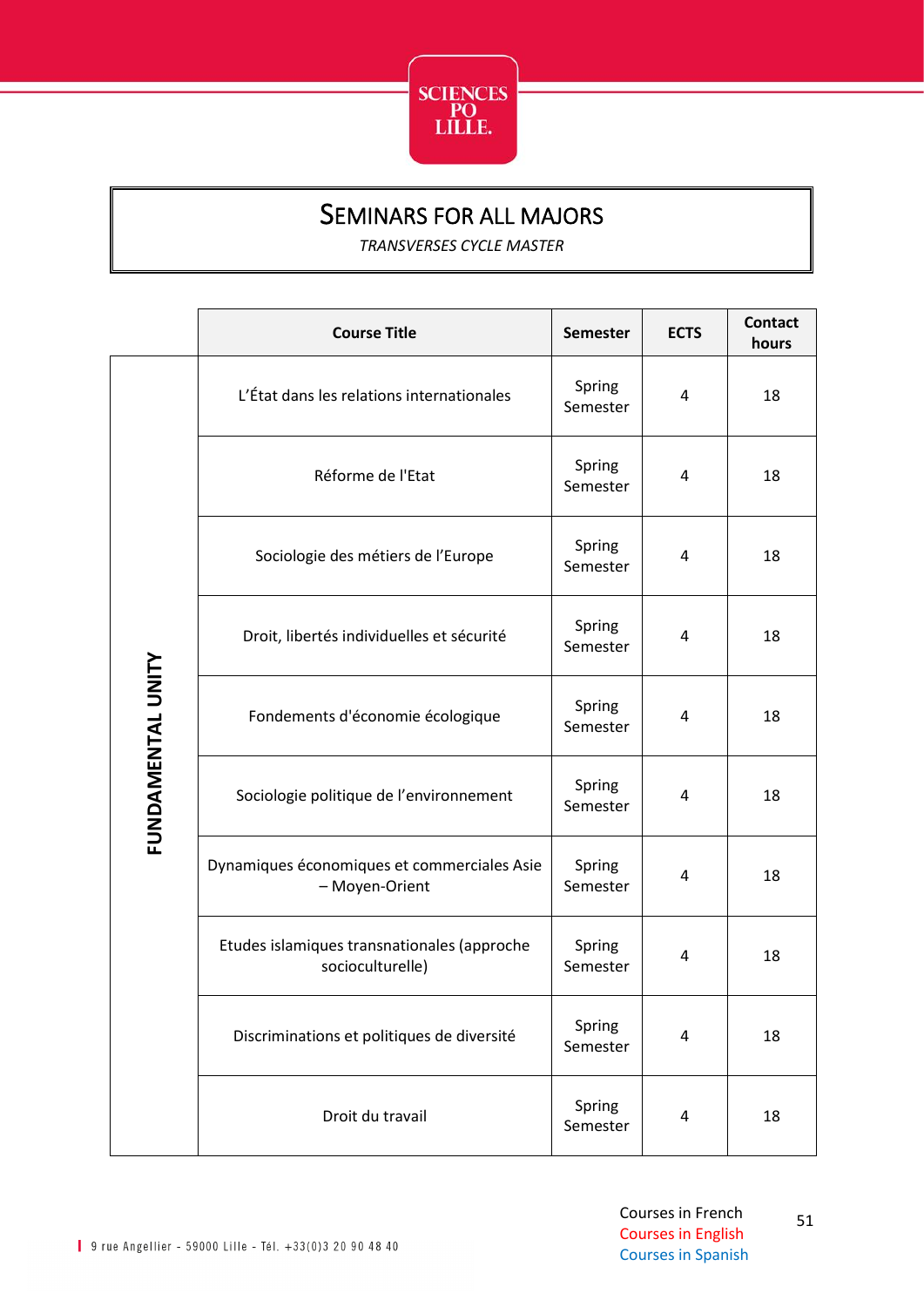

|                                    | <b>Course Title</b>     | <b>Semester</b>    | <b>ECTS</b> | <b>Contact</b><br>hours |
|------------------------------------|-------------------------|--------------------|-------------|-------------------------|
| <b>FUNDAMENTAL</b><br><b>UNITY</b> | Les femmes en politique | Spring<br>Semester | 4           | 18                      |
|                                    | Genre et médias         | Spring<br>Semester | 4           | 18                      |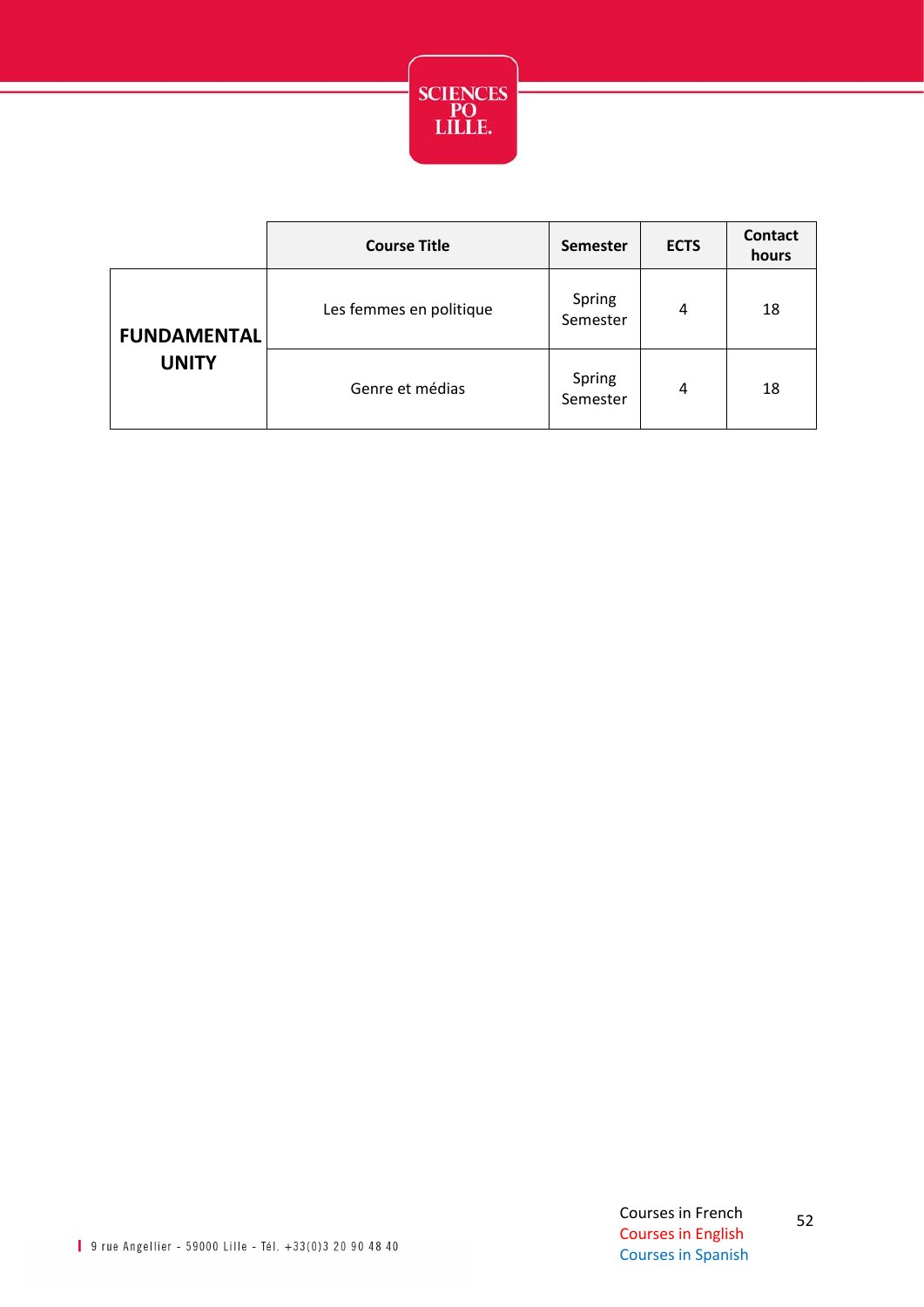

### MASTER: PUBLIC AFFAIRS

*AP (Affaires Publiques)*

<span id="page-53-0"></span>

|                                    | <b>Course Title</b>                   | <b>Semester</b>    | <b>ECTS</b> | Contact<br>hours |
|------------------------------------|---------------------------------------|--------------------|-------------|------------------|
|                                    | Droit des politiques européennes      | Spring<br>Semester | 4           | 18               |
| <b>FUNDAMENTAL</b><br><b>UNITY</b> | Droit international et world politics | Spring<br>Semester | 4           | 18               |
|                                    | The dynamics of european governance   | Spring<br>Semester | 4           | 18               |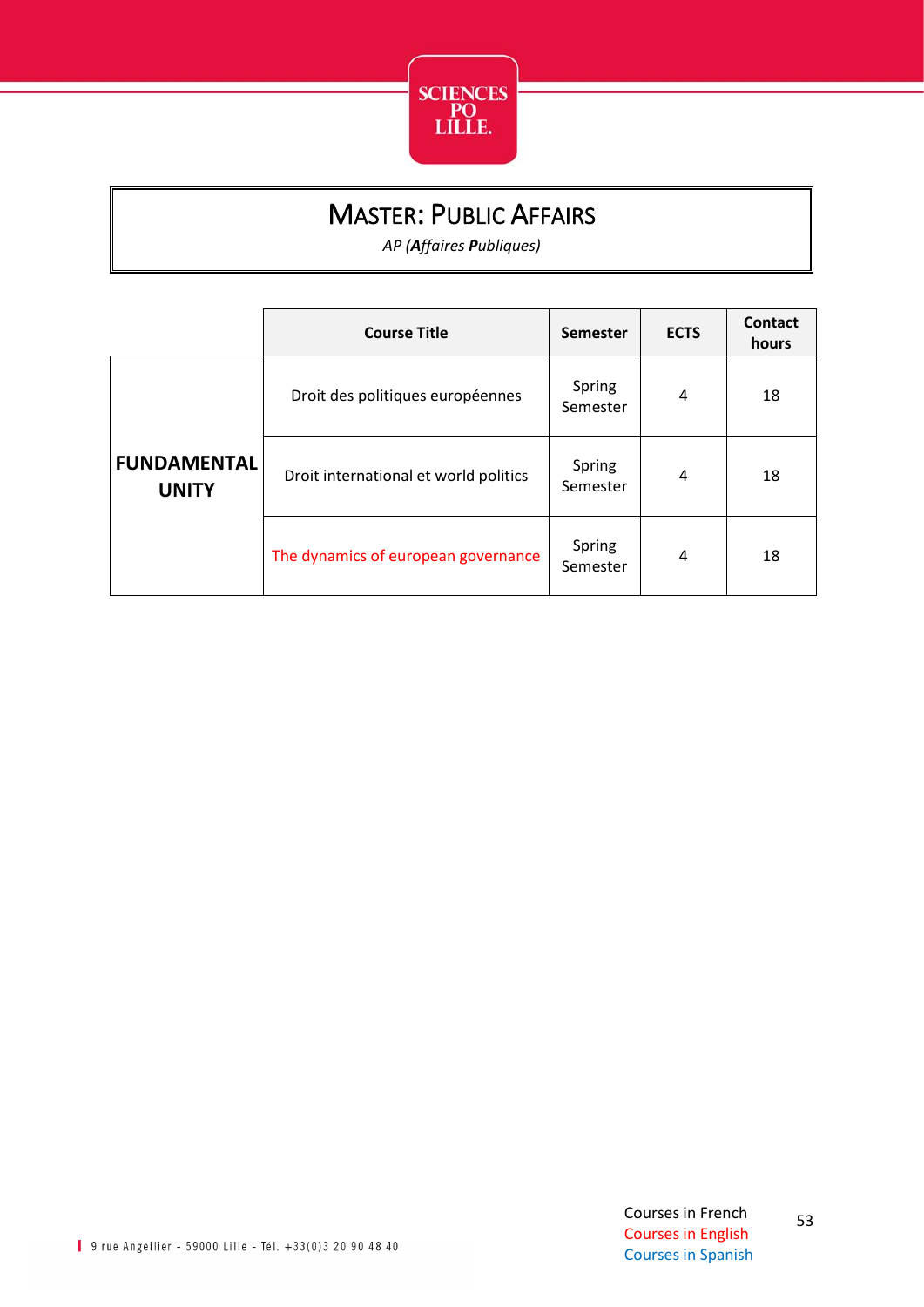

## MASTER: EUROPEAN PUBLIC AFFAIRS

*APEu (Affaires Publiques Européennes)*

<span id="page-54-0"></span>

|                   | <b>Course Title</b>                                                          | <b>Semester</b>    | <b>ECTS</b> | Contact<br>hours |
|-------------------|------------------------------------------------------------------------------|--------------------|-------------|------------------|
|                   | Introduction à la pratique du lobbying                                       | Spring<br>Semester | 4           | 18               |
|                   | Les projets européens de la paix d'Augsburg à la<br>Première guerre mondiale | Spring<br>Semester | 4           | 18               |
| FUNDAMENTAL UNITY | Citoyenneté européenne : droit civil et droit<br>pénal                       | Spring<br>Semester | 4           | 18               |
|                   | Espace de liberté, de sécurité et de justice                                 | Spring<br>Semester | 4           | 18               |
|                   | <b>European Common Foreign and Security Policy</b>                           | Spring<br>Semester | 4           | 18               |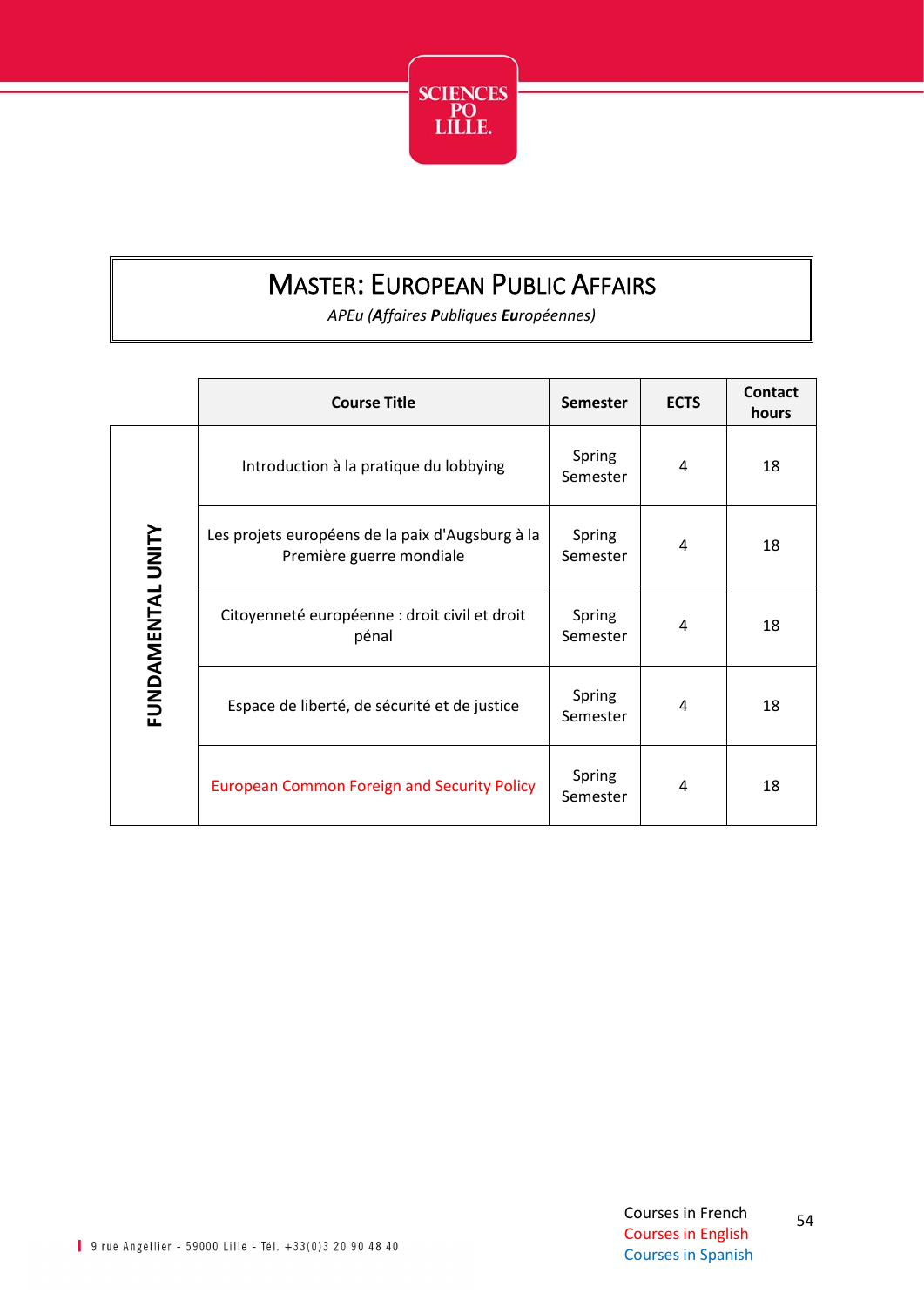

#### <span id="page-55-0"></span>MASTER: ANALYSIS OF CONTEMPORARY SOCIETIES

*ASC (Analyse des Sociétés Contemporaines)*

|                   | <b>Course Title</b>      | <b>Semester</b>    | <b>ECTS</b> | <b>Contact</b><br>hours |
|-------------------|--------------------------|--------------------|-------------|-------------------------|
|                   | Sociologie contemporaine | Spring<br>Semester | 4           | 18                      |
| FUNDAMENTAL UNITY | Histoire et mémoire      | Spring<br>Semester | 4           | 18                      |
|                   | Démographie et société   | Spring<br>Semester | 4           | 18                      |
|                   | Sociologie de la prison  | Spring<br>Semester | 4           | 18                      |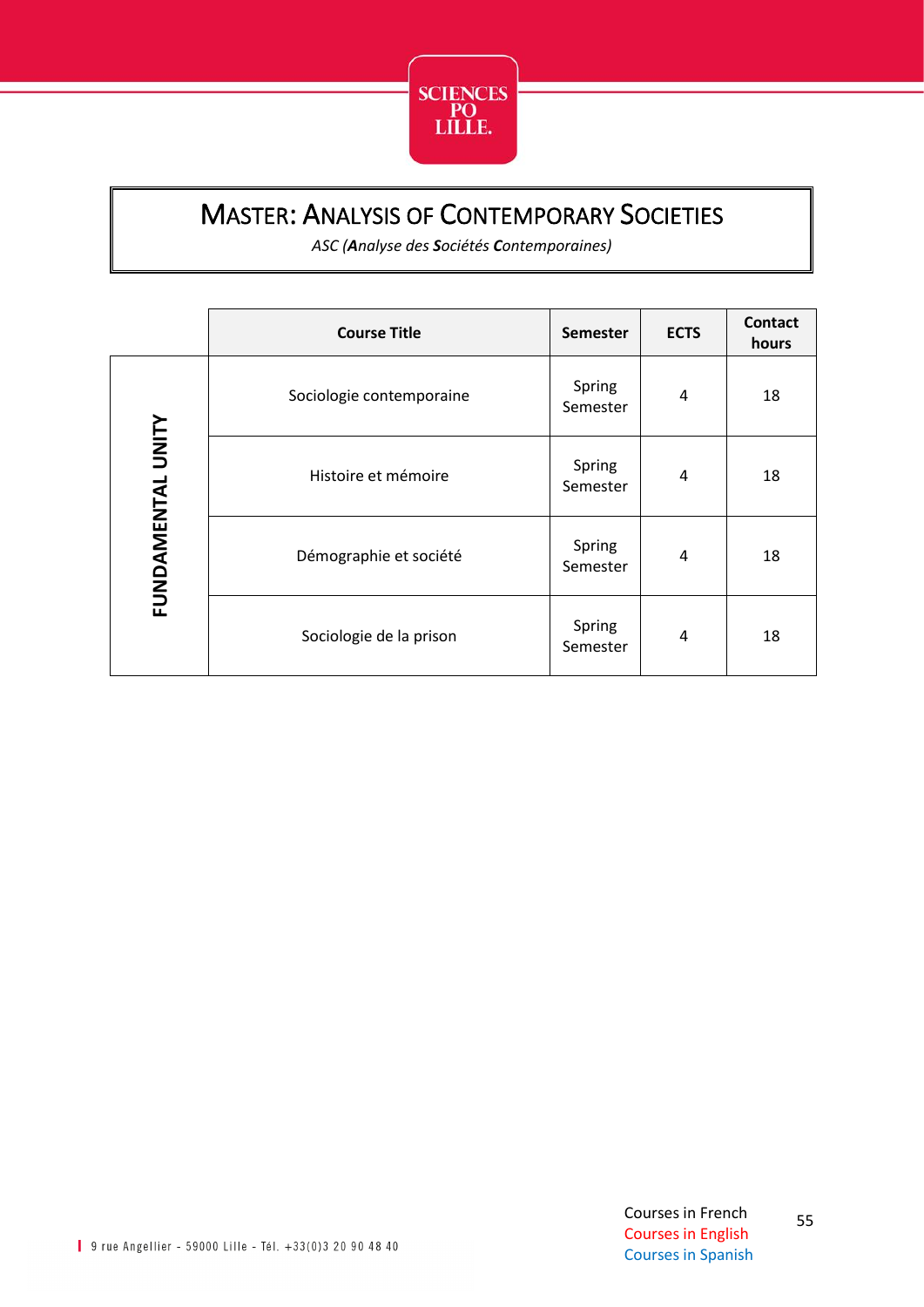

## MASTER: DRINK, EAT, LIVE

*BMV (Boire, Manger, Vivre)*

<span id="page-56-0"></span>

|                   | <b>Course Title</b>                                                                      | <b>Semester</b>    | <b>ECTS</b> | Contact<br>hours |
|-------------------|------------------------------------------------------------------------------------------|--------------------|-------------|------------------|
|                   | Cultures et traditions alimentaires                                                      | Spring<br>Semester | 4           | 18               |
| FUNDAMENTAL UNITY | Droit de l'alimentation : régulation et<br>promotion des produits alimentaires dans l'UE | Spring<br>Semester | 4           | 18               |
|                   | Enjeux et politiques agricoles et alimentaires                                           | Spring<br>Semester | 4           | 18               |
|                   | Patrimoines immatériels                                                                  | Spring<br>Semester | 4           | 18               |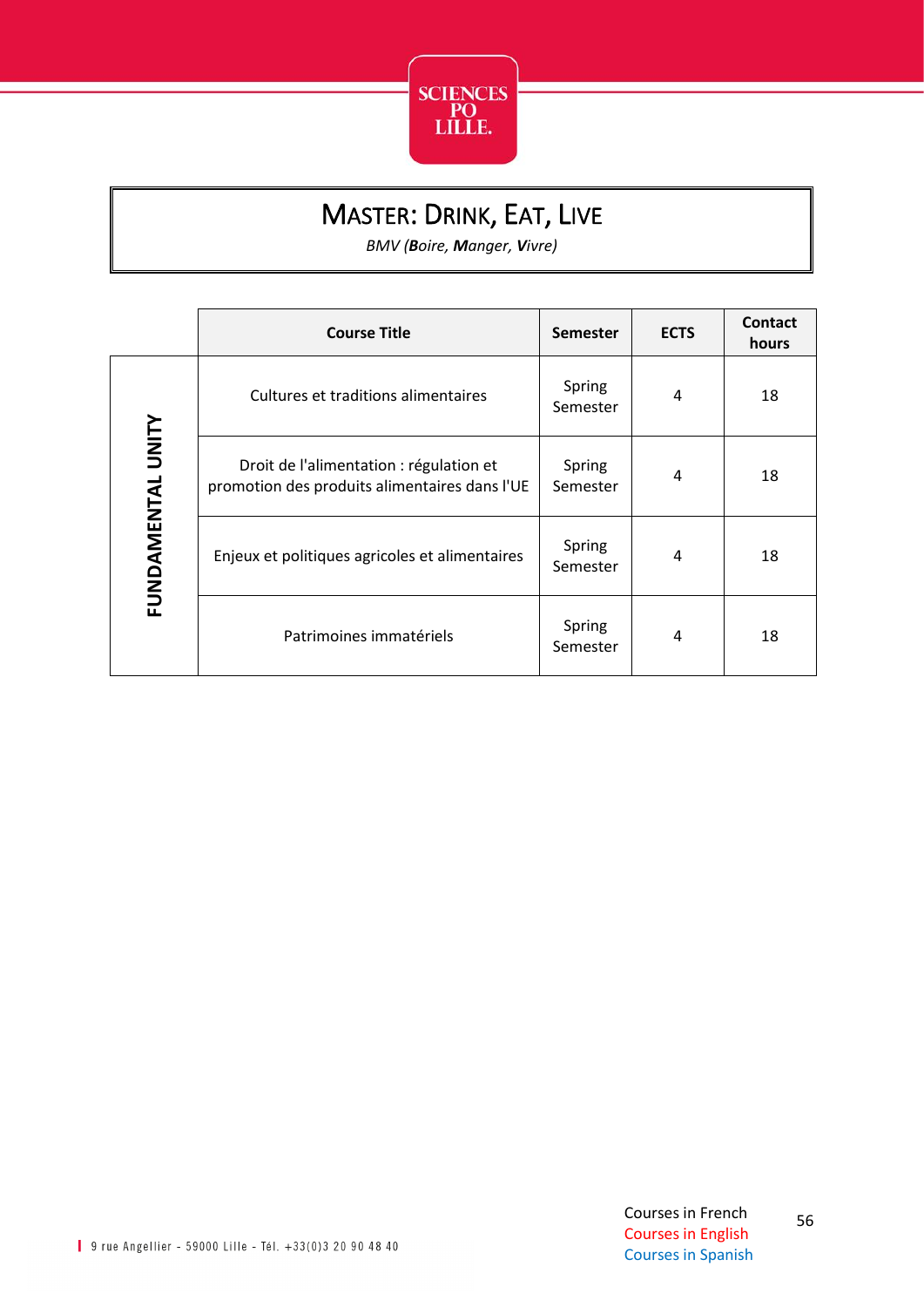

#### MASTER: COMMUNICATION AND MEDIA

*CeM (Communication et Médias)*

<span id="page-57-0"></span>

|                   | <b>Course Title</b>                                    | <b>Semester</b>    | <b>ECTS</b> | <b>Contact</b><br>hours |
|-------------------|--------------------------------------------------------|--------------------|-------------|-------------------------|
|                   | Culture de l'image                                     | Spring<br>Semester | 4           | 18                      |
|                   | Opinion publique, études et sondages                   | Spring<br>Semester | 4           | 18                      |
|                   | Sociologie du numérique                                | Spring<br>Semester | 4           | 18                      |
| FUNDAMENTAL UNITY | Histoire des représentations de pouvoir                | Spring<br>Semester | 4           | 18                      |
|                   | Communication interculturelle                          | Spring<br>Semester | 4           | 18                      |
|                   | Sociologie de la consommation                          | Spring<br>Semester | 4           | 18                      |
|                   | Publics, foreign policy and international<br>relations | Spring<br>Semester | 4           | 18                      |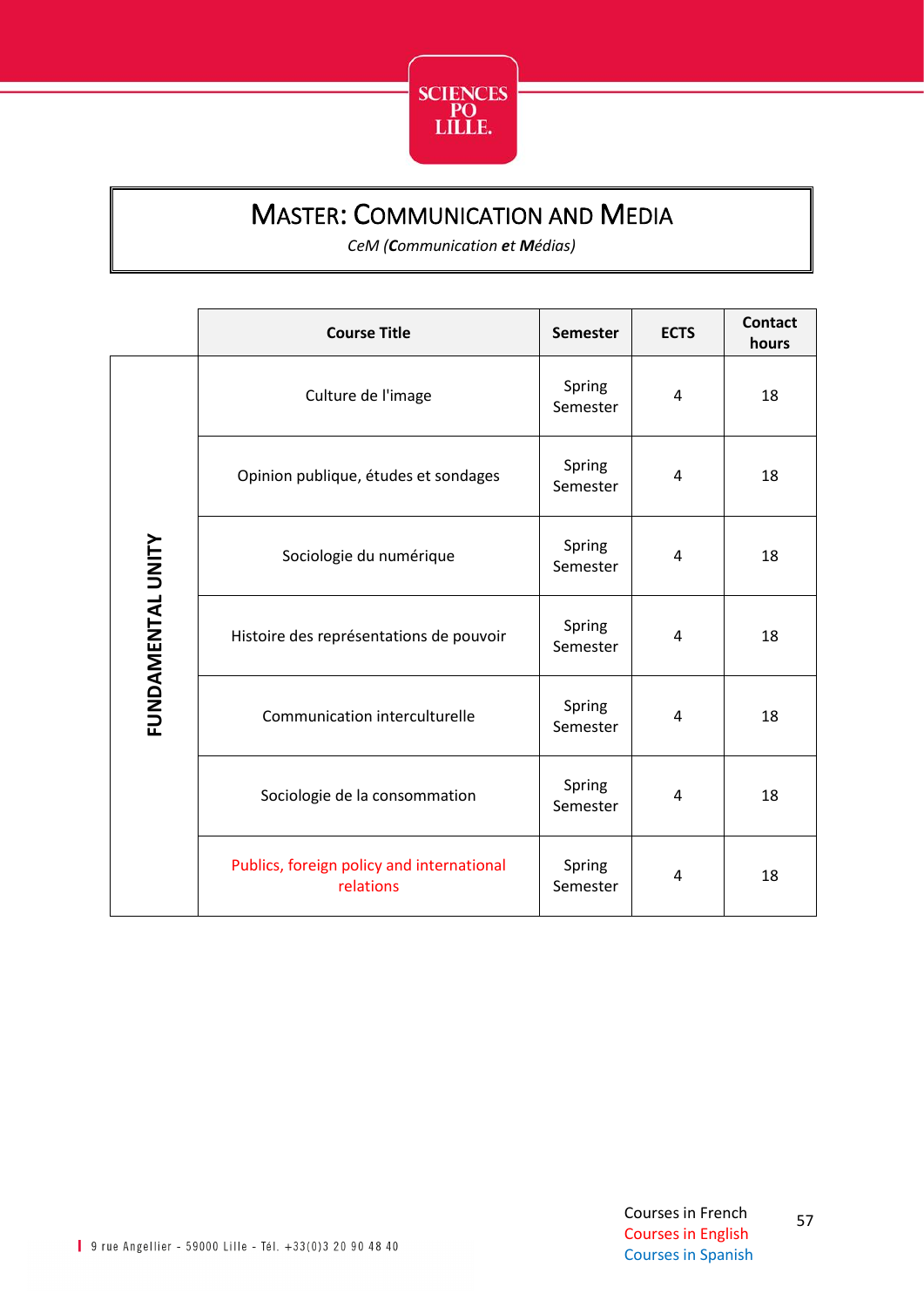

## MASTER: URBAN TERRITORIES GOVERNANCE

*GTU (Gouvernance des Territoires Urbains)*

<span id="page-58-0"></span>

|                                    | <b>Course Title</b>      | <b>Semester</b>    | <b>ECTS</b> | <b>Contact</b><br>hours |
|------------------------------------|--------------------------|--------------------|-------------|-------------------------|
|                                    | Sociologie urbaine       | Spring<br>Semester | 4           | 18                      |
| <b>FUNDAMENTAL</b><br><b>UNITY</b> | Histoire des villes      | Spring<br>Semester | 4           | 18                      |
|                                    | Economie des territoires | Spring<br>Semester | 4           | 18                      |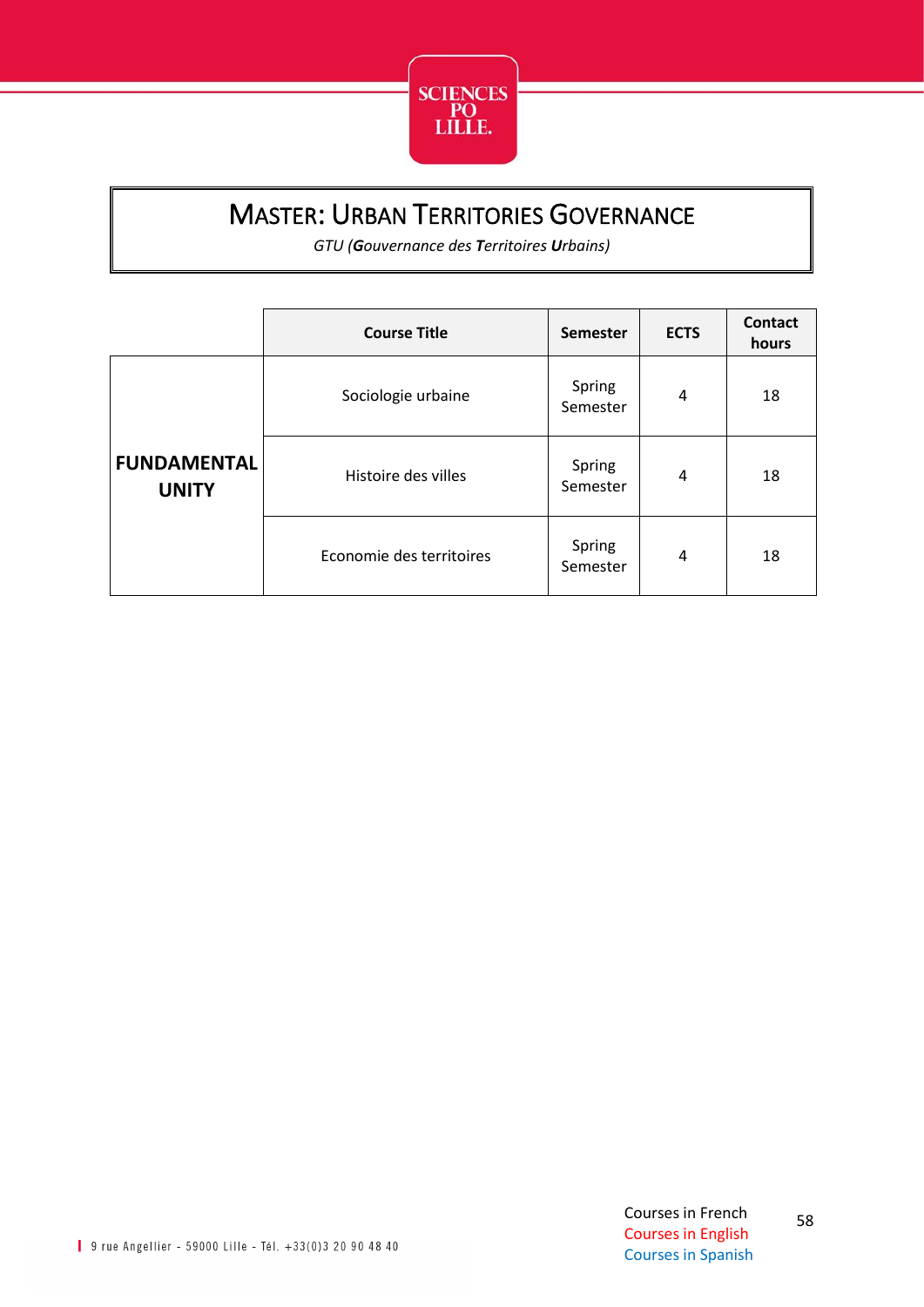

### <span id="page-59-0"></span>MASTER: MANAGEMENT OF CULTURAL INSTITUTIONS

*MIC (Management des Institutions Culturelles)*

|                                    | <b>Course Title</b>                           | <b>Semester</b>    | <b>ECTS</b> | <b>Contact</b><br>hours |
|------------------------------------|-----------------------------------------------|--------------------|-------------|-------------------------|
|                                    | Economie de la culture et de<br>l'audiovisuel | Spring<br>Semester | 5           | 21                      |
| <b>FUNDAMENTAL</b><br><b>UNITY</b> | Histoire des pratiques culturelles            | Spring<br>Semester | 5           | 21                      |
|                                    | Philosophie de l'Art                          | Spring<br>Semester | 4           | 18                      |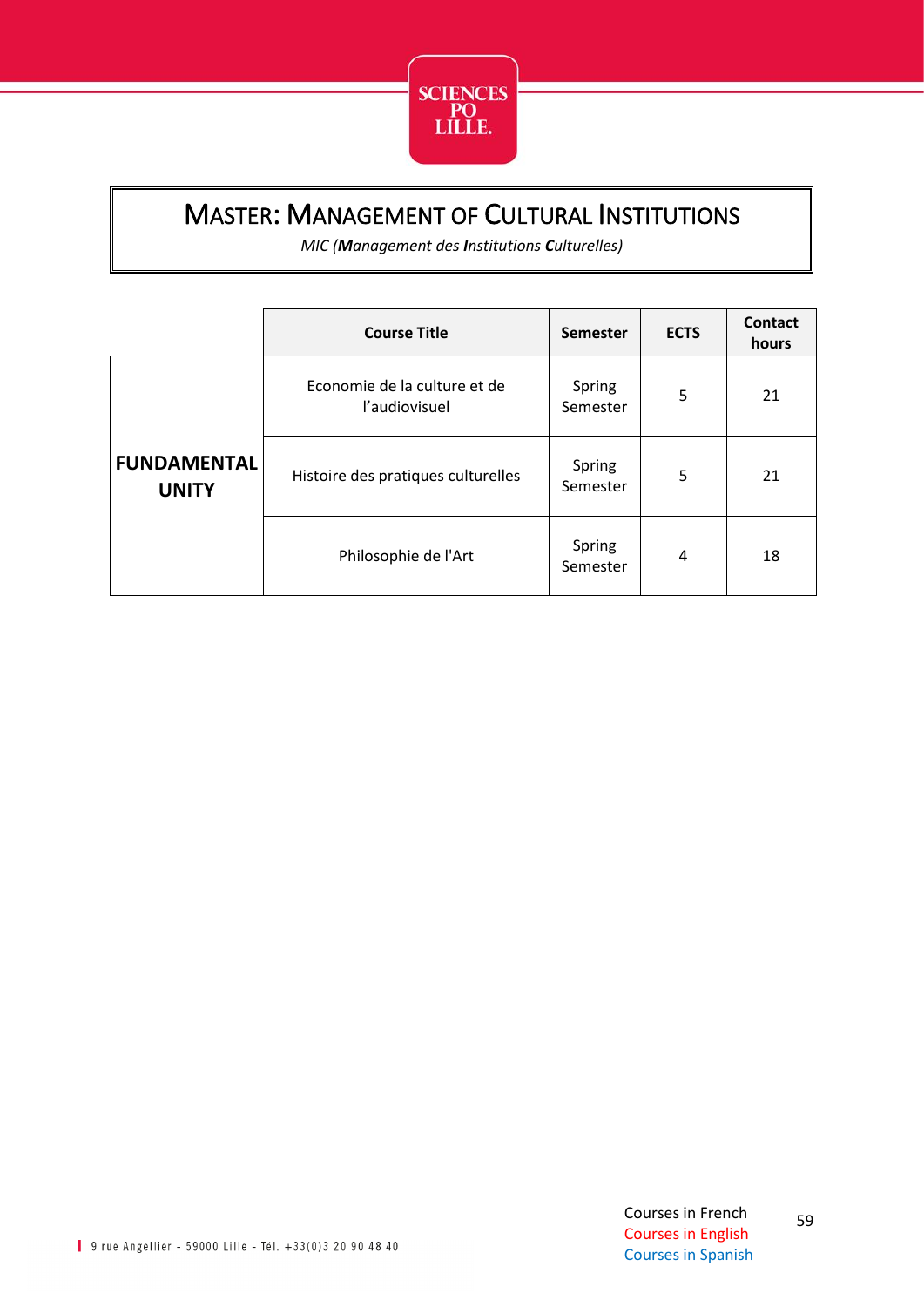

## <span id="page-60-0"></span>MASTER: REASONED BUSINESS MANAGEMENT

*MRE (Management Raisonné des Entreprises)*

|                    | <b>Course Title</b>                                  | <b>Semester</b>    | <b>ECTS</b> | Contact<br>hours |
|--------------------|------------------------------------------------------|--------------------|-------------|------------------|
| <b>FUNDAMENTAL</b> | Grandes figures de l'entrepreneuriat<br>contemporain | Spring<br>Semester | 4           | 18               |
| <b>UNITY</b>       | Marketing                                            | Spring<br>Semester | 4           | 18               |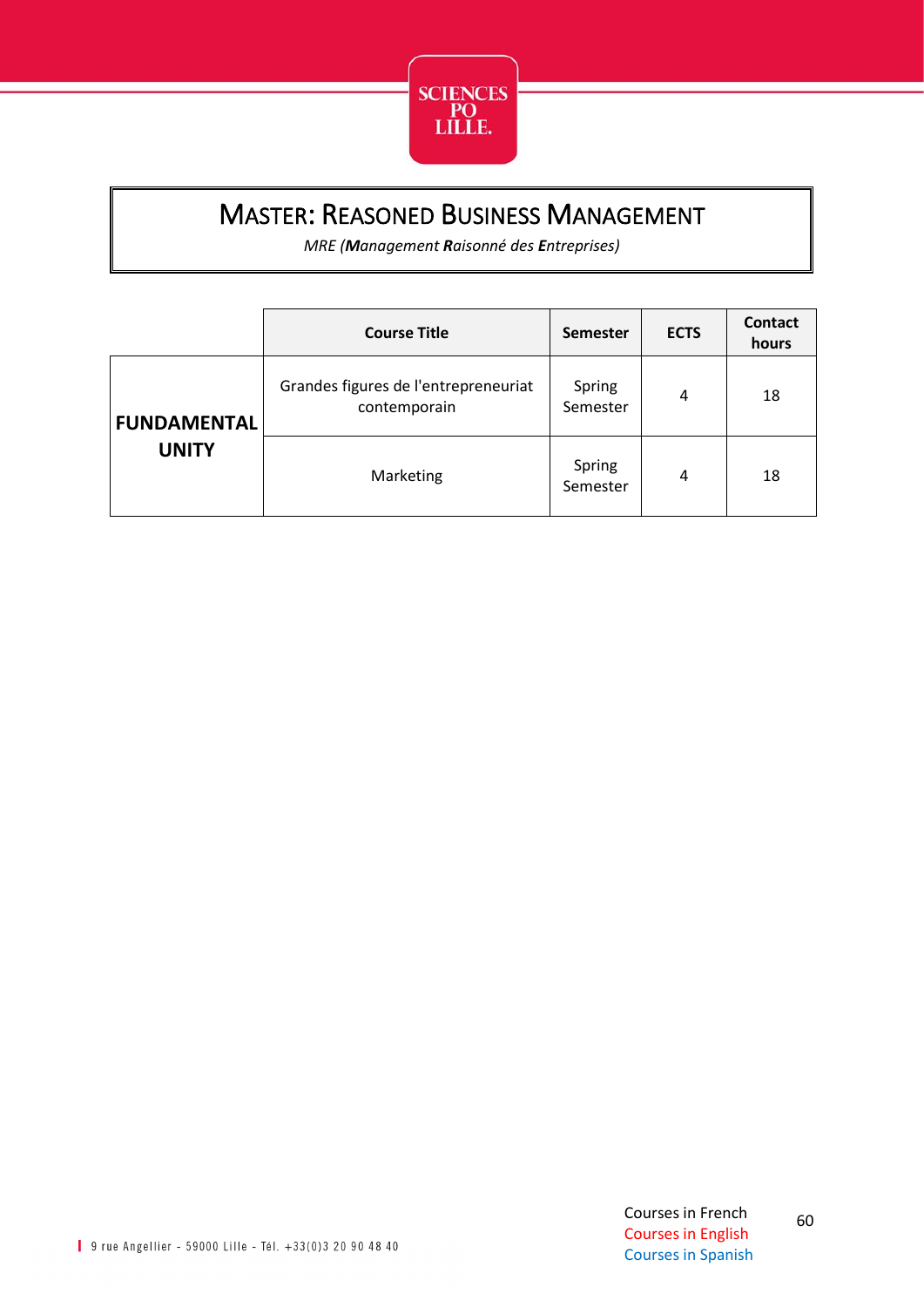

### <span id="page-61-0"></span>MASTER: POLITICS, ECOLOGY AND SUSTAINABILITY

*PES (Politique, Ecologie et Soutenabilité)*

|                   | <b>Course Title</b>                                           | <b>Semester</b>    | <b>ECTS</b> | <b>Contact</b><br>hours |
|-------------------|---------------------------------------------------------------|--------------------|-------------|-------------------------|
| FUNDAMENTAL UNITY | Droit international de l'environnement                        | Spring<br>Semester | 4           | 18                      |
|                   | Risques, vulnérabilités, résiliences                          | Spring<br>Semester | 4           | 18                      |
|                   | Histoire environnementale                                     | Spring<br>Semester | 4           | 18                      |
|                   | Sociologie du développement, de la<br>technique et du progrès | Spring<br>Semester | 4           | 18                      |
|                   | Géographie, aménagement et environnement                      | Spring<br>Semester | 4           | 18                      |
|                   | <b>Green social movements</b>                                 | Spring<br>Semester | 4           | 18                      |
|                   | Sustainability and social justice                             | Spring<br>Semester | 4           | 18                      |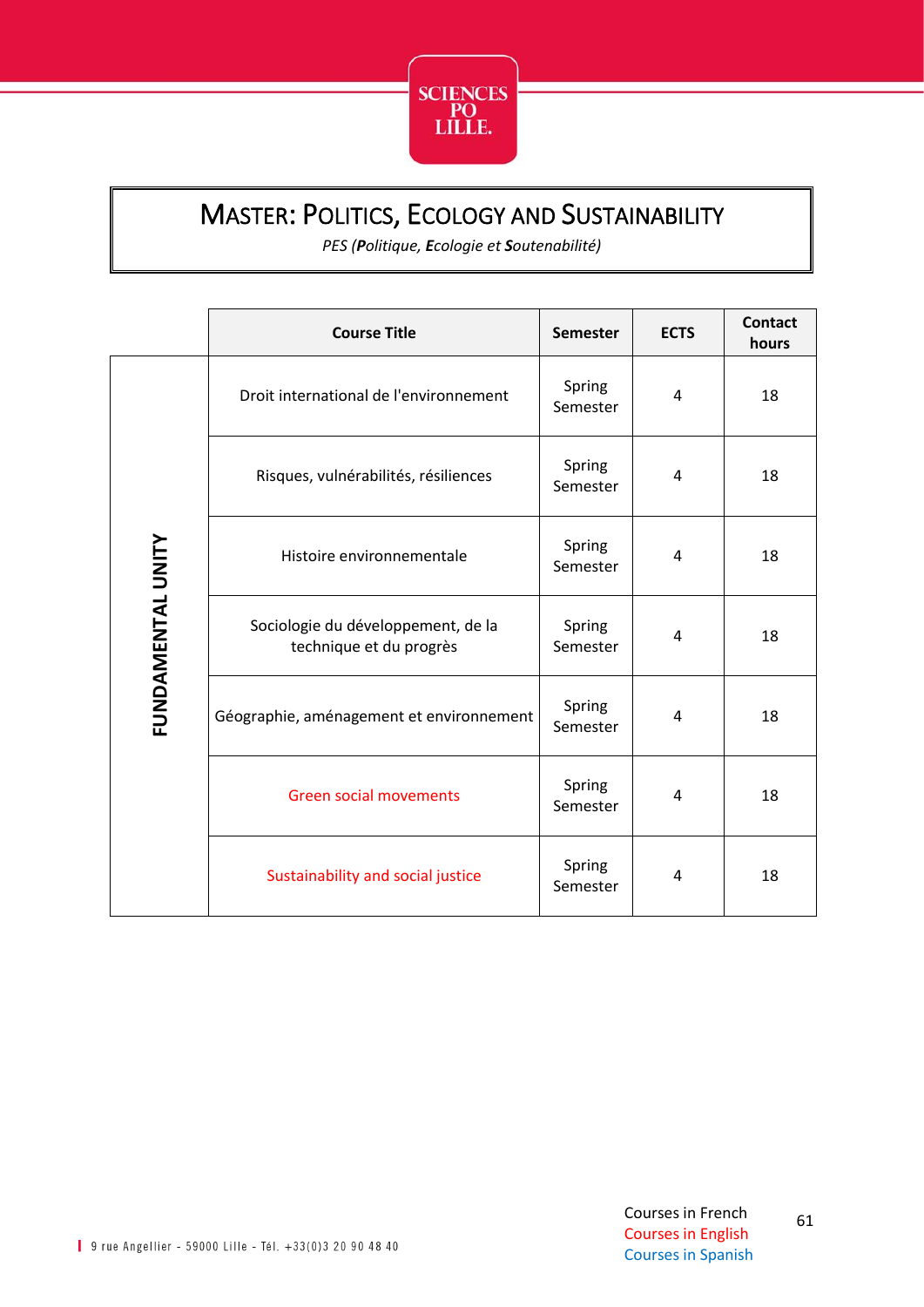

#### <span id="page-62-0"></span>MASTER: PEACE, HUMANITARIAN ACTION AND DEVELOPMENT

*PHD (Paix, Action Humanitaire et Développement)*

|                   | <b>Course Title</b>                           | <b>Semester</b>    | <b>ECTS</b> | <b>Contact</b><br>hours |
|-------------------|-----------------------------------------------|--------------------|-------------|-------------------------|
| FUNDAMENTAL UNITY | Théorie et sociologie des conflits            | Spring<br>Semester | 4           | 18                      |
|                   | Politiques de développement                   | Spring<br>Semester | 4           | 18                      |
|                   | <b>External action of the EU</b>              | Spring<br>Semester | 4           | 18                      |
|                   | Histoire : sorties de guerre et développement | Spring<br>Semester | 4           | 18                      |
|                   | Afrique subsaharienne                         | Spring<br>Semester | 4           | 18                      |
|                   | Moyen-Orient et Afrique du Nord               | Spring<br>Semester | 4           | 18                      |
|                   | Russie, Caucase et Asie centrale              | Spring<br>Semester | 4           | 18                      |
|                   | Amérique latine                               | Spring<br>Semester | 4           | 18                      |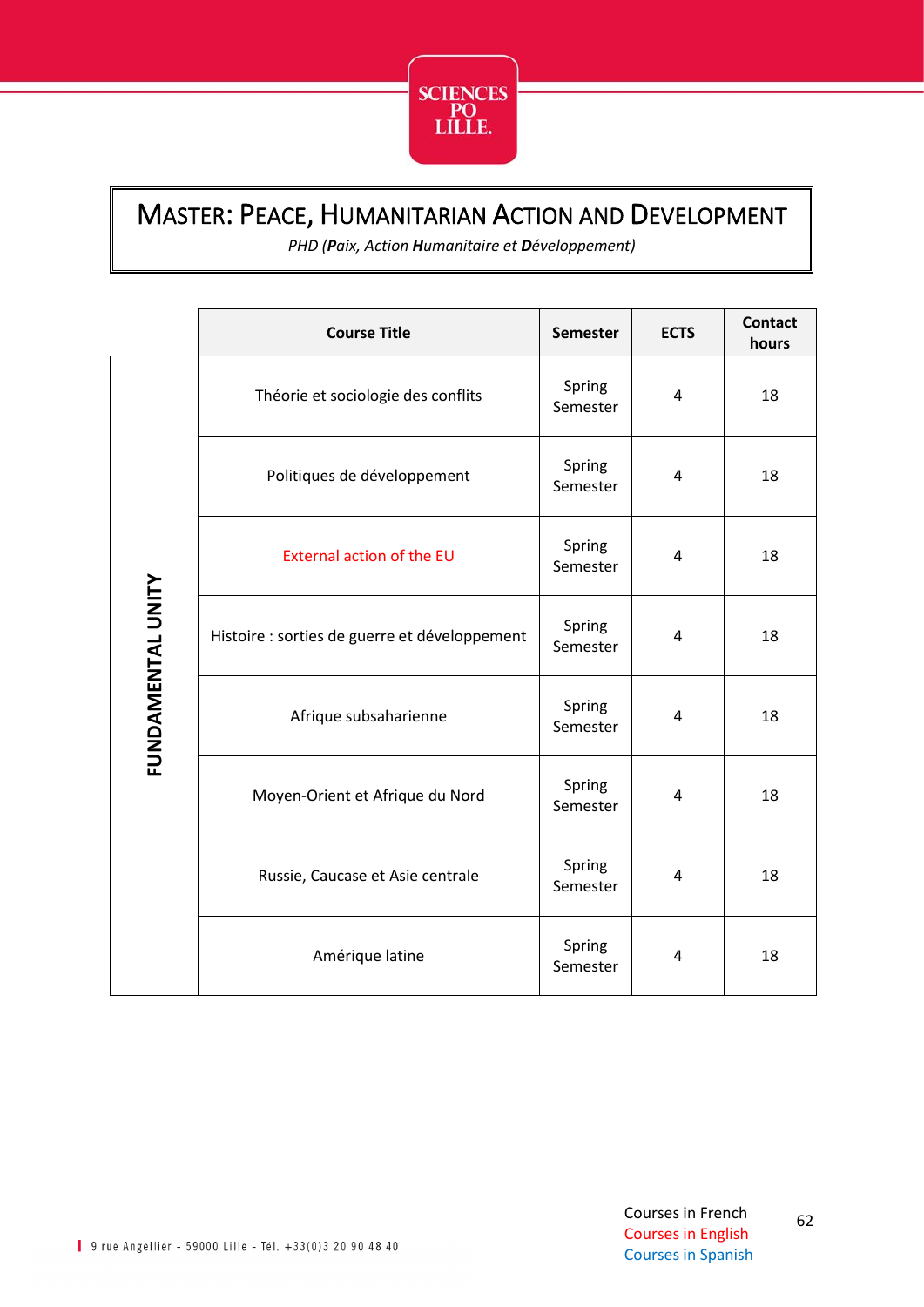

### <span id="page-63-0"></span>MASTER: PHILOSOPHY, POLITICS AND ECONOMICS

*PPE (Philosophie, Politique et Economie)*

|                   | <b>Course Title</b>                                             | <b>Semester</b>    | <b>ECTS</b> | Contact<br>hours |
|-------------------|-----------------------------------------------------------------|--------------------|-------------|------------------|
| FUNDAMENTAL UNITY | La démocratie libérale à l'épreuve des critiques<br>radicales   | Spring<br>Semester | 5           | 21               |
|                   | Economic Analysis, Moral Philosophy and Public<br><b>Policy</b> | Spring<br>Semester | 5           | 21               |
|                   | Théorie et Philosophie du droit                                 | Spring<br>Semester | 5           | 21               |
|                   | Épistémologie de l'histoire                                     | Spring<br>Semester | 5           | 21               |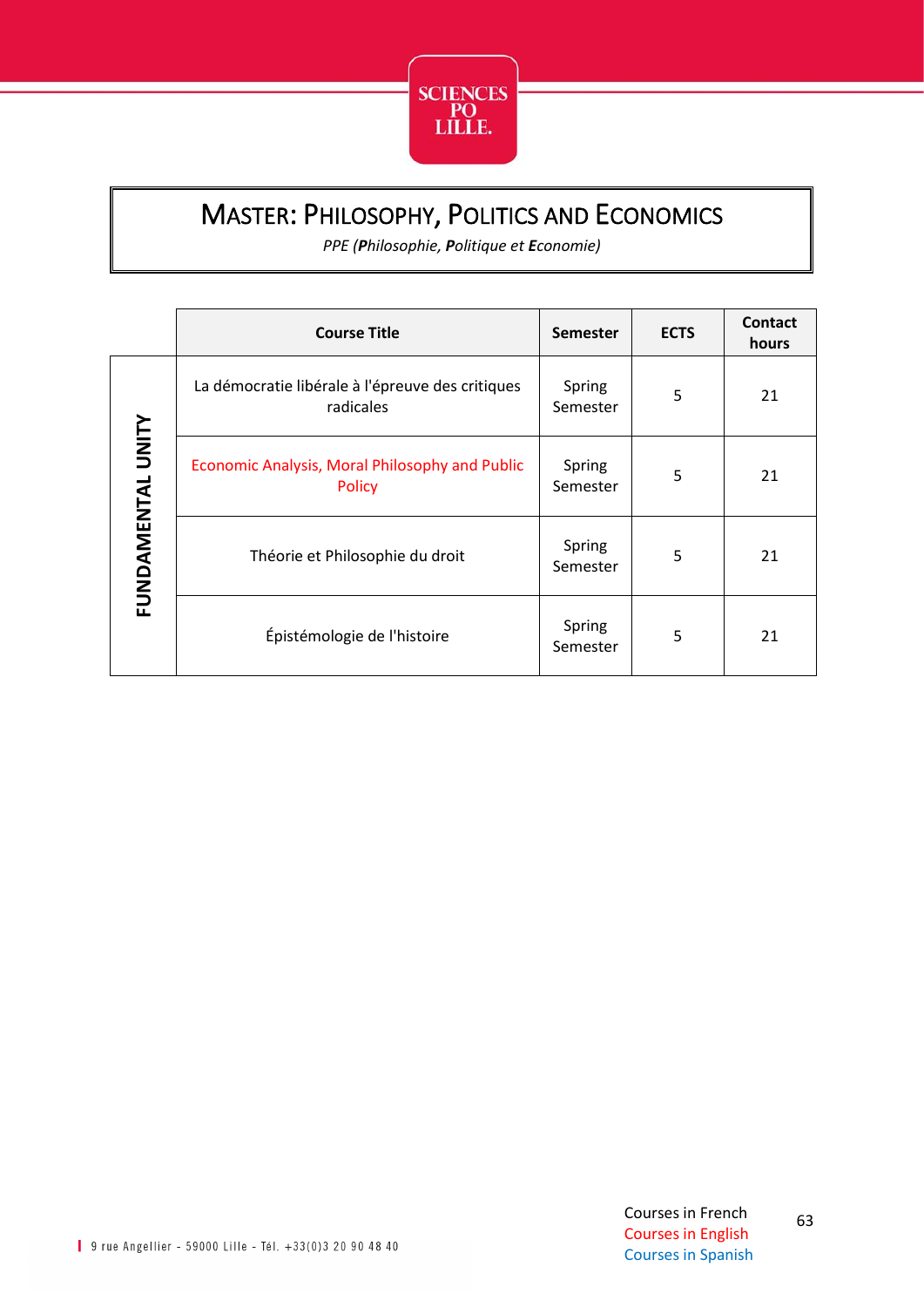

# <span id="page-64-0"></span>MASTER: STRATEGY, ECONOMIC INTELLIGENCE AND RISK MANAGEMENT

*SIGR (Stratégie, Intelligence économique et Gestion des Risques)*

|                                    | <b>Course Title</b>                                       | <b>Semester</b>    | <b>ECTS</b> | Contact<br>hours |
|------------------------------------|-----------------------------------------------------------|--------------------|-------------|------------------|
| <b>FUNDAMENTAL</b><br><b>UNITY</b> | Introduction aux questions<br>stratégiques et à la veille | Spring<br>Semester | 4           | 18               |
| <b>FUNDAMENTAL</b><br><b>UNITY</b> | Introduction to military sociology                        | Spring<br>Semester | 4           | 18               |